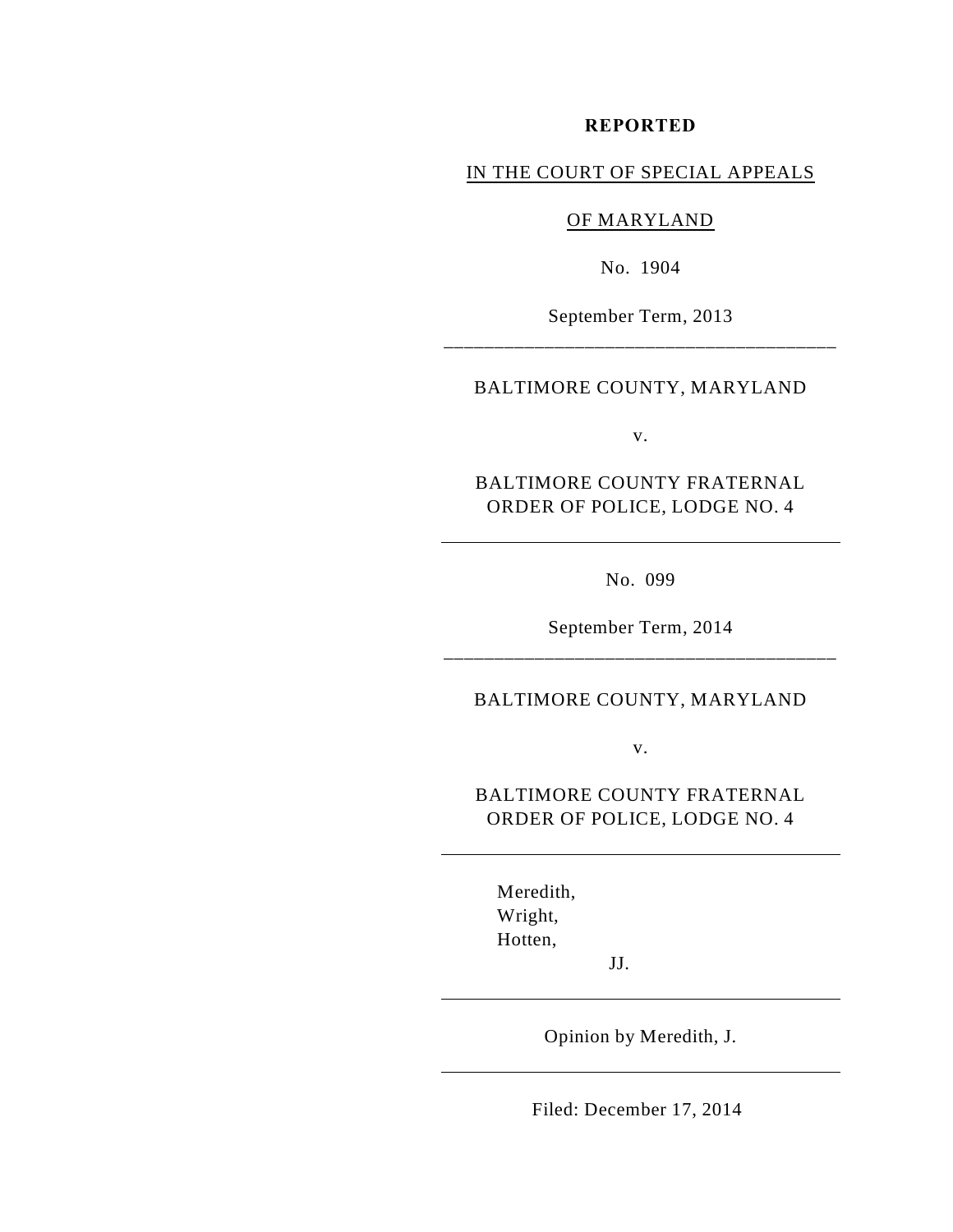Baltimore County, appellant, mounts a variety of challenges to an arbitration award regarding retirement benefits that was issued in 2008, affirmed in 2010 by the Circuit Court for Baltimore County, and ultimately affirmed again in 2012 by the Court of Appeals in *FOP Lodge No. 4 v. Baltimore Co.*, 429 Md. 533 (2012), *reconsideration denied*, 429 Md. 533 (2013). Although the County contends that it is not appealing the arbitration award itself, but rather its enforceability, that contention is undermined by the arguments the County makes. In the rulings which led to the present consolidated appeals, the Circuit Court for Baltimore County held that, in accordance with the law of the case doctrine, the County was required to comply with the previously confirmed arbitration award. Under protest, the County did pay the amount due as a result of the arbitration award, but continues to challenge the enforceability of the award.

## **QUESTIONS PRESENTED**

The County presented nine questions for our review, the majority of which had already been raised in proceedings prior to the previous appeal. The primary focus of the current appeal is:

Did the trial court correctly apply the law of the case doctrine?<sup>1</sup>

 $<sup>1</sup>$  The following are the County's questions presented:</sup>

<sup>1.</sup> Whether the arbitration award was unenforceable because there has never been an appropriation by the County Council to pay for the reset of the rates or for the 'make whole' relief granted in that award?

<sup>2.</sup> Whether the arbitration award was unenforceable because the County Council never enacted a budget containing funds for a reset or for make whole relief; instead it enacted FY 2008-2015 budgets which contained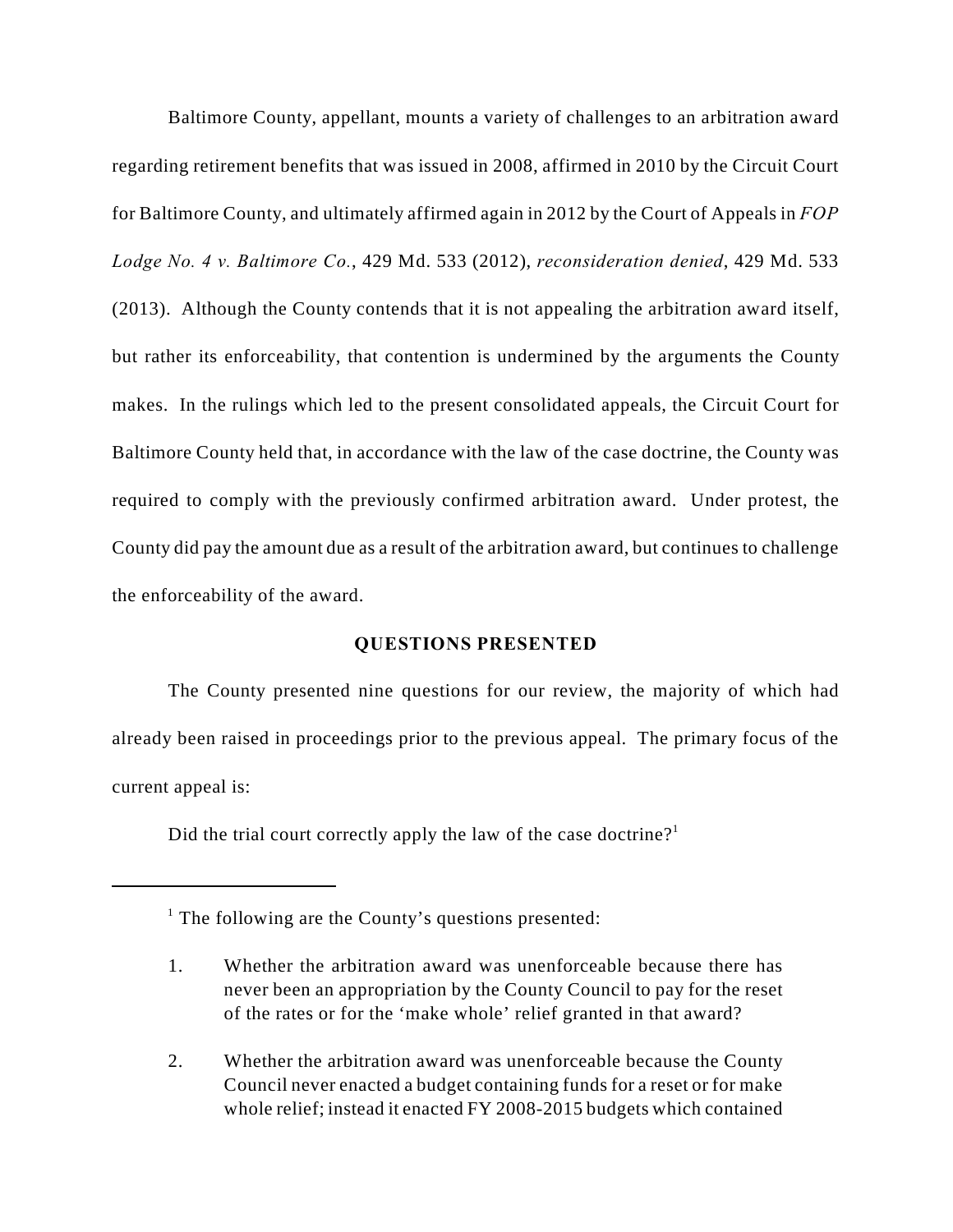For the reasons that follow, we affirm the judgments of the Circuit Court for Baltimore County.

> the reduced subsidies negotiated by the Health Care Review Committee, and the Circuit Court was bound to respect those enactments as the only contract between FOP and the County?

- 3. Whether public policy, as clearly expressed in the Baltimore County Charter, the Baltimore County Code, and controlling Maryland case law, provides an exception to the enforcement of the arbitration award in this case?
- 4. Whether the Show Cause Order threatening incarceration was an unconstitutional exercise of judicial power calculated to coerce an appropriation or illegal payments in violation of the separation of powers doctrine?
- 5. Whether the arbitration award is unenforceable because the original grievance was not timely filed and the issue of the effect of that lack of timeliness on the arbitration award has never been resolved?
- 6. Whether the arbitration award is unenforceable as FOP's grievance was invalid on its face, because under the MOU 'retirees' are not 'employees' entitled to bring any kind of grievance?
- 7. Whether the Circuit Court's award of injunctive relief and damages to FOP was clearly erroneous, because FOP did not sustain any harm or damages as a result of the reduced subsidy rates?
- 8. Whether the Circuit Court's refusal to allow the County's witnesses to give any substantive testimony was clearly erroneous?
- 9. Whether FOP was entitled to prejudgment interest?

As will be explained in this opinion, five of these questions (1, 2, 3, 5, and 6) have already been decided against the County in earlier decisions. We answer questions 7 and 8 in the negative, and we answer question 9 in the affirmative. Because question 4 is now moot, we decline to rule on the question.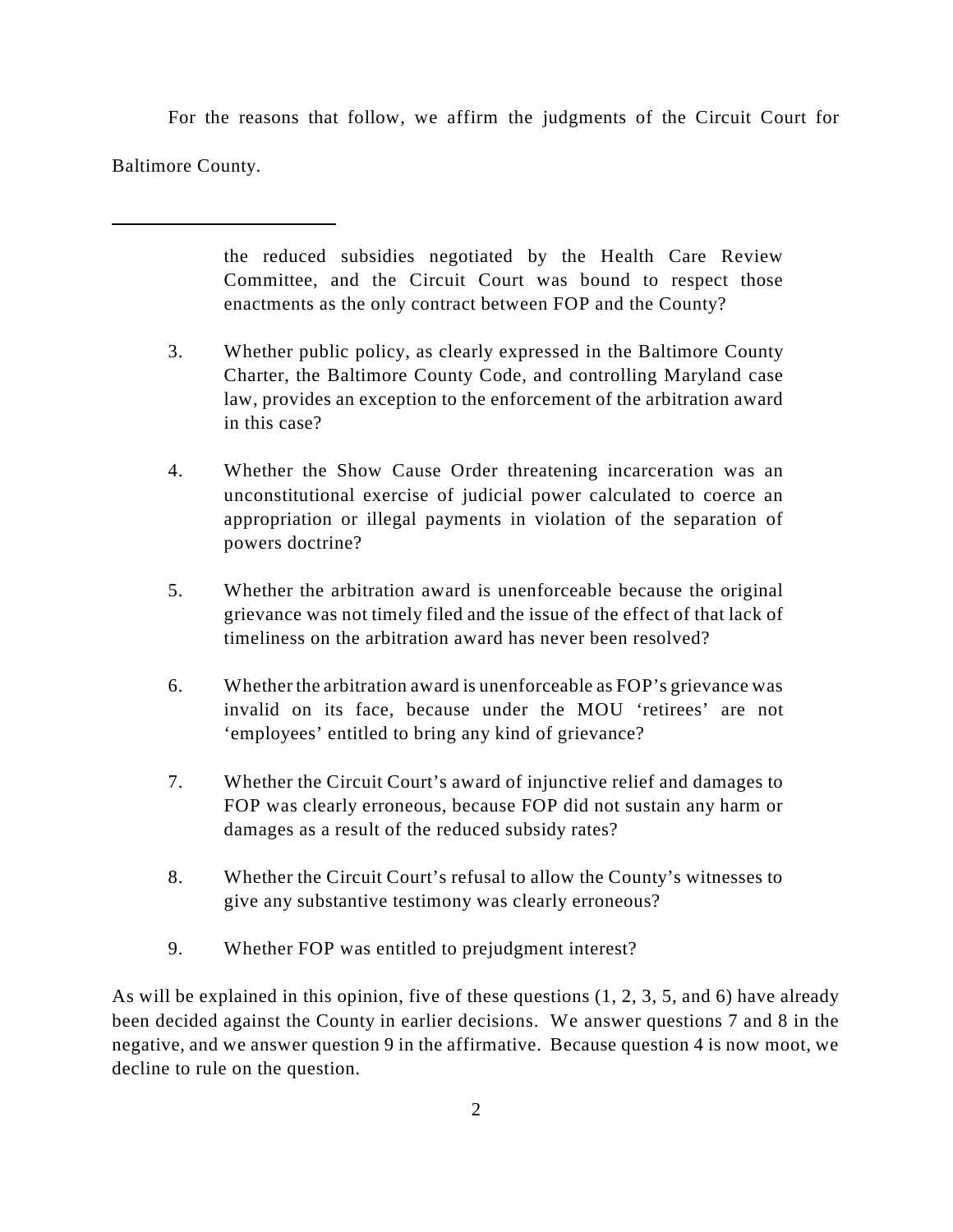#### **FACTS AND PROCEDURAL HISTORY**

This case has its roots in a grievance filed in 2007, although the backdrop to that grievance extends back to 1991. Appellee, FOP Lodge No. 4 ("appellee" or "FOP"), is the exclusive bargaining agent for the Baltimore County Police Department**.** Periodically, the FOP and the County negotiate a Memorandum of Understanding ("MOU") setting forth each party's rights and obligations. In 1991, owing to what the County has characterized as a bad economic climate, the County offered its eligible employees a retirement incentive program; among the County employees to whom it applied were FOP members. The retirement incentive program provided that eligible officers who retired on or before January 31, 1992, were guaranteed a 90/10 health-insurance subsidy split; that is, it was guaranteed to those retirees that the County would pay 90% of their health-insurance premium, and the retiree would pay 10%.

The County notified those employees who did not take advantage of that incentive program that the health insurance split would be as follows: "An individual who retires on or after February 1, 1992, with 30 or more years of creditable service will receive the same subsidy as an active employee and that subsidy may go up or down as a result of labor negotiations[.]" But, as part of the negotiations for the 1996 MOU, which took effect on July 1, 1995, the FOP and the County agreed that an 85/15 split would apply retroactively to those officers who retired between February 1, 1992, and July 1, 1995; they were, at that time, "locked in." The specific language that "locked in" this split stated: "The health insurance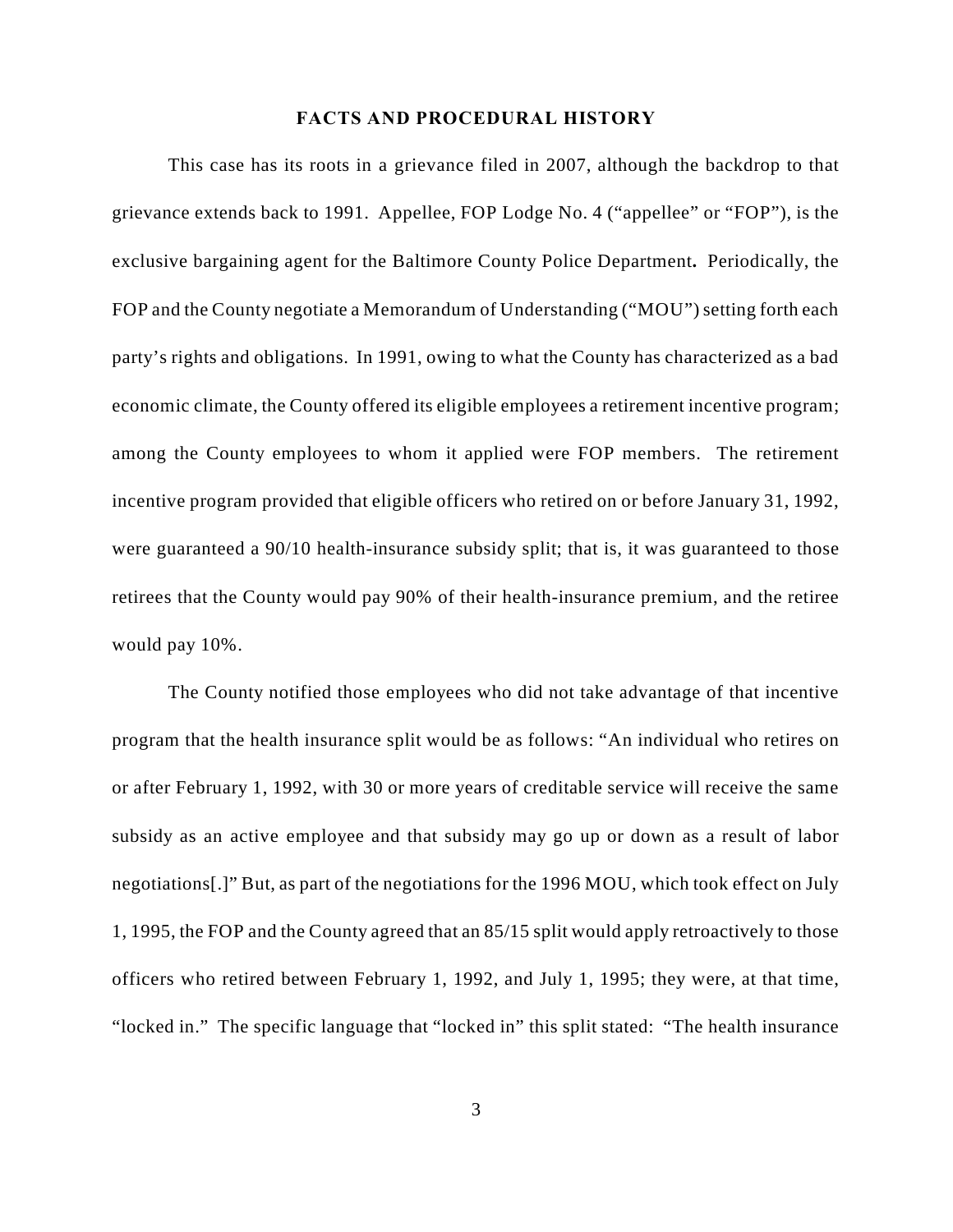subsidy in place at the time of retirement shall remain in effect until the retiree becomes eligible for Medicare." It was the FOP's position that the practical effect of this provision was to guarantee an 85/15 subsidy split to those retirees.

This arrangement was repeated in subsequent MOUs without dispute until the "2008 MOU" that would become effective July 1, 2007, and run through June 30, 2008.During negotiations about that MOU, the County, citing runaway health-care costs, informed the FOP that it intended eventually to move to an 80/20 split, with a one-percent decrease in the County's contribution to take effect each year in five successive years. The County proposed to change the benefit to an 84/16 split in 2008, followed by an 83/17 split in 2009, and so on. The FOP voted against this change, but it was nevertheless accepted by the Health Care Review Committee, the official bargaining agent as to healthcare issues for several unions for County employees, including the FOP. The County applied the less favorable split to all retirees, including those who had retired when there were MOUs in effect which included language the FOP considered a lock in of benefits.

Pursuant to the procedures outlined in the relevant MOU, FOP filed a grievance against the County, alleging that the proposed downward adjustment of the health-care subsidy violated Section 7.3(a) and (c) of the 2007 MOU.<sup>2</sup> The grievance was denied by the

<sup>&</sup>lt;sup>2</sup> Section 7.3 of the July 1, 2006-June 30, 2007 MOU ("2007 MOU") provided, in relevant part:

<sup>&</sup>quot;**Section 7.3(a)-Health Care Coverage**

Medical Plans. The County shall provide employees and retirees not eligible for Medicare with a Triple Option Medical Plan. Effective September 1, 2003,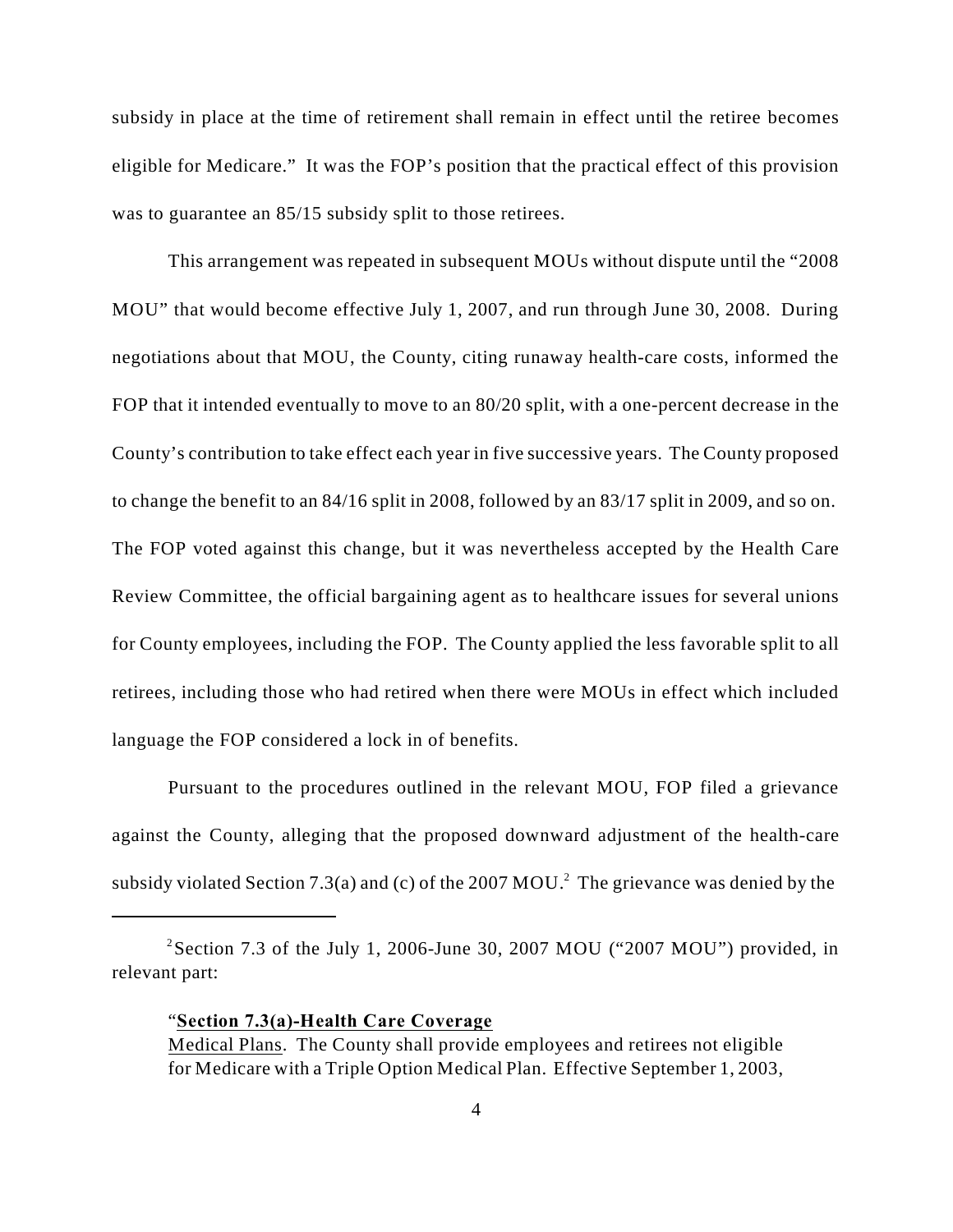Baltimore County will convert prior HCP and POS plans into the said Triple Option plan. The plan design shall be as follows. . . [chart omitted].

The Triple Option Plan shall be available as an option to all active employees, all retirees not eligible for Medicare, and their eligible dependents.

The County shall provide at least two (2) Health Maintenance Organization Plans (HMOs). These plans will also be available as an option to all active employees, all retirees not eligible for Medicare, and their eligible dependents. Subsidy. The County shall contribute 85% of the premium cost for the Triple Option Plan. Active Employees will pay 15% of the premium cost. Retirees not eligible for Medicare will receive a subsidy based on the amount of creditable service and consistent with County policy in force at the time of retirement.

\* \* \*

## **Section 7.3(c)-Retiree Health Insurance**

The County shall provide the same health insurance benefit plans offered to active employees for retirees not eligible for Medicare who attain sufficient creditable service for a full retirement within their bargaining unit, or retirees who qualify for disability retirement. The County will contribute toward the premiums for available benefit plans consistent with County policy in force at the time of retirement. **The health insurance subsidy in place at the time of retirement shall remain in effect until the retiree becomes eligible for Medicare.** Upon reaching eligibility for Medicare, County retirees are required to enroll in both part A and part B of Medicare in order to enroll in the County's Medicare Supplemental Plan. The County subsidy for the Medicare Supplemental Plan is 75% of the plan premium.

County retirees who would otherwise reach Medicare eligibility age, but who do not qualify on their own or through a spouse for Medicare coverage, will be allowed to remain in the County health plans offered to non-Medicare retirees. Upon reaching Medicare eligibility age, the County subsidy will be 75% of the premium cost for the medical plan. Continuation of managed dental and vision coverage after reaching Medicare eligibility age is available only under the terms and conditions of Federal COBRA laws."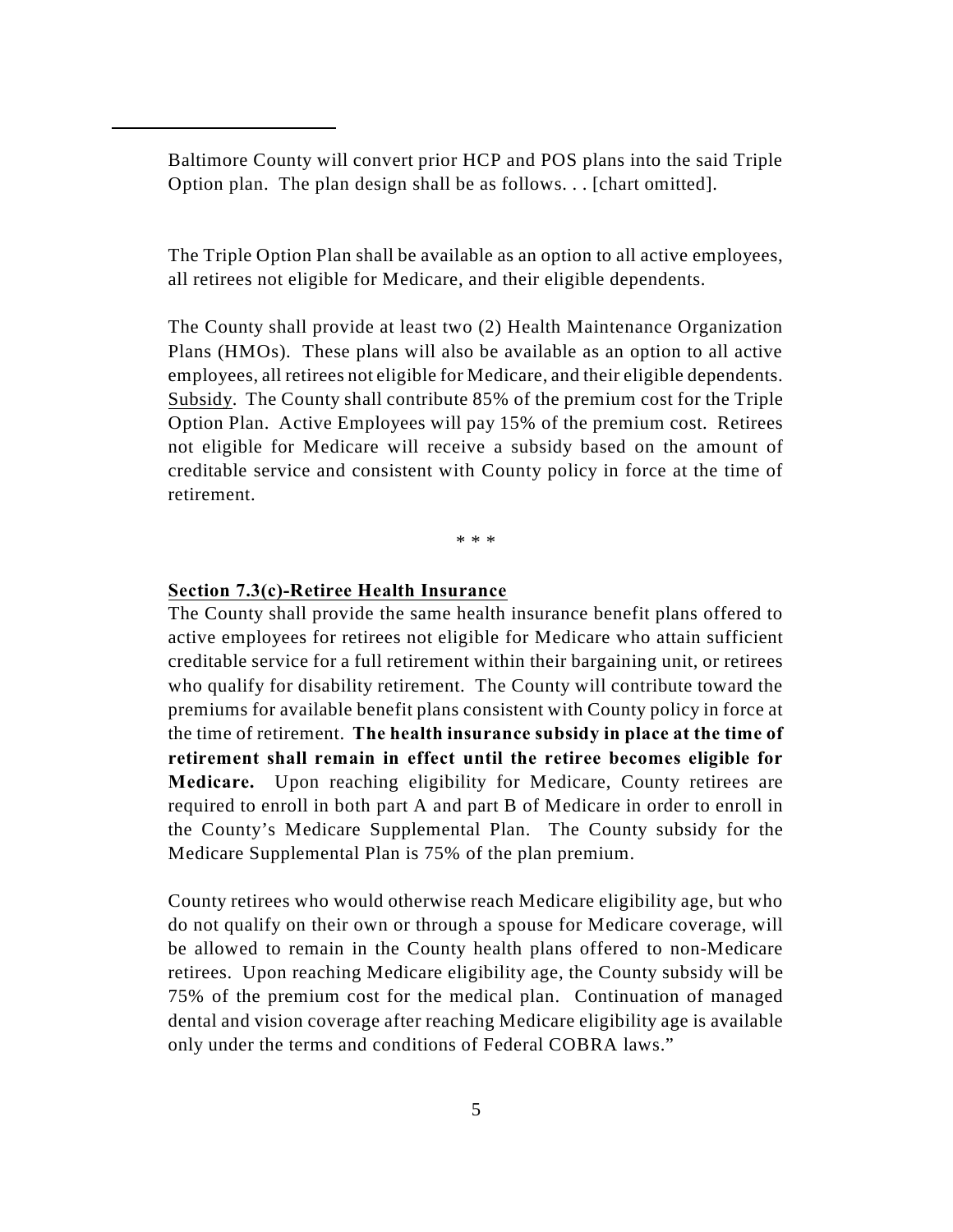Labor Commissioner on November 6, 2007; the Labor Commissioner concluded that, because FOP was complaining about a violation of Section 7.3 of the 2007 MOU, and that MOU expired on June 30, 2007, those sections were "no longer controlling," and the County could not have violated them.

FOP then demanded arbitration pursuant to the dispute-resolution provision of the MOU. On May 9, 2008, Arbitrator Richard Bloch, Esquire, conducted a hearing. One of the arguments made by the County was that the grievance had not been timely filed because it was not filed within ten workdays after the 2007 MOU's expiration on July 1, 2007. Rather, the grievance was filed on September 14, 2007, which was within ten workdays of September 1, 2007, the date on which the County's new 84/16 split began to be reflected in the retirees' health-insurance premiums. The main argument made by the County, however, was that there was nothing left to either grieve or arbitrate relating to the now-expired 2007 MOU. In his decision, Arbitrator Bloch rejected both of these contentions. Because the arbitrator's findings have been affirmed in subsequent proceedings, and, we will hold, remain binding, we will quote from them extensively:

During 1995 negotiations for a new collective bargaining agreement, the Union successfully negotiated a health insurance provision that locked in the subsidy in effect at the time of retirement until the retiree reached age 65. Moreover, the parties agreed to apply that benefit retroactively to officers who retired between February 1, 1992 and July 1, 1995, the effective date of the new Memorandum of Agreement (hereinafter "MOU"). Section 7.13 of the MOU stated, in relevant part:

<sup>(</sup>Emphasis added.)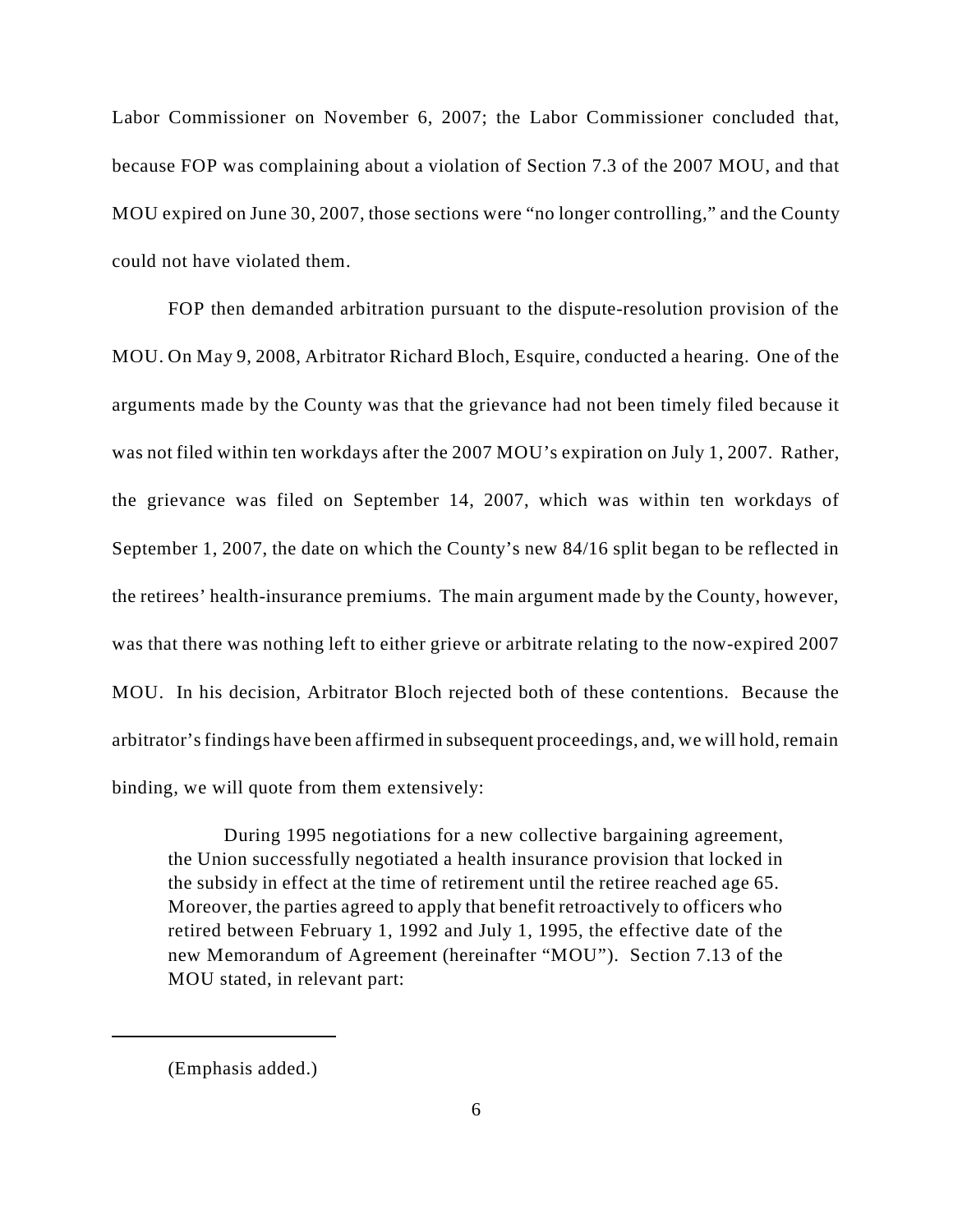Section 7.13: Retiree Health Insurance-The County shall provide the same health insurance benefits (programs and contributions) for retirees under the age of sixty-five (65) as it does for active employees, at the time the employees retires (sic). The health insurance subsidy at the time of retirement will remain in effect until the retiree or the retiree's surviving beneficiary reaches age sixty-five (65).

Effective July 1, 1995, retirees who retired on or after February 1, 1992 shall receive the County contribution for health insurance as set forth above.[FN 3 OMITTED]

As structured, this language had a two-fold impact. The first paragraph provided the "lock" for the subsidy in effect at the time of an officer's retirement. The second paragraph ensured that officers who retired between February 1, 1992 and July 1, 1995 would receive the same guarantee with respect to the rate existing at their times of retirement. The language remained in subsequent MOUs until 2003-2004. [FN 4 OMITTED] The sole change at that time, however, related to removal of the sentence providing that "Effective July 1, 1995, retirees who retired on or after February 1, 1992 shall receive the County contribution for health insurance as set forth above." (The parties did not then see that as a substantive change and do not claim here that it has any impact on the current dispute.) The critical lock-in language — "The health insurance subsidy in place at the time of retirement shall remain in effect until the retiree becomes eligible for Medicare" remained unchanged in the MOUs effective in 2004-2005, 200[ ]5-2006 and 2006-2007. [FN 5: "During those periods of time, the contribution split remained at 85/15."]

The dispute in this case centers on changes applicable to the July 1, 2007 - June 30, 2008 MOU. In negotiations preceding the agreement, the County proposed the following language:

E. Retiree Health Insurance. The County shall provide the same health insurance benefit plans offered to active employees for retirees not eligible for Medicare who attain sufficient creditable service for a retirement within their bargaining unit, or retirees who qualify for disability retirement. The County will contribute toward the premium for available benefit plans in accordance with the Administrative Officer's Policy, on Insurance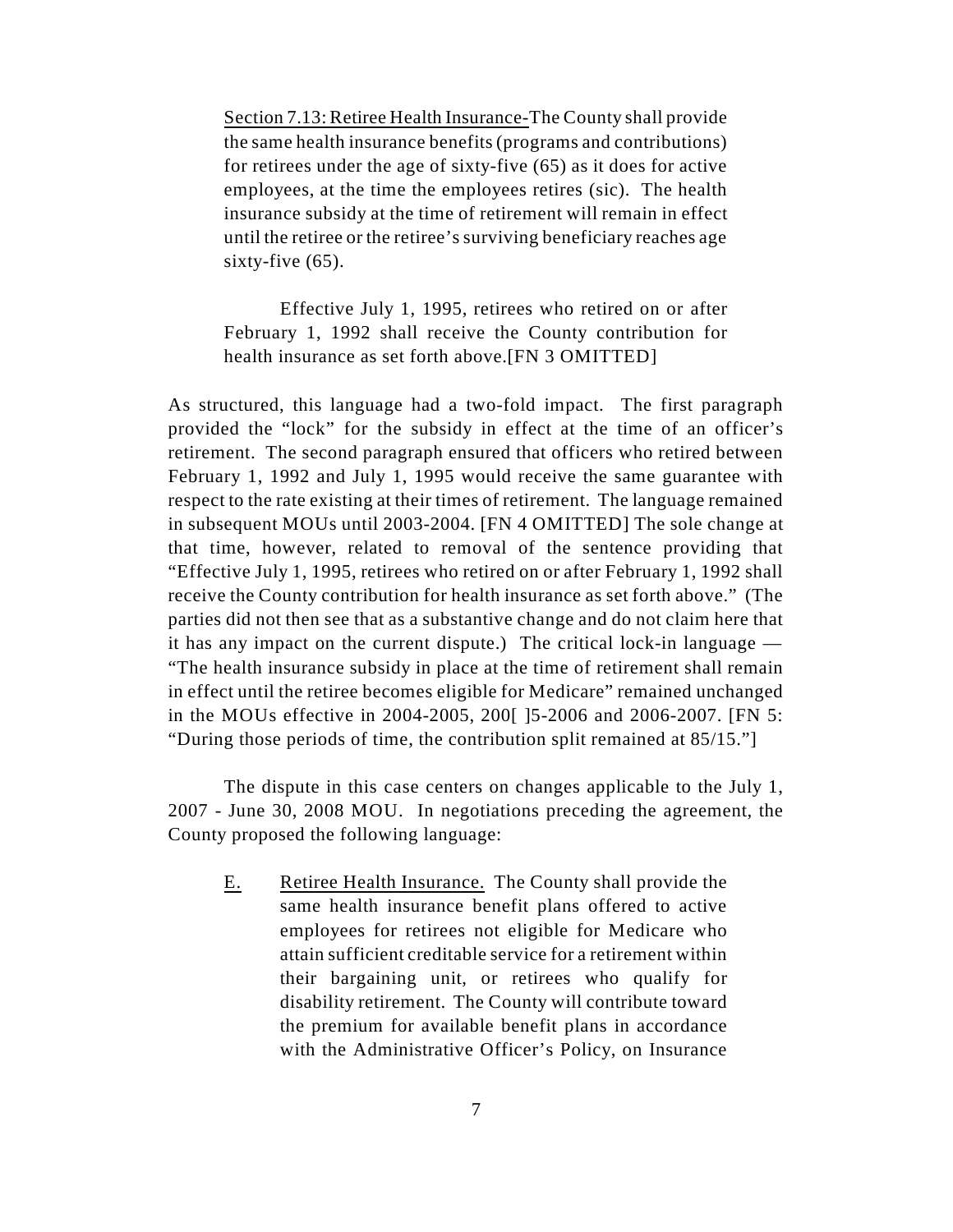Benefits for Baltimore County retirees. Employees who retire from county service shall have the subsidy provided for in Exhibit (I). [FN 6 OMITTED]

For all negotiations after 1995, the FOP, and other County unions, as well as a non-Union employee group, were represented (for health care issues) by a group known as the Health[care] Review Committee ("HRC"). [FN 7 OMITTED] That Committee initially objected to the County's proposed revised language, specifically the removal of the "lock-in" terms. [FN 8 OMITTED] Nevertheless, the HRC agreed to the modified health insurance package. Ultimately, the final proposal from the County on retiree health insurance read as follows:

E. Retire[e] Health Insurance

"The County shall provide the same health insurance benefit plans offered to active employees for retirees not eligible for Medicare who attain sufficient creditable service for a retirement within their bargaining unit, or retirees who qualify for disability retirement: Individuals who retired prior to July 1, 2007 who are Medicare eligible the County Subsidy for the Medicare Supplemental Plan is 75% of the plan premium. The County will contribute toward the premium for available benefit plans in accordance with the County Policy, on Insurance Benefits for Baltimore County retirees. Employees who retiree (sic) from county service shall have the subsidy provided for in Exhibit I."

Pursuant to the existing process, each union brought the health insurance package to its membership for separate votes. The FOP membership, for its part, rejected the health insurance package. On September 7, 2007, the County moved to increase the retiree health insurance premium split. [FN 9 OMITTED]

The FOP claims, in this arbitration, that the rejected portion of the health benefits package is not effective, as a result of its not having been ratified. Moreover, it contends the promises made during prior MOUs to retirees were in the nature of vested benefits and not only were not removed by the 2007 negotiations, but could not have been removed. Members covered by that language, it says, must continue to have health benefit subsidies remain at the level in effect at their retirement until they reach 65.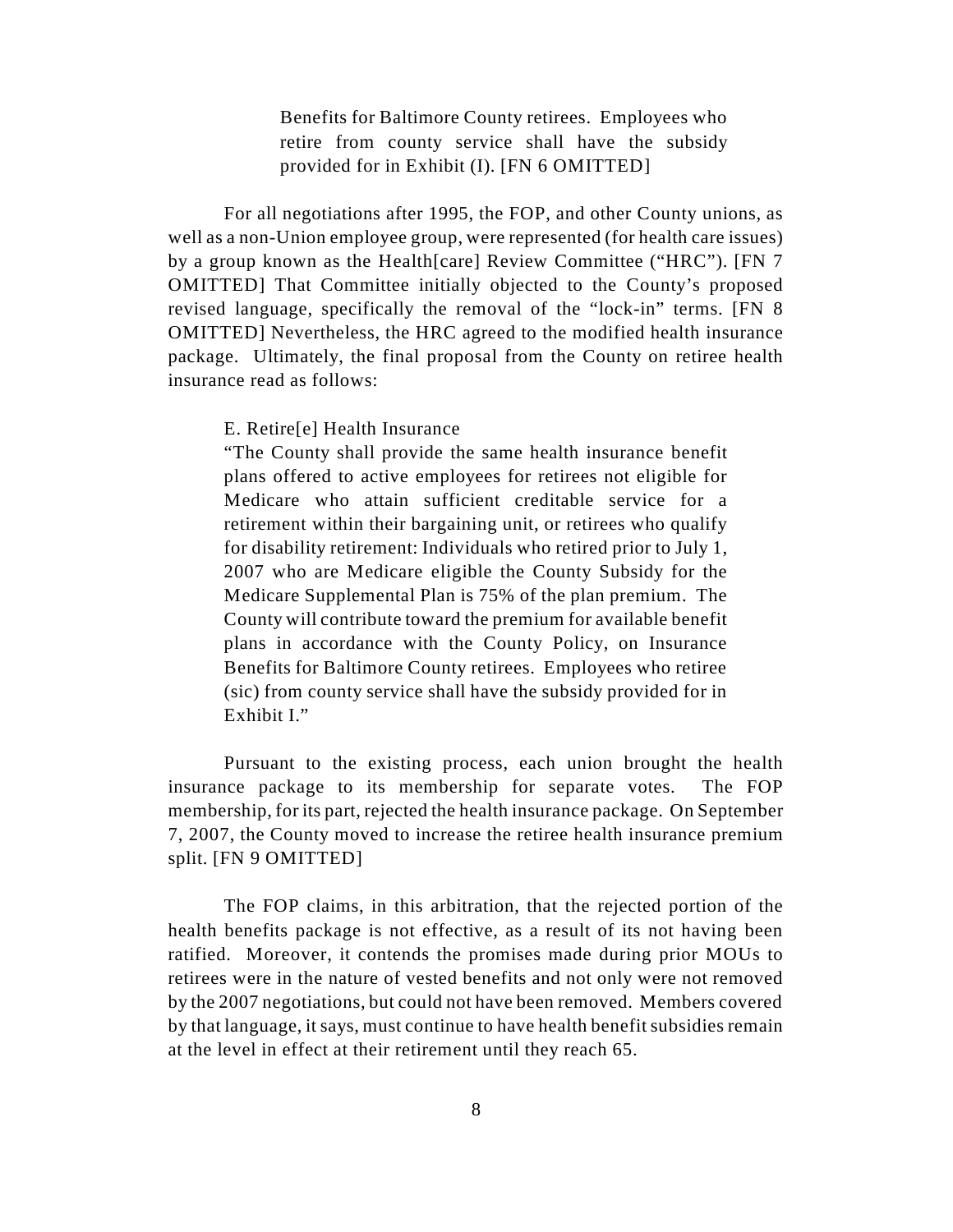#### **Issue**

**Do officers who retired on or after February 1, 1992 and before July 1, 2007 have a vested right to retain the health insurance premium split applicable to active officers as of the time of their retirement?** [FN 10 OMITTED]

#### FOP Position

The FOP claims the promises made beginning in 1995 continue to be fully binding on the County. The right to lock in benefit splits at the levels in effect upon retirement is vested, says the FOP, and cannot be changed with respect to those employees. **It requests the County be directed to: (1) rescind the modification to the premium split for such retirees, (2) reset the contribution split to the 85/15 level and (3) direct that the County shall not implement other scheduled changes to the premium split. It also requests that the County be ordered to make retirees whole for the increased premium amounts improperly charged to them since September 1, 2007.**

#### County Position

The County claims the grievance is not arbitrable. The grievance itself was filed September 14, 2007, based on language in the FY 2007 MOU. But, says the County, the previous MOU expired June 30, 2007. Any rights existing thereunder were thereby extinguished. Moreover, says the County, the MOU makes the grievance procedure applicable to "all employees." The MOU defines an "employee" as "all sworn personnel up to and including the rank of lieutenant of the police department." Since retirees are not "employees", the FOP has no contractual right to grieve on their behalf. It requests that the grievance be denied.

#### Analysis

For the reasons that follow, the finding is this grievance has merit. Central to the County's rebuttal to the grievance, and its claim that the grievance is not arbitrable, is its contention that the 2007 MOU, on which the FOP's grievance is premised, has expired. In the absence of any statutory foundation for healthcare benefits [FN 11 OMITTED] since the grievance was filed some three months after expiration of the 2007 agreement, says the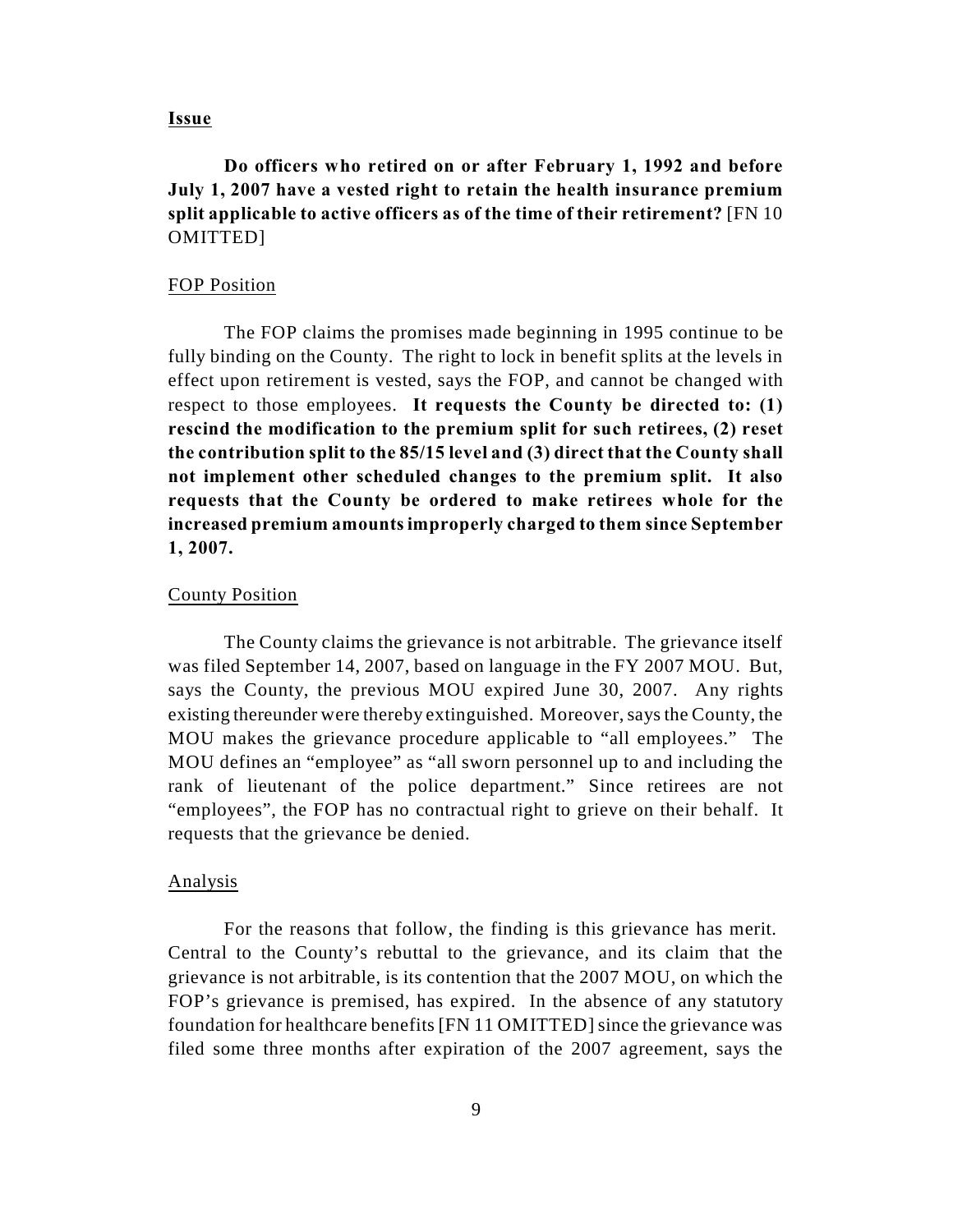County, the benefit expired and, with it, the arbitrator's authority to enforce the labor agreement.

The end of a labor contract, however, does not always signal the death of negotiated rights thereunder, including the right to have a dispute over that matter resolved through arbitration. That principle was decided by the United States Supreme Court in *Nolde Brothers, Inc. v. AFL-CIO* [(430 U.S. 243 (1977) (FN 12 OMITTED)]. . . .

 . . . [T]he Supreme Court held the grievance in that case did, in fact, survive the contract termination. . . . Concluding, finally, that national labor policy has established a strong presumption in favor of arbitrability [FN 16 OMITTED] the Court affirmed the arbitrability of the matter.

In *Litton v. National Labor Relations Board, et al. [Litton Financial Printing Division, a Division of Litton Business Systems, Inc., Petitioner v*. *National Labor Relations Board, et al.*, 501 U.S. 190 (1991)][FN 17 OMITTED], the Supreme Court took the opportunity to expand on the *Nolde* principles. It reiterated that the obligation to arbitrate disputes over postexpiration contract terms is by no means unlimited. An expired collective bargaining agreement, noted the Court, is no longer a legally enforceable document. [FN 18 OMITTED] But the Court highlighted an exception, significant here, in cases involving "obligations already fixed under the contract but as yet unsatisfied." [(501 U.S. 190 at 197) (FN 19 OMITTED)]

The *Nolde Brothers* presumption is limited to disputes arising under the contract. A postexpiration grievance can be said to arise under the contract only where it involves facts and occurrences that arose before expiration, where an action taken after expiration infringes a right that accrued or vested under the agreement, or where, under normal principles of contract interpretation, the disputed contractual right survives expiration of the remainder of the agreement.

 $[(501 \text{ U.S. } 190 \text{ at } 205-06.)]$ 

\* \* \*

In this case, the ultimate question is whether the retiree rights at issue may be considered vested and thus capable of continuing enforcement. There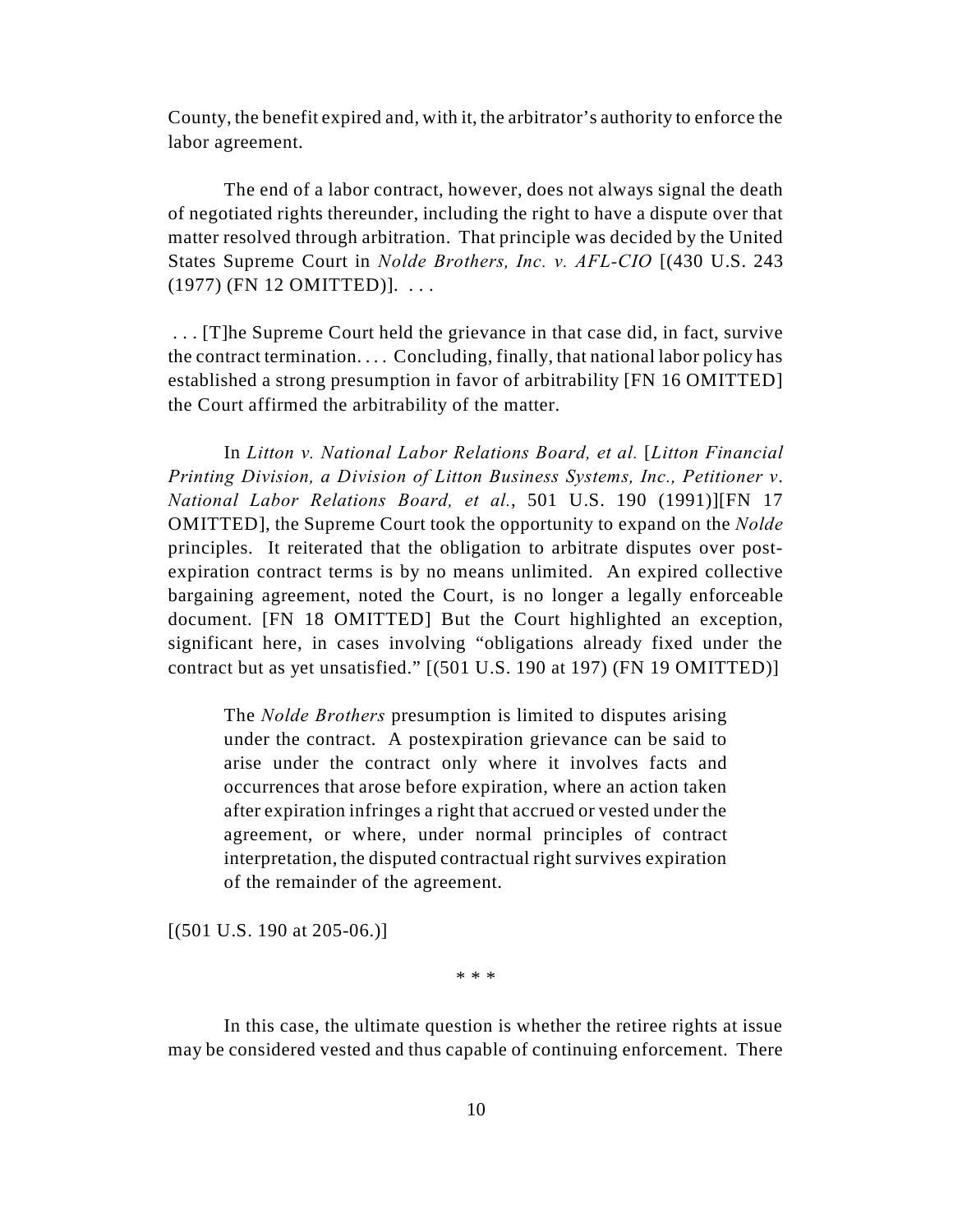is, in this case, a companion issue, however, that raises the question of whether the retiree rights were terminated through bargaining by the FOP's designated bargaining agent, the Health[care] Review Committee. This opinion turns now to both those issues.

As noted earlier, the HRC, while initially protesting the removal of the "lock-in" language, ultimately agreed to management's proposed change. But this, one concludes, did not result in the FOP's forfeiting the rights at issue. [FN 21 OMITTED] According to the record, the FOP rejected the health insurance package proposed by the County. [FN 22 OMITTED] The County directs the arbitrator's attention to the decision of Arbitrator M. David Vaughan, who concluded, in January of 2008, that the County did not engage in an unfair labor practice by refusing to negotiate further with the FOP after it rejected the County's proposed language changes. Vaughan concluded, among other things, that the Health[care] Review Committee was the authorized representative of the Unions, including the FOP, and that there was no provision, contractually or statutorily, for a dissenting unit to demand additional negotiations. This, however, does not set to rest the status of the retiree language. Arbitrator Vaughan held, in his decision, that the rejected proposal would not be made part of the FOP MOU:

There is no "next step" in bargaining health care issues following rejection. The *rejected proposal is not incorporated into the MOU*, but through the County's budget process, it can be funded and implemented as a Management initiative, outside of collective bargaining.

#### [FN 23 OMITTED]

The arbitrator's conclusion that the FOP MOU would not contain the revised language is consistent with the language in each Union MOU, including the FOP's, in which "tentative agreements are subject to ratification by the membership of each employee organization." [FN 24 OMITTED] Significantly, the jurisdiction of the unfair labor practice arbitrator was confined solely to the question of whether the FOP could demand additional bargaining with the County over the issue. Mr. Vaughan was clear, in his decision, that the contract question here at issue was not before him:

There is apparently a contractual grievance, not before me, in the instant ULP claim, with regard to existing retirees and the County contribution for health Insurance. [FN 25 OMITTED]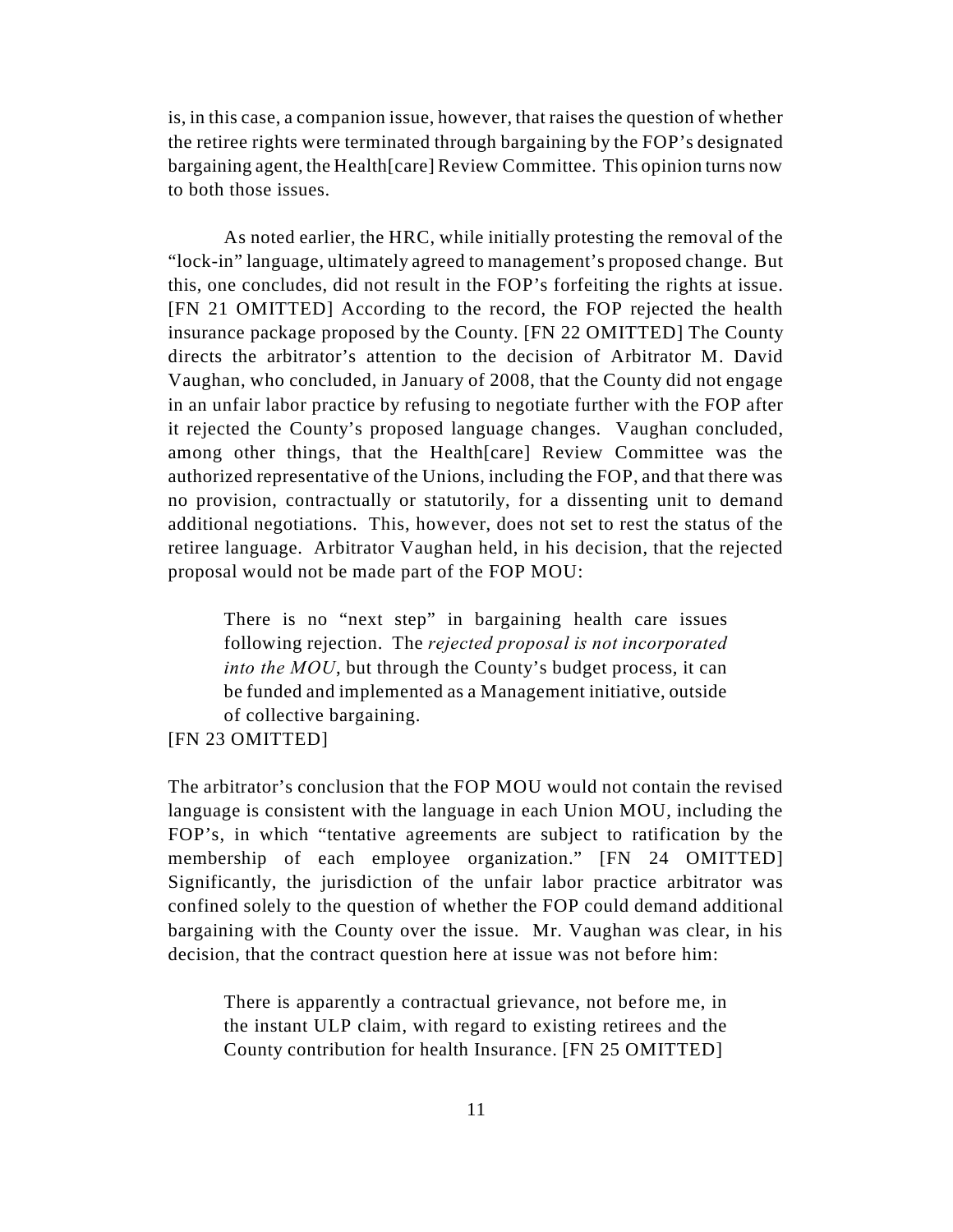The remaining question — **whether retirees had a vested right to the benefit here sought is answered directly by the unequivocal language of the MOUs: The statement that "the health Insurance subsidy in place at the time of retirement shall remain in effect until the retiree becomes eligible for Medicare" is subject to no interpretation other than that here proposed by the FOP.** When the parties bargained this language, **they made a binding promise to retirees that the subsidy would remain at whatever level existed at their retirement. That is a vested right, and it was not, and could not be, changed by the negotiations discussed in this Opinion.** For these reasons, the finding is that the grievance is timely and that it should be, and is, granted.

## AWARD

The grievance is granted. **Officers who retired on or after February 1, 1992 and before July 1, 2007 have a vested right to retain the health insurance split applicable to them as active officers at the time of their retirement. The County is directed to rescind its modification, to reset the contribution split applicable to these officers to 85/15, to continue that split so long as, by the terms of the language, these officers remain eligible and to make whole affected retirees for increased premium amounts improperly charged to them since September 1, 2007.**

(Emphasis added.)

As noted, the Arbitrator's decision that the grievance was timely and that it should be

granted — and the accompanying "award" — was entered on July 15, 2008.

On August 14, 2008, the County filed a complaint in the Circuit Court for Baltimore

County, seeking to vacate the arbitration award. In its complaint, the County made the

following contentions:

• "the Arbitrator exceeded his power, in that he did not have jurisdiction over the Grievance, which was filed on September 14, 2007 after the expiration of the Memorandum of Understanding (MOU) between the Baltimore County Administration and the Fraternal Order of Police,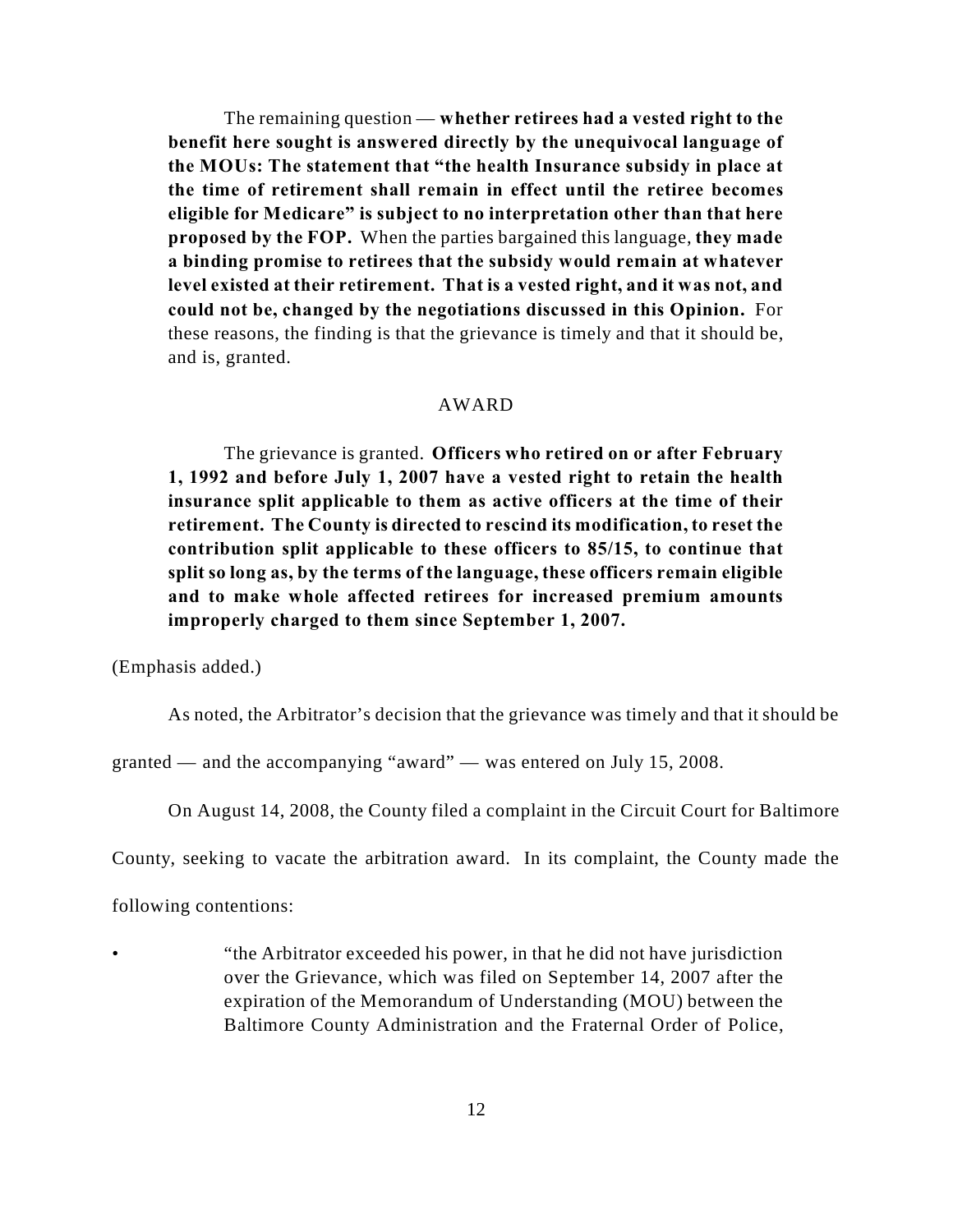Lodge No. 4 which was in effect from July 1, 2006 through June 30, 2007";

• "the Arbitrator had no authority to provide the relief requested by the FOP [because] the Arbitrator's Award rewrote the healthcare subsidy provisions of the FY 2008 MOU which had been negotiated by the Healthcare Review Committee, FOP Lodge 4's health insurance bargaining agent";

- "[the] Grievance was moot, because the FY 2007 MOU had expired at the time the Grievance was filed on September 14, 2007";
- "[b]ecause the FY 2007 MOU had expired on June 30, 2007, there was no agreement to arbitrate healthcare subsidy language contained in the expired FY 2007 MOU. Accordingly, there was no arbitration agreement as described in Section 3-206 of the Courts and Judicial Proceedings Article, the issue was not adversely determined in proceedings under Section 3-208 of the Courts and Judicial Proceedings Article, and Baltimore County raised its objection in the Arbitration Hearing and in its Post-Hearing Brief";
- **"[t]he Arbitrator's Award usurps the power of the Baltimore County Executive and the Baltimore County Council to enact a budget which provides for health insurance and health insurance subsidies pursuant to the terms negotiated by the Healthcare Review Committee, FOP Lodge 4's bargaining agent"**;
- "[there] is no vested future right to the specific benefits prescribed in the expired FY 2007 MOU, as established by long-standing practice and applicable law"; and
- **"[t]he Arbitration Award is contrary to the very clear public policy, as stated in the Baltimore County Charter and Code, that the Baltimore County Council appropriates the funds needed to provide healthcare subsidies for retirees. The Arbitrator has no power or authority to order the Baltimore County Council to appropriate funds as stated in his Award."**

(Emphasis added.)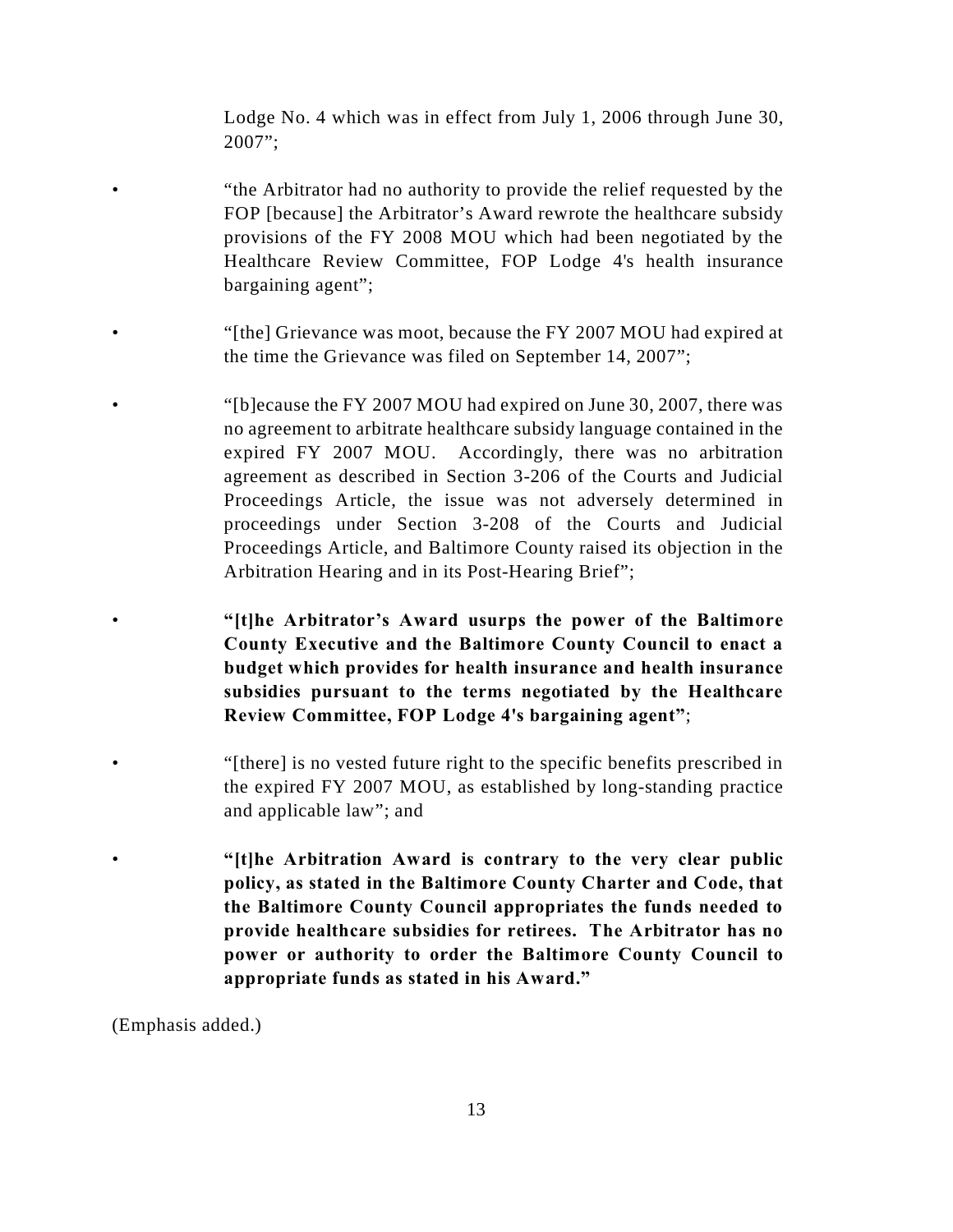The County further argued that "retirees" are not "employees," and therefore FOP was not empowered to file a class grievance on behalf of retirees. The County asserted:

Section 1.2 of the FY 2007 MOU states that "the term 'employee' shall mean all sworn personnel up to and including the rank of Lieutenant of the Police Department." The award on its face relates to the rights of retirees. Since retirees by definition are not "employees" covered by the MOU, FOP did not have the contractual right to file a class grievance on behalf of retirees as set forth in Section 8.4 of the MOU, . . . .

The County also contended that the "Award involves mistakes so gross as to constitute manifest injustice," and that the award "contains mistakes of law and fact which are apparent on the face of the Award." The County requested that the circuit court vacate the arbitration award and remand the matter back to the Arbitrator with instructions to deny the FOP's grievance. On March 13, 2009, the County filed a Motion for Summary Judgment in which it presented arguments asserting the above points.

On April 3, 2009, FOP filed an opposition to the County's motion for summary judgment, along with FOP's own cross-motion for summary judgment.

On August 28, 2009, the Circuit Court for Baltimore County denied both the County's motion for summary judgment and FOP's cross-motion, and the motions judge explained that "[t]here are too many questions that need to be asked for summary judgment to be granted in this case." Both parties filed motions for reconsideration, and by order of court filed October 21, 2009, the motions for reconsideration were denied.

On May 24, 2010, motions for summary judgment were again heard by the Circuit Court for Baltimore County. On August 17, 2010, the court filed a memorandum opinion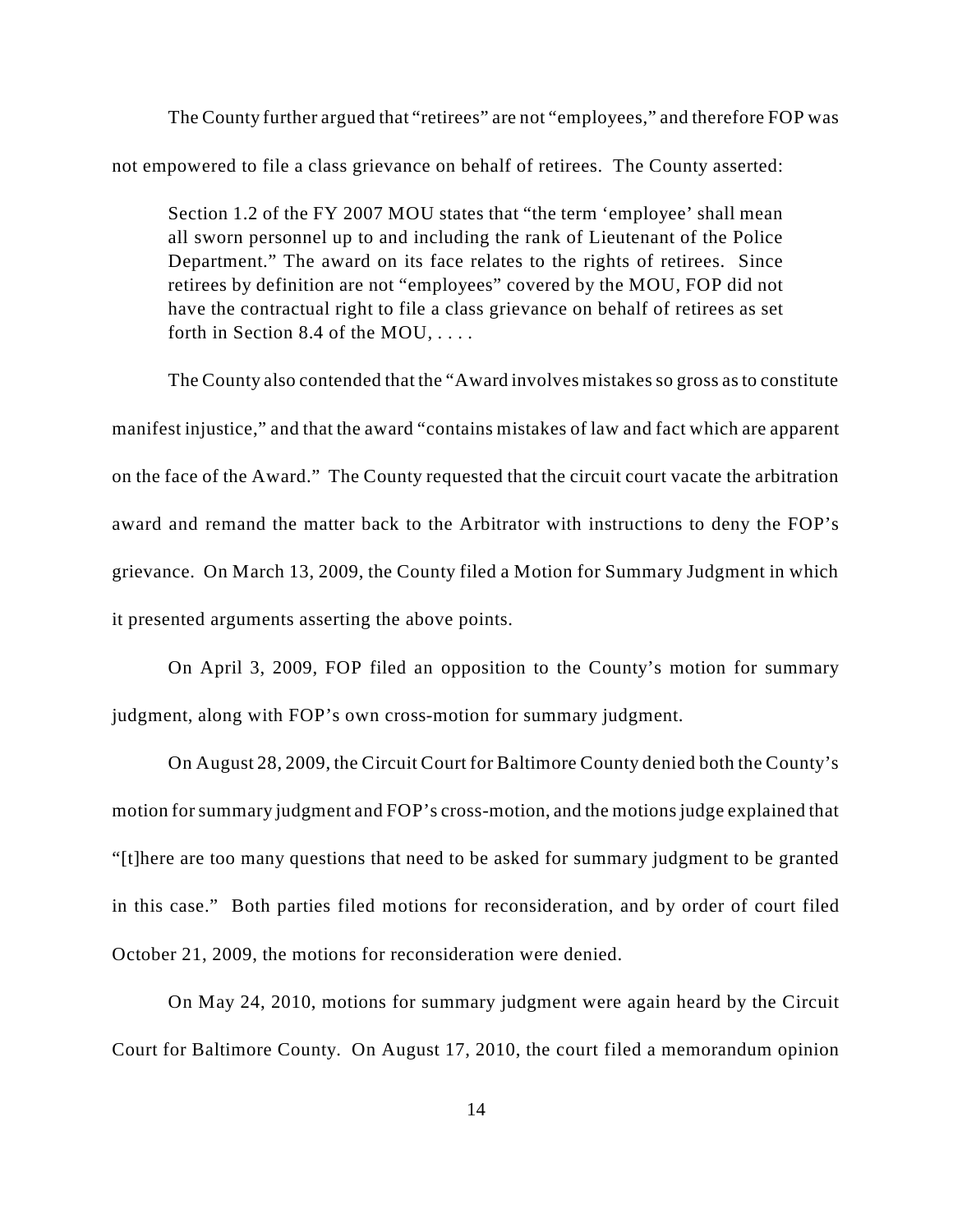and order denying the County's motion for summary judgment and granting the motion for summary judgment filed by FOP. Because several of the issues addressed in the circuit court's grant of summary judgment to FOP have been argued in this Court once again in the County's present appeal, we will reproduce here portions of the circuit court's August 17, 2010, opinion and order in favor of FOP, which, as noted above, has been previously affirmed by the Court of Appeals.

First, the circuit court found that the grievance was timely and the award was arbitrable. The circuit court stated: "Here, unlike the facts presented in [*Barclay Townhouse Associates v*. *Stephen L. Messersmith, Inc.*, 67 Md. App. 493 (1986), a case cited by the County in support of its argument that the determination of the existence of an agreement to arbitrate is made by the court rather than the arbitrator], there was a written agreement between the County and the FOP to arbitrate any grievance filed under the MOU. [FN 24 OMITTED]" Accordingly, the court found the FOP's claim properly subject to binding arbitration:

Applying the principles established in *Nolde* and *Litton*, the Court finds that the grievance was arbitrable, despite the fact that the MOU had expired prior to its filing. The FY 2007 MOU clearly stated: "The health insurance subsidy in place at the time of retirement *shall* remain in effect until the retiree becomes eligible for Medicare." [FN 41 OMITTED] The clear, unambiguous language of the agreement creates a promise to retirees that the subsidy in place when they retire will remain the same until they become eligible for Medicare. As such, the retirees at issue have a vested right to the maintenance of that subsidy until they become Medicare eligible. As the Court noted above, each MOU since FY 1996 has contained similar language. Additionally, the FY 1996 agreement retroactively included those officers that had retired between 1992 and 1995. Consequently, the officers that retired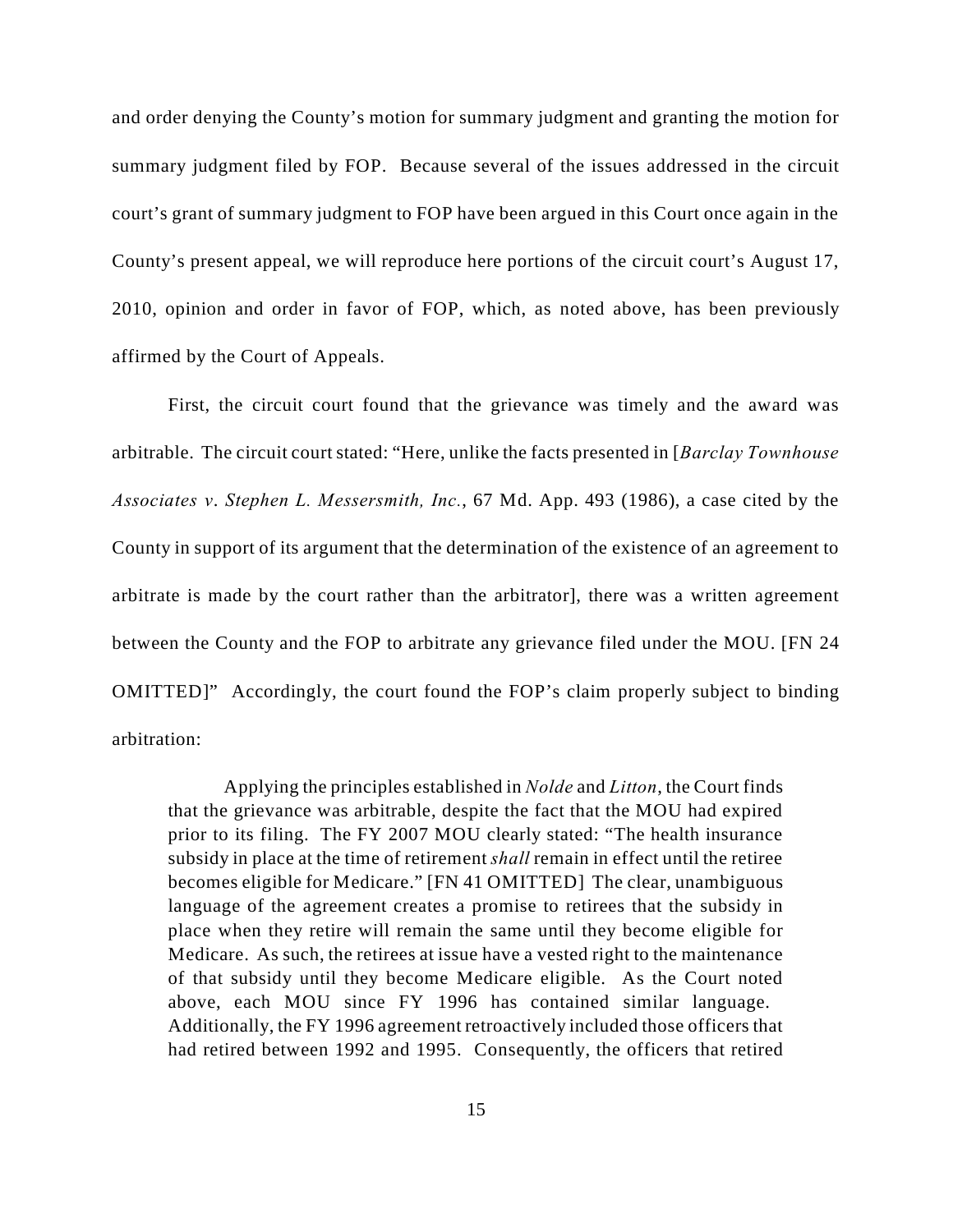while these agreements were in place obtained the vested right. Therefore, the FOP's grievance, alleging that the County's action of increasing the subsidy splits after the agreement had terminated infringed on the vested right to maintain the prior split, arose under the contract as defined by *Litton*. As a result, Arbitrator Bloch had proper jurisdiction to arbitrate the grievance.

(Emphasis in circuit court's opinion.)

As noted, the circuit court specifically addressed, and rejected, the County's assertion

that the grievance was not timely filed:

The County contends that Arbitrator Bloch should have dismissed the grievance for being untimely. The FOP's grievance was related to the FY 2007 MOU, which expired on June 30, 2007. Section 8.2 of the MOU required a grievance to be filed "within ten (10) workdays of the event giving rise to the grievance, or within ten (10) workdays following the time when the employee should have reasonably gained knowledge of its occurrence." [FN 42 OMITTED] Here, the County contends that the event giving rise to the grievance occurred on March 12, 2007 when the FOP rejected the terms negotiated by the HCRC for the FY 2008 MOU. The County further argues that because the FOP was claiming a vested right in the FY 2007 MOU, the grievance had to arise, at the latest, on the date the MOU expired — June 30, 2007. The FOP didn't file its grievance until September 14, 2007, which was more than ten workdays after the MOU had expired. As a result, argues the County, Arbitrator Bloch should have dismissed the grievance as untimely. The Court disagrees.

The question of whether a grievance is timely filed is for the arbitrator. [FN 43 OMITTED] The Court finds no error with Arbitrator Bloch's award in relation to the timeliness of the grievance. Even though the FY 2007 MOU expired on June 30, 2007, the actual infringement of the vested right contained within the agreement, and [which] was the subject of the grievance, did not occur until the County implemented changes to the health insurance subsidy splits on September 1, 2007. It was at that point the effected [sic] retirees became subject to increased subsidy splits, which gave rise to the grievance. The FOP filed its grievance on September 14th, which was within ten workdays of the event giving rise to the grievance, as required under the MOU. Therefore, Arbitrator Bloch did not err by not dismissing the grievance as untimely.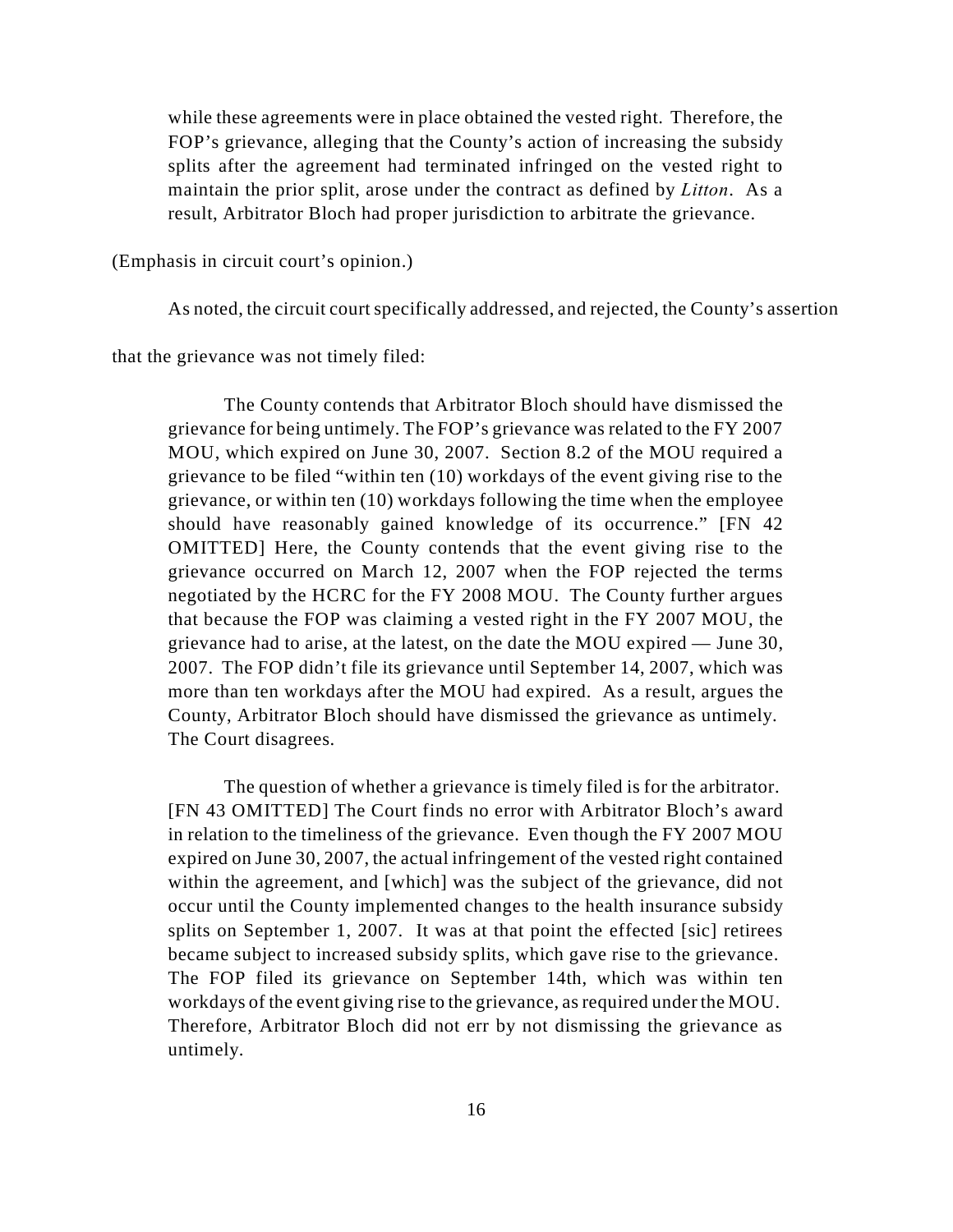The court also rejected the County's argument that retirees are not "employees"

entitled to bring a grievance — an argument that the County has renewed in this appeal:

The County contends that the FOP's filing does not constitute a grievance because, under the terms of the MOU, the FOP may only file a grievance on behalf of employees. [FN 44 OMITTED] Section 1.2 of the MOU defines employees to "mean all sworn personnel up to an<sup>[d]</sup> including the rank of Lieutenant of the Police Department." The County argues that since the FOP's grievance was filed on behalf of retirees who, by the terms of the MOU, are not employees, the FOP did not have a contractual right to file a class grievance on their behalf.

The County cites to *Allied Chemical and Alkali Workers v. Pittsburgh Plate Glass Co.* [(404 U.S. 157 (1971)] to support its contention. [FN 45] OMITTED] In *Allied*, the Supreme Court held that retirees are not employees within the meaning of  $\S$  8(a)(5) of [the] National Labor Relations Act and could not be included in the collective bargaining unit. [FN 46 OMITTED] At issue in the case was whether the employer had committed an unfair labor practice by making unilateral changes to retiree benefits instead of bargaining for those changes with the union. This is very different from the issue presented by the County in this present case.

In *United Steelworkers of America v. Canron, Inc.* [(580 F.2d 77 (3rd Cir. 1978)], the Court of Appeals for the Third Circuit was presented with a situation similar to this Court. In *Canron*, the union argued that the collective bargaining agreement obligated the employer to arbitrate a dispute over retiree benefits. [FNs 47 & 48 OMITTED] The employer countered that under *Allied*, the union lacked standing to sue on behalf of retirees. [FN 49 OMITTED] The Third Circuit rejected the employer's contentions, reasoning that if the employer had contractually agreed to continue making premium payments for retirees, "then under accepted contract principles the union has a legitimate interest in protecting the rights of the retirees and is entitled to seek enforcement of the applicable contract provisions." [FN 50 OMITTED] Specifically addressing the holding in *Allied*, the Third Circuit stated:

Even though retirement benefits of former employees already retired are not a mandatory subject of collective bargaining, "it does not naturally follow, as the company implies, that a union loses all interest in the fate of its members once they retire." We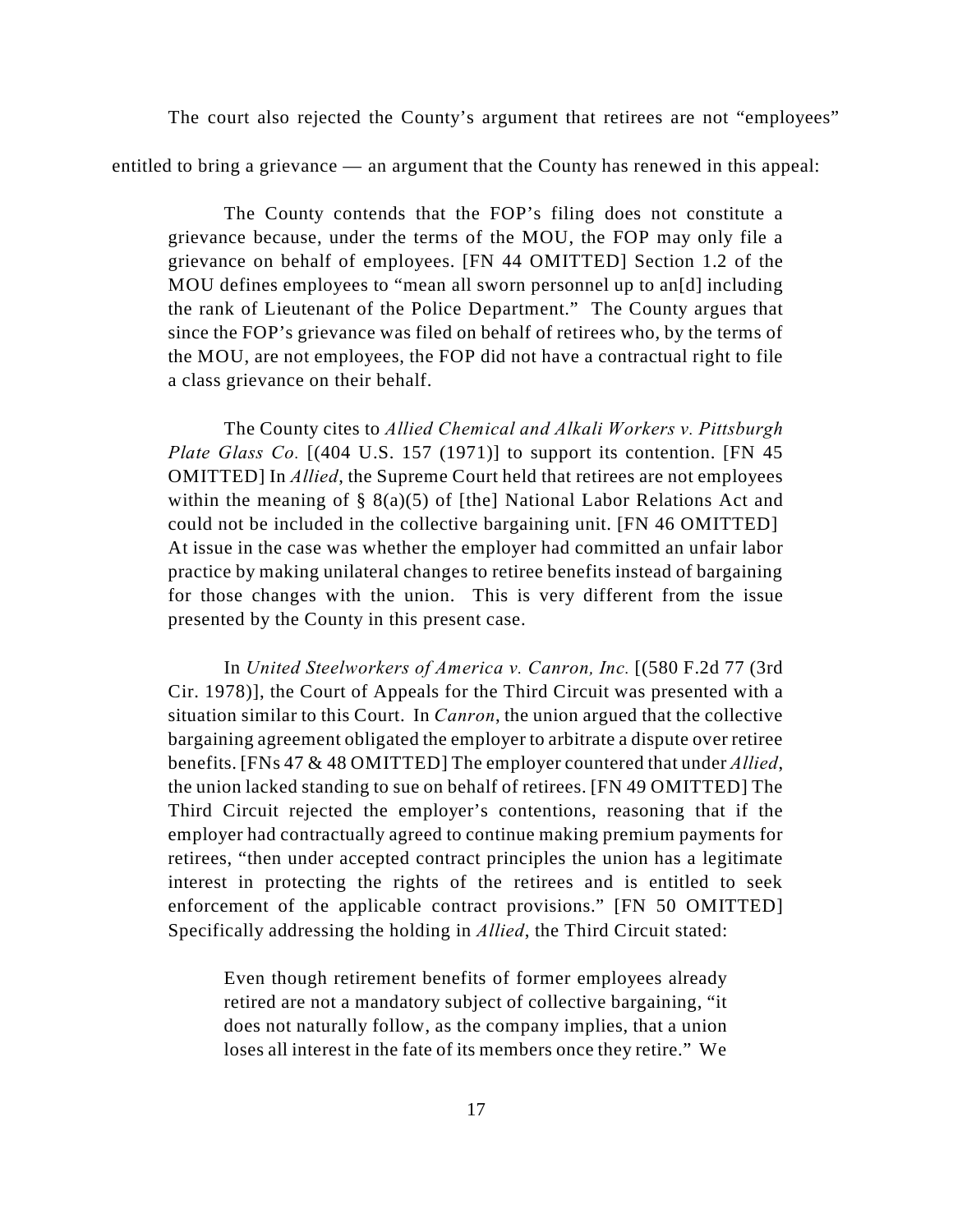therefore hold that the plaintiff union has standing to represent the retirees in seeking arbitration under its labor contract with Canron. [FN 51 OMITTED]

The Third Circuit's reasoning with regard to *Allied* is reinforced by the Eighth Circuit's decision in *Anderson v. Alpha Portland Industries, Inc*. [(752 F.2d 1293 ( $8<sup>th</sup>$  Cir. 1985)] [FN 52 OMITTED] In *Anderson*, retired employees sued their former employer in federal district court after the employer announced it was terminating insurance benefits for retirees. [FN 53 OMITTED] The District Court entered summary judgment in favor of the employer on the basis that the retirees had not exhausted the grievance procedures referenced in the insurance agreement and contained in the collective bargaining agreement. [FN 54 OMITTED] In reversing the District Court, the Eighth Circuit rejected the employer's contentions that case law, including *Canron*, required retirees to proceed through the union in order to pursue their disputes. [FN 55 OMITTED] However, the Court noted, *Canron* does provide "that a union has standing to assert retirees' rights under a collective bargaining agreement to which it is a party *if it chooses* and that an employer may not refuse to arbitrate its contractual obligations with the union." [FN 56 OMITTED] [(Emphasis in original.)]

Here, it is clear that the FOP is a party to the FY 2007 MOU and that it has chosen to assert the rights of its retired members. As a result, the County may not refuse to arbitrate with the FOP over its contractual obligations to retirees. Based on the foregoing law, this Court finds that Arbitrator Bloch did not err in arbitrating the grievance made on behalf of retirees.

The County also maintained that the arbitrator's finding that the retirees' rights to the

subsidy split in place at the time of their retirement was vested was manifest error requiring

vacation of the arbitration award, but the circuit court rejected this argument and explained:

The County stridently maintains that Arbitrator Bloch's finding of a vested right to the health insurance subsidy in place at the time of an officer's retirement was an error so gross as to work a manifest injustice. The County contends that the letter of [the] County Administrator [] regarding the Retirement Incentive Program in 1991 made clear the County's intention that health care subsidies for retirees could go up or down depending on future labor negotiations. [FN 57 OMITTED] In light of this fact, the County argues,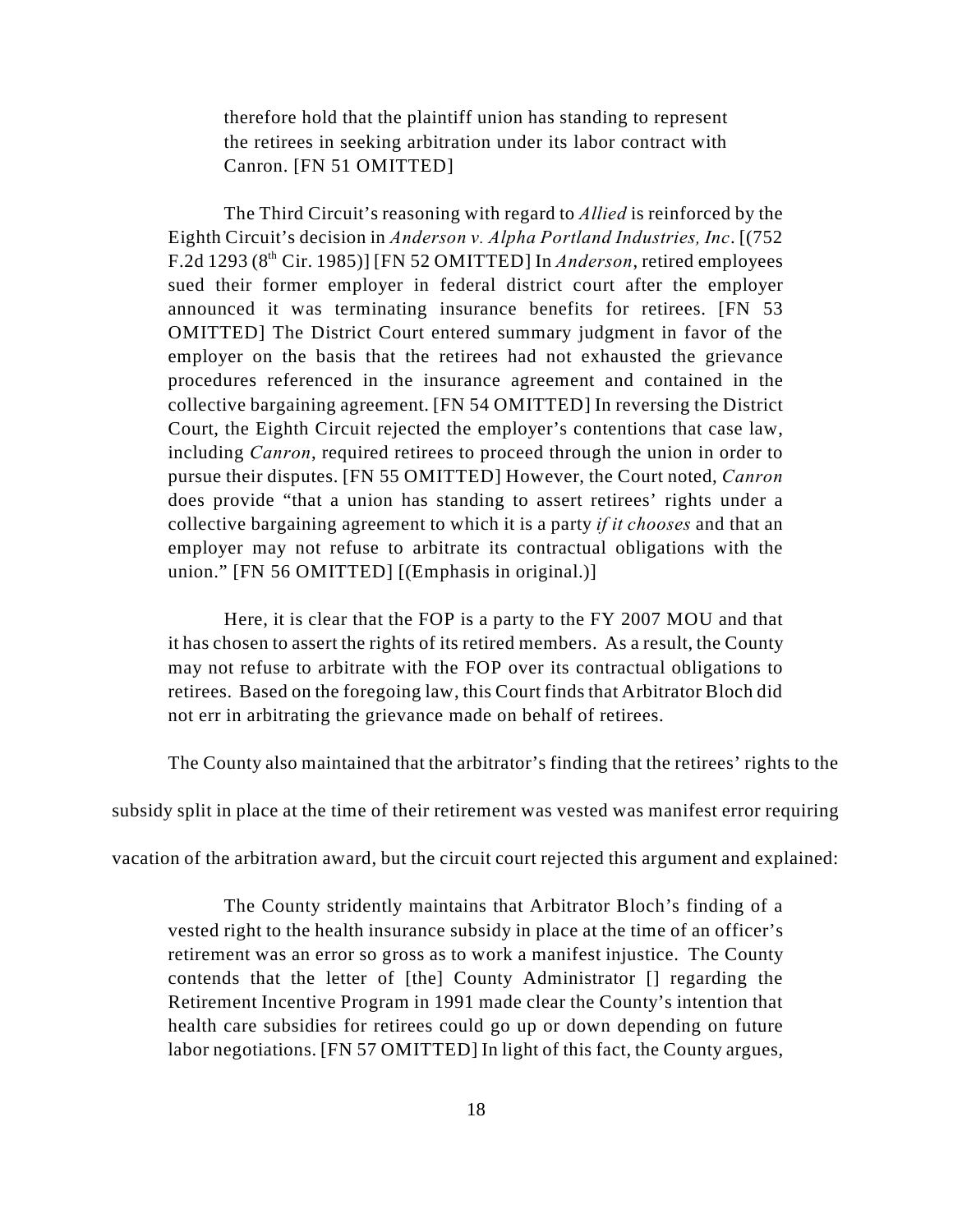retiree health insurance subsidies are not vested rights and the language in Section 7.3(c) of the 1997 MOU can in no way be interpreted as providing such.

\* \* \*

Here, Arbitrator Bloch concluded that the language contained in Section 7.3(c) was unequivocal and subject to only one interpretation — that the County made a binding promise to retirees that the subsidy split in effect at the time of their retirement would remain unchanged. Arbitrator Bloch's conclusion is awarded a great deal of deference by this Court. [FN 60 OMITTED] . . . Based on the foregoing facts and applicable law, the Court finds that Arbitrator Bloch did not commit manifest error, as alleged by the County, in concluding that the MOU created a vested right.

Finally, the County made arguments related to its contentions that the arbitration

award disregarded the negotiations of the Healthcare Review Committee, and that the award

otherwise contravenes County budget procedures. These arguments are renewed in the

present appeal. We will quote here the circuit court's ruling relative to these arguments:

Lastly, the County contends that Arbitrator Bloch exceeded his authority by effectively rewriting the health care subsidy provisions negotiated by the HCRC on behalf of the FOP for the FY 2008 MOU and by ordering the County to maintain the 85/15 subsidy split for officers that retired after February 1, 1992 and before July 1, 2007.

Specifically, the County argues that Arbitrator Bloch exceeded his authority as set forth [at] Section 8.3, Step 4 of the FY 2007 MOU. That section provides:

The arbitrator shall have no authority to add to, detract from, alter, amend or modify any provision of this Memorandum of Understanding or any rules or regulations of any agency of the County, or establish or alter any wage rate or wage structure. [FN 62 OMITTED]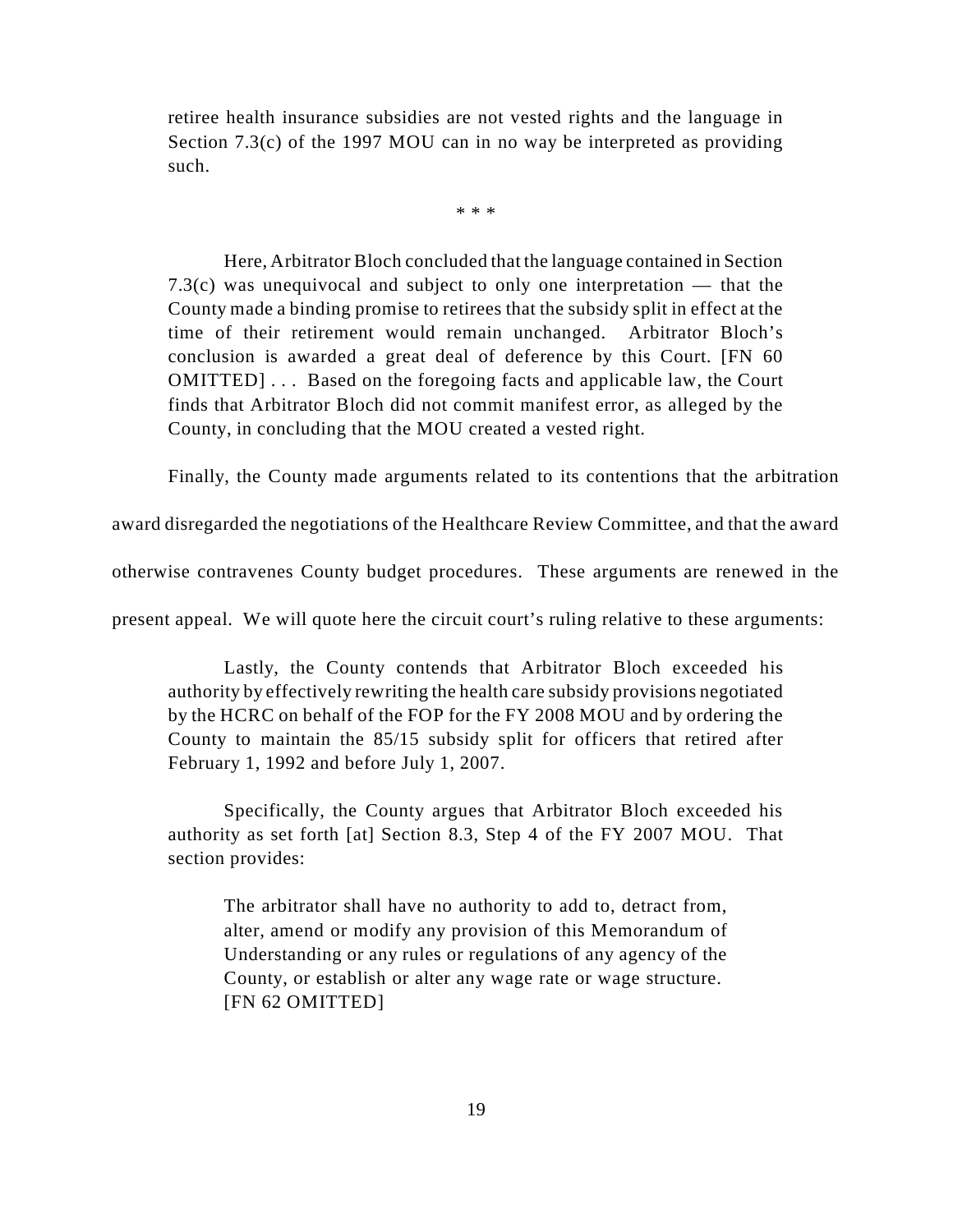**The County further asserts that the Award was contrary to the Budgetary and Fiscal Procedures set forth in the Baltimore County Charter and the Baltimore County Code, which state the County Executive and County Council are responsible for enacting a budget and appropriating funds needed to run the County, including health care subsidies. Arbitrator Bloch's Award, the County argues, usurped these powers by ordering the County to maintain and fund the 85/15 subsidy split.**

The FOP counters that Arbitrator Bloch's Award concerned only the interpretation and enforcement of compensation terms that were previously set, and as such, does not usurp either the legislative or executive power of the County. The FOP points to the distinction between grievance arbitration, which uses a neutral third party to resolve a dispute over the interpretation of an existing contract, and interest arbitration, which uses a neutral third party to set the terms of a new contract. Under the prevailing case law, argues the FOP, grievance arbitration does not involve the delegation of legislative authority because the arbitrator is acting in [a] judicial capacity rather than a legislative one. [FN 63 OMITTED] "The authority to interpret an existing contract, therefore, does not constitute legislative authority, and the nondelegation principle is not implicated in grievance arbitration." [FN 64 OMITTED]

The Court agrees with the FOP's position. The County and the FOP agreed to submit "any dispute concerning the application or interpretation of the terms of [the FY 2007] Memorandum of Understanding" to binding arbitration. [FN 65 OMITTED] The grievance submitted to Arbitrator Bloch concerned the interpretation of Section 7.3(c), a contract term that had already existed and had been bargained for by the parties. In resolving the grievance, Arbitrator Bloch did no more than what was required of him – to interpret the disputed contract language in accordance with the facts presented and applicable law. Therefore, the Court finds that Arbitrator Bloch did not exceed his authority i[n] reaching his Award.

(Emphasis added.)

On August 19, 2010, the County noted its appeal of the circuit court's grant of summary judgment in favor of FOP and the denial of the County's own motion for summary judgment. In an unreported opinion filed on December 8, 2011, this Court reversed the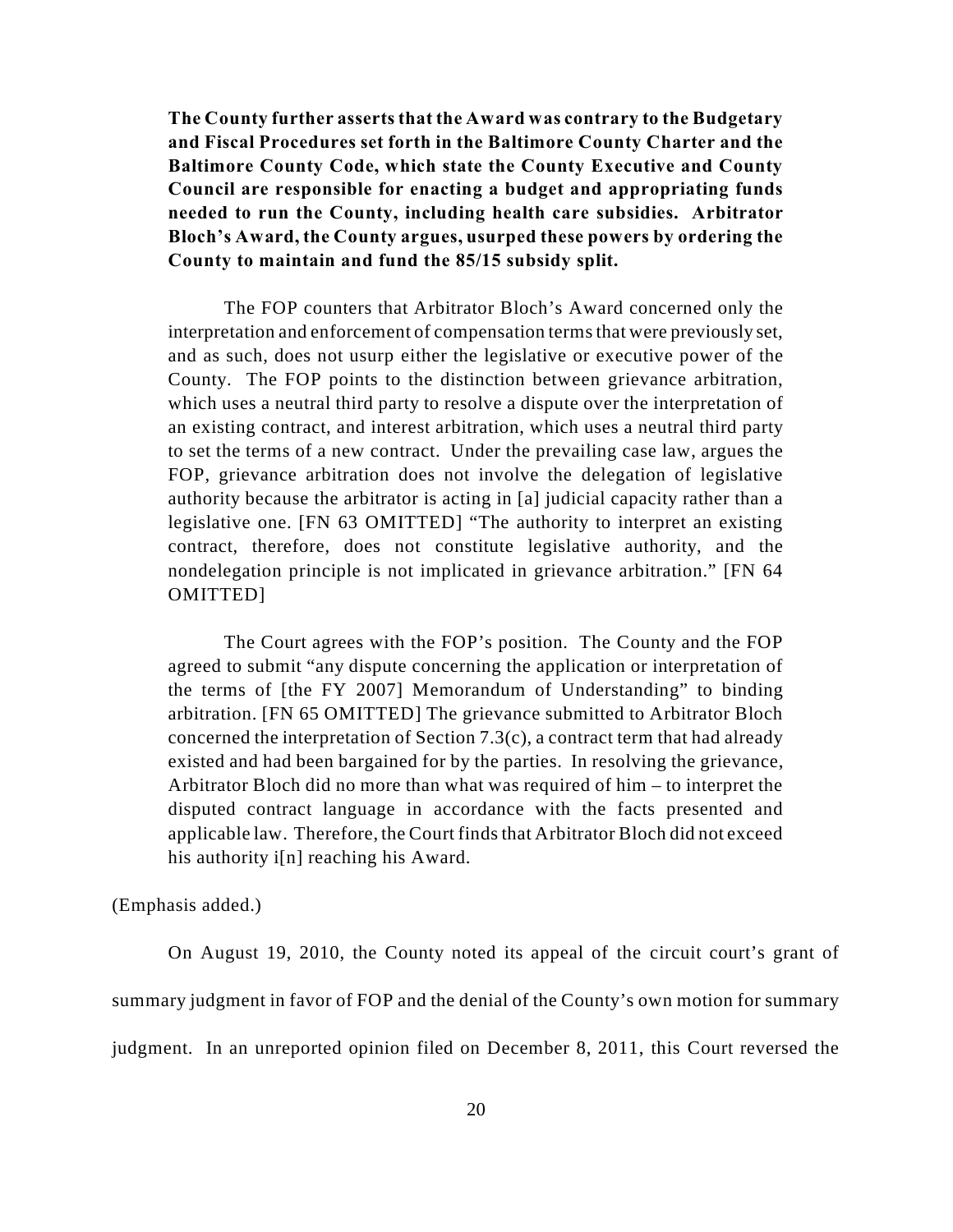circuit court. We held that FOP had not been entitled to summary judgment in its favor as a matter of law, and that the County had demonstrated its entitlement to summary judgment.

*Baltimore County, Maryland v. Baltimore County Fraternal Order of Police, Lodge No. 4*

(No. 1428, September Term, 2010). In our opinion, we noted that, in the County's brief, it had presented us with nine questions (which are strikingly similar to five of the questions raised by the County in the present appeal):

- 1. Whether the arbitrator lacked jurisdiction to arbitrate the grievance and whether the grievance was arbitrable, because the FY 2007 MOU had expired?
- 2. Whether the grievance was moot due to the expiration of the FY 2007 MOU?
- 3. Whether the grievance was timely filed?
- 4. Whether the FOP's late filing constituted a valid grievance since by definition "retirees" are not "employees" entitled to bring a class grievance?
- 5. Whether the Arbitrator had the authority to rescind and rewrite the language negotiated by the Health Care Review Committee, FOP's health care benefit bargaining agent?
- 6. Whether there was a "vested right" to future health insurance benefits and subsidies prescribed in the expired FY 2007 MOU, based on the evidence, long-standing practice and applicable law, and whether it was manifest error for the Arbitrator to conclude so by relying on cases that interpret the NLRA?
- 7. Whether the Arbitrator's own comments demonstrated the manifestly unjust and grossly mistaken nature of his award?
- 8. Whether the County clearly intended that health care subsidies would be negotiated annually and could "go up and down"?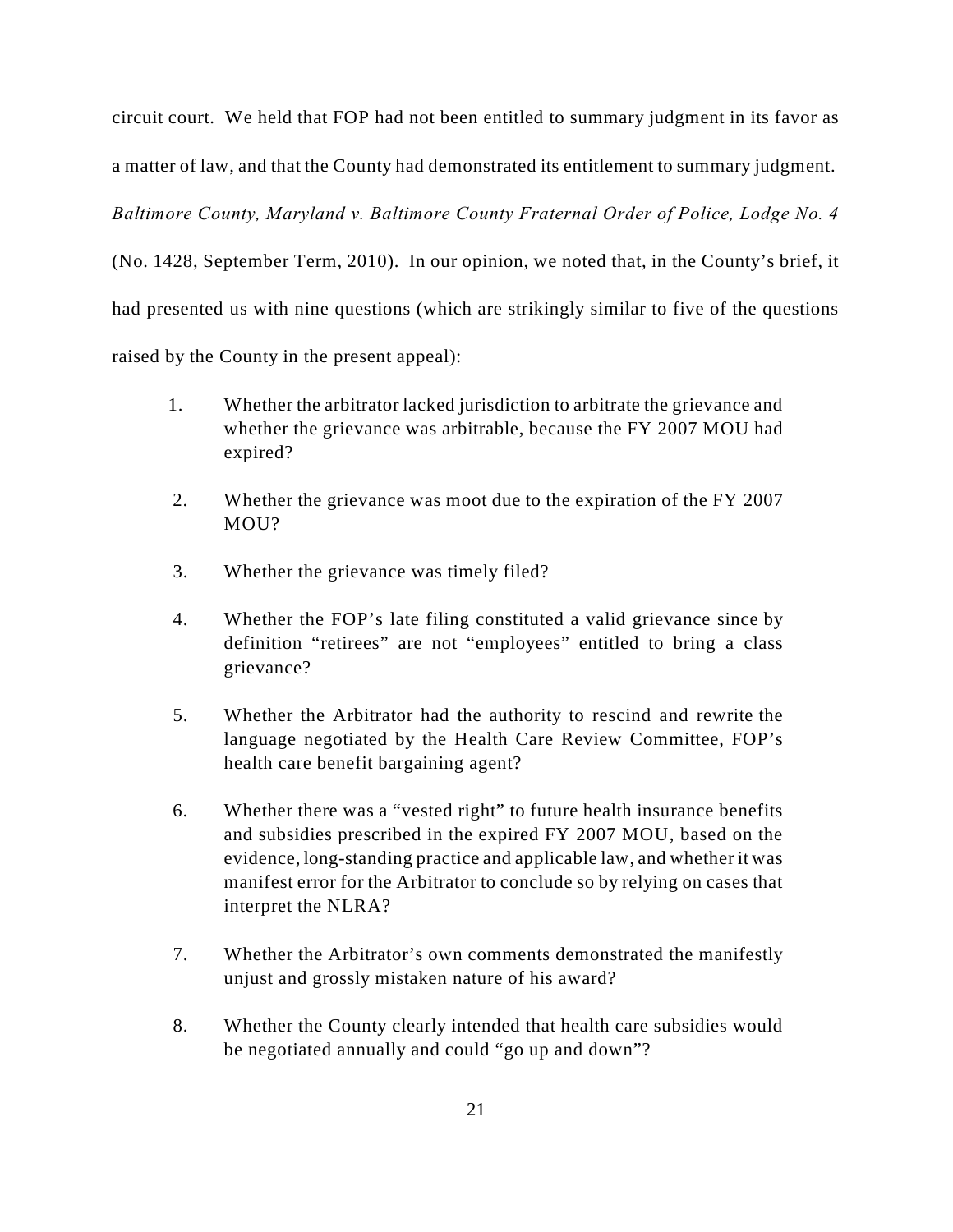9. Whether, contrary to law and public policy, the Arbitrator's Award usurped the power of the Baltimore County Executive and the Baltimore County Council to enact a budget which provides for health insurance and health insurance subsidies pursuant to the terms negotiated by the HCRC, FOP Lodge's bargaining agent?

In the footnote in which this Court recited the County's nine questions presented in that previous appeal, we said: "For the reasons stated in our opinion, we cannot provide a certain answer to the County's first question. Instead, we hold that the circuit court erred when it upheld the arbitration award and we leave the remaining questions to be resolved in a future arbitration or civil proceeding, if this litigation continues." The mandate of this Court was: "Judgments Reversed. Case remanded to the Circuit Court for Baltimore County with instructions to enter judgment in favor of [the County]. Costs to be paid by [FOP]."

But FOP's petition for writ of *certiorari* was granted by the Court of Appeals. It appears that no cross-petition or conditional cross-petition was filed by the County. On November 19, 2012, the Court of Appeals reversed this Court's judgment in favor of the County, and reinstated the judgment of the circuit court. The Court of Appeals ruled:

**We agree with the Circuit Court's decision to leave undisturbed the arbitrator's findings in this case.** The fact that the MOU has expired does not mean the County had no duty to arbitrate disputes arising out of that MOU. A dispute may be arbitrable after the expiration of the underlying agreement, if the agreement contained a broad arbitration clause and the rights that are the subject of the dispute accrued or vested during the life of the agreement.

The MOU's arbitration clause was broad. It did not exclude grievances arising after the expiration of the MOU but pertained to "[a]ny dispute concerning the application or interpretation" of the MOU. The arbitrator found that FOP's grievance was arbitrable even after the MOU's expiration because — based on the arbitrator's reading of the MOU's health-insurance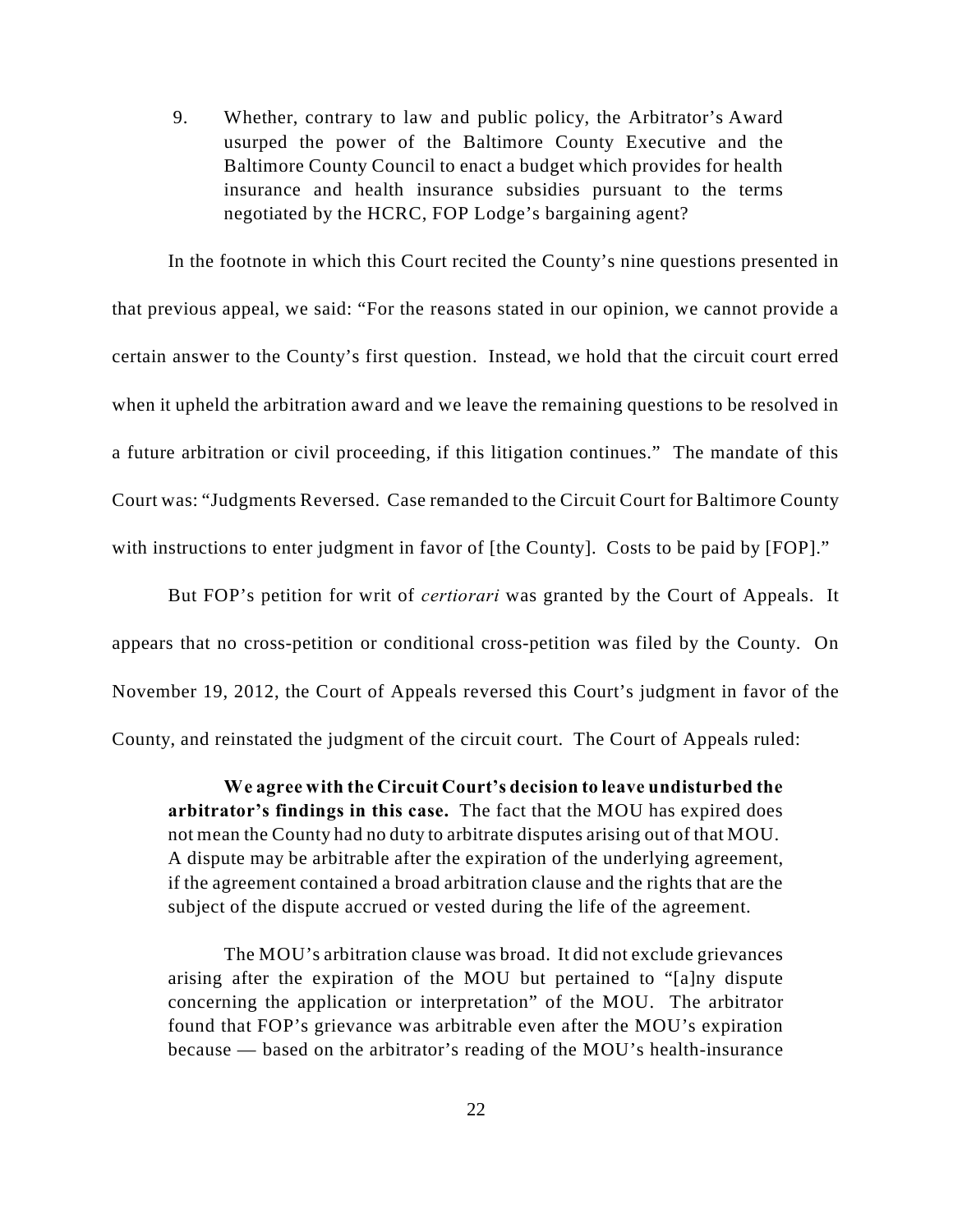clause — retirees' rights to an 85/15 health-insurance premium split had vested at the time of their retirement. **The Circuit Court was legally correct in granting summary judgment in FOP's favor** after subjecting the arbitrator's findings to a deferential standard of review. Thus, we reverse the judgment of the Court of Special Appeals.

*FOP Lodge No. 4, supra,* 429 Md. at 564-65 (emphasis added). The mandate of the Court of Appeals was not to remand to this Court so that all nine questions presented by the County in its 2011 appeal to this Court could be answered; instead, the mandate ordered a remand to this Court **"with directions to affirm the judgment of the Circuit Court for Baltimore County"** (emphasis added), with costs in both this Court and the Court of Appeals to be paid by the County.

The County filed a motion for reconsideration in the Court of Appeals on December 7, 2012. In that motion, the County asserted: 1) the FOP was bound by the negotiations of the Healthcare Review Committee (HCRC), which agreed to the reduction in the subsidy split (a reduction to which FOP expressly did not agree); and 2) "[c]onsistent with many prior decisions of this Court, this case should be remanded to the Court of Special Appeals for consideration of all undecided appellate issues." As to this last point, the County specifically asserted the following:

Of great practical consequence to the County, **there has been no review of the following issue which was raised by the County in its Brief in the CSA**:

Contrary to law and public policy, the arbitrator's award usurps the power of the Baltimore County Executive and the Baltimore County Council to enact a budget which provides for health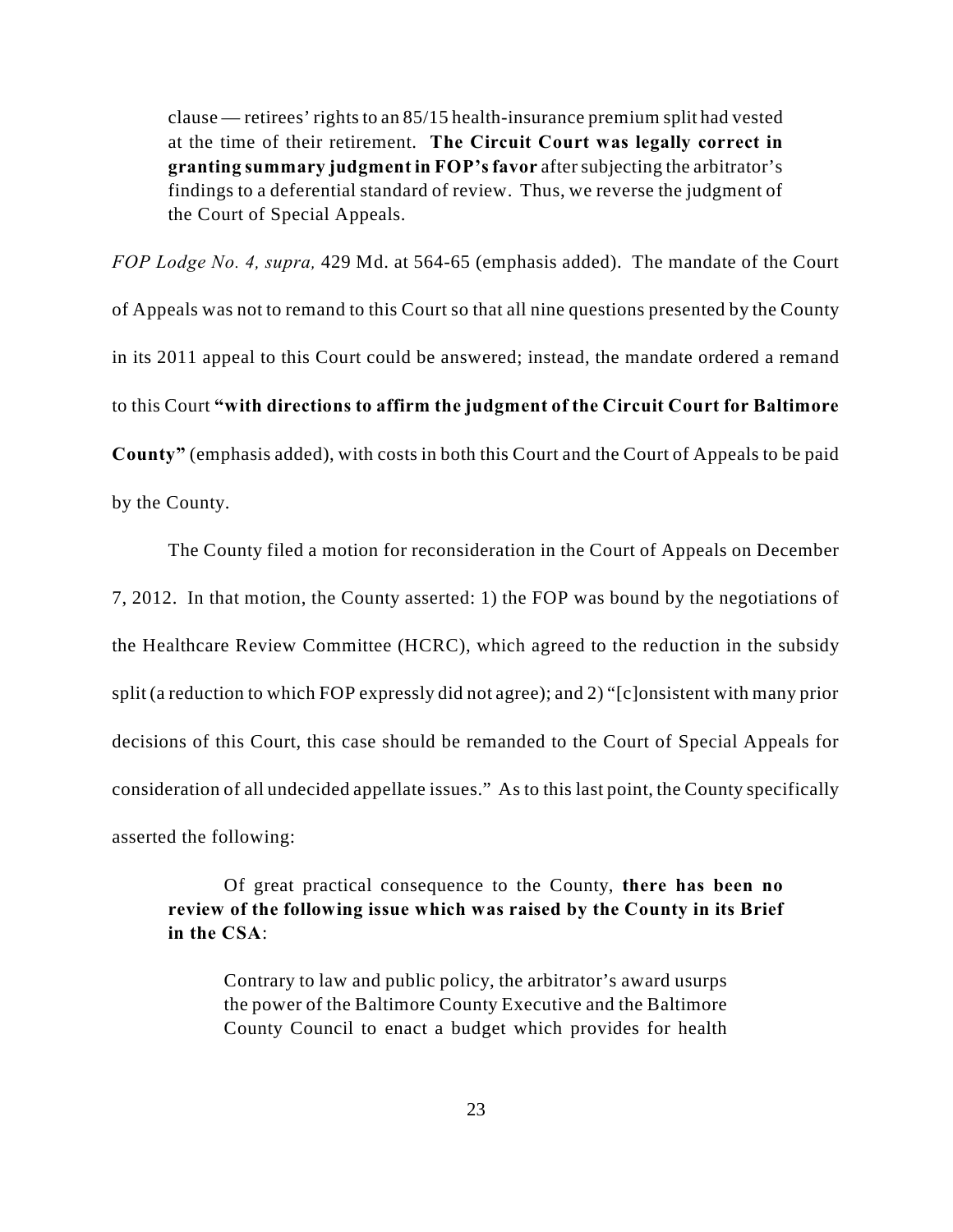insurance and health insurance subsidies pursuant to the terms negotiated by the HCRC, FOP Lodge 4's bargaining agent.

(Baltimore County's CSA Brief at 34).

**The Arbitrator in this case had no power or authority to order the County Executive and the County Council to fund a split different from the negotiated split enacted into law as part of the FY 2008, 2009, 2010, 2011 and 2012 budgets, to order the County Executive and County Council to reset the split at 85/15 in any future budgets, or to "make whole" affected retirees for increased premium amounts not budgeted by the County Executive and County Council.**

If this Court's decision is allowed to stand, and this matter is remanded to the CSA with directions to affirm the judgment of the Circuit Court for Baltimore County, the Arbitrator's affirmed award will be unenforceable, since there have been no funds appropriated through the executive budget process to afford the relief capriciously dictated by the Arbitrator.

(Emphasis added.)

On January 18, 2013, the Court of Appeals denied the County's motion for reconsideration. 429 Md. 533. The mandate of the Court of Appeals issued the same day, and, as noted above, it directed this Court to affirm the judgment of the Circuit Court for Baltimore County. It did not direct this Court to consider further any other "undecided appellate issues."

On March 5, 2013, FOP filed in the circuit court a petition for award of costs and disbursements, seeking \$130,691.90 in costs and disbursements, including attorneys' fees. The petition was supported by billing records and an affidavit of trial counsel.

On April 5, 2013, FOP filed in the circuit court a "motion to enforce this court's judgment and for an order to show cause." The motion asserted that the County "refuses to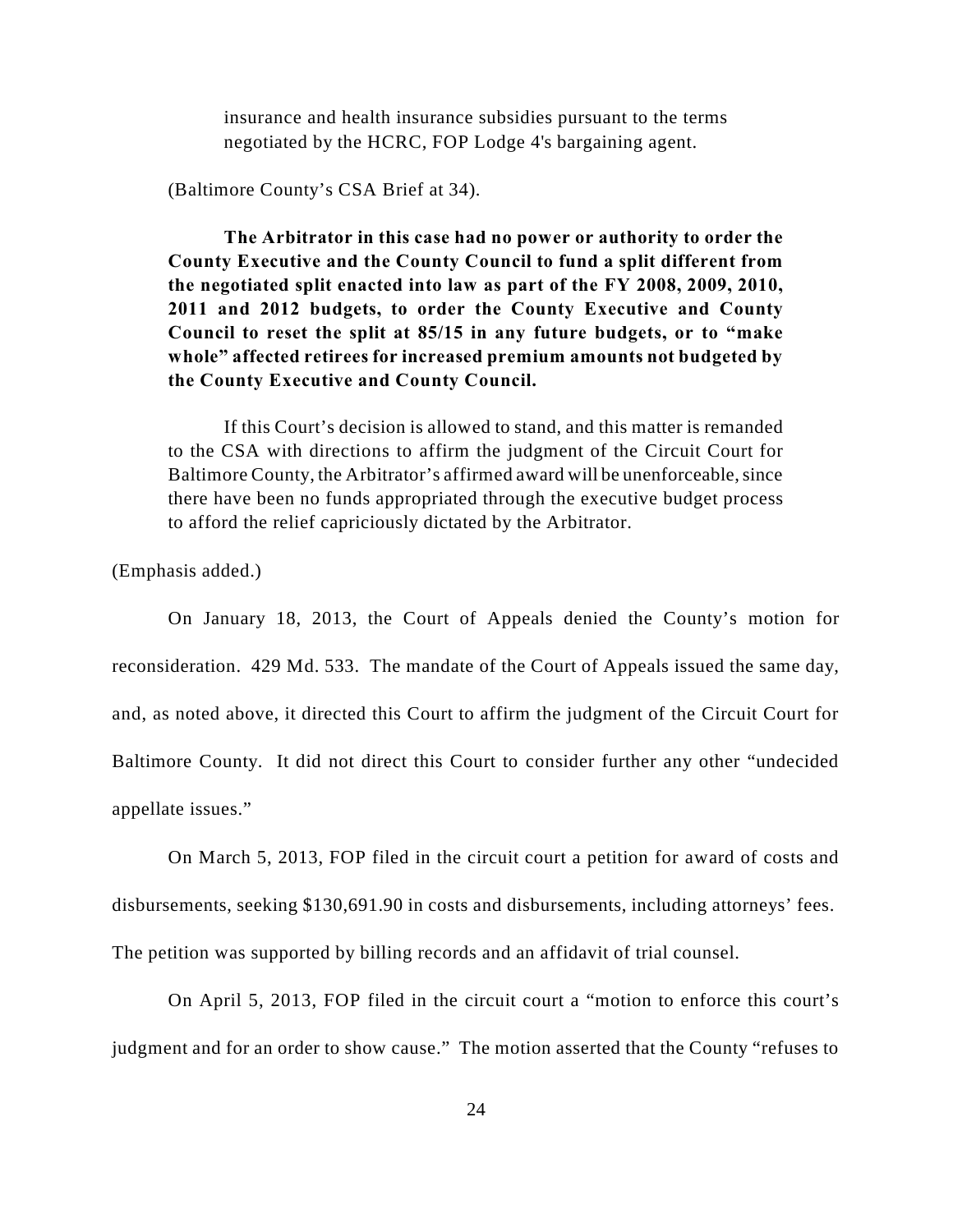comply with this Court's judgment by providing the required relief." FOP further asserted that the County's refusal was "without any justification and accomplishes nothing other than to further delay resolution of this matter and gratuitously increase the parties' expenses by unnecessarily prolonging litigation." In support of the requested relief, the motion stated:

. . . Notwithstanding the issuance of the mandate by the Maryland Court of Appeals and the order by the Court of Special Appeals vacating its earlier decision, the County refuses to provide the required relief.

First, the County has refused to rescind its reduction of the retiree health care subsidy in effect at the time of each officer's retirement. Stated differently, the County continues to overcharge retirees for health insurance.

Second, the County refuses to make those retirees whole for the amounts that the County improperly charged to them. In this regard, the County has previously provided the FOP with a chart showing the amounts by which the County had charged each retiree above the rates in effect at the time of retirement. That chart, which is attached as Exhibit 3, shows that for overcharges through May of 2011, the County owes the retirees collectively \$572,887.10, plus appropriate interest. The County has also refused to provide the data to calculate the amounts by which the County has overcharged retirees from May 2011 through the present.

. . . In an effort to bring this longstanding litigation to a close without further delay or expense to either party, since the issuance of the Court of Appeals decision in November of 2012, FOP's counsel has made many attempts to discuss with the County the County's provision of the required relief to the affected retirees. On each occasion, the attorney for the County has stated simply that the County is continuing to consider its options. At no point, however, has the County offered any explanation as to why it was not providing the relief required by this Court's order and judgment, as affirmed by the Maryland Court of Appeals, or a timeline by which it would provide the required relief.

Accordingly, in order to resolve this matter without further litigation, on March 20, 2013, the FOP sent the County Attorney correspondence requesting that the County promptly take the following steps: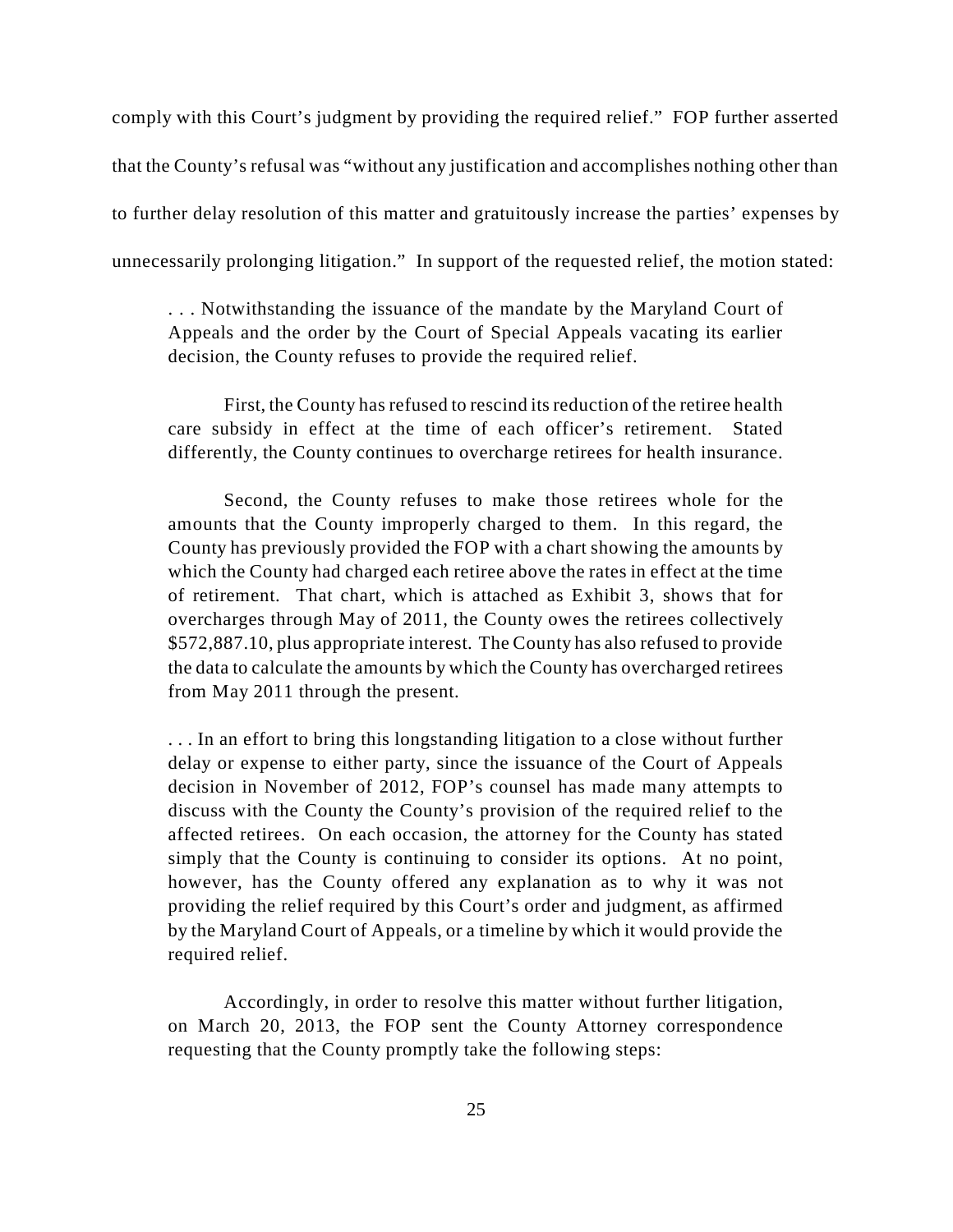- 1. Effective April 1, 2013, the County must provide each affected retiree with the retiree health subsidy in place at the time of his or her retirement.
- 2. The County must issue payment to the affected retirees in the amounts identified in [Exhibit 3] by Friday, March 29, 2013.
- 3. In order to determine the additional amount that the County owes the affected retirees, by March 26, 2013, the County must update the attached chart [Exhibit 3] through March 31, 2013 (or later if the County fails to change the retiree health subsidy provided to the affected officers by that date) and provide the FOP with a copy of the entire chart in Microsoft Excel format.
- 4. The County agrees that it is required to pay pre- and postjudgment interest at the legal rate.

. . . The County simply ignored this correspondence and continues to refuse to provide any of the relief required by this Court's judgment. [FN 1 OMITTED] . . .

On April 23, 2013, the County filed a response to FOP's motion to enforce the judgment. In its response, the County failed to refute FOP's contention that the County was refusing to comply with the court's order which confirmed the arbitration award. Instead, the County continued to dispute the validity of the arbitration award, and asserted once again that it was "contrary to the very clear requirements as stated in the Budgetary and Fiscal Procedures set forth in Article VII of the Baltimore County Charter and in § 10-1-113 of the Baltimore County Code." The County argued that — despite the circuit court's previous ruling which was affirmed by the Court of Appeals — under the Baltimore County Code, Charter, and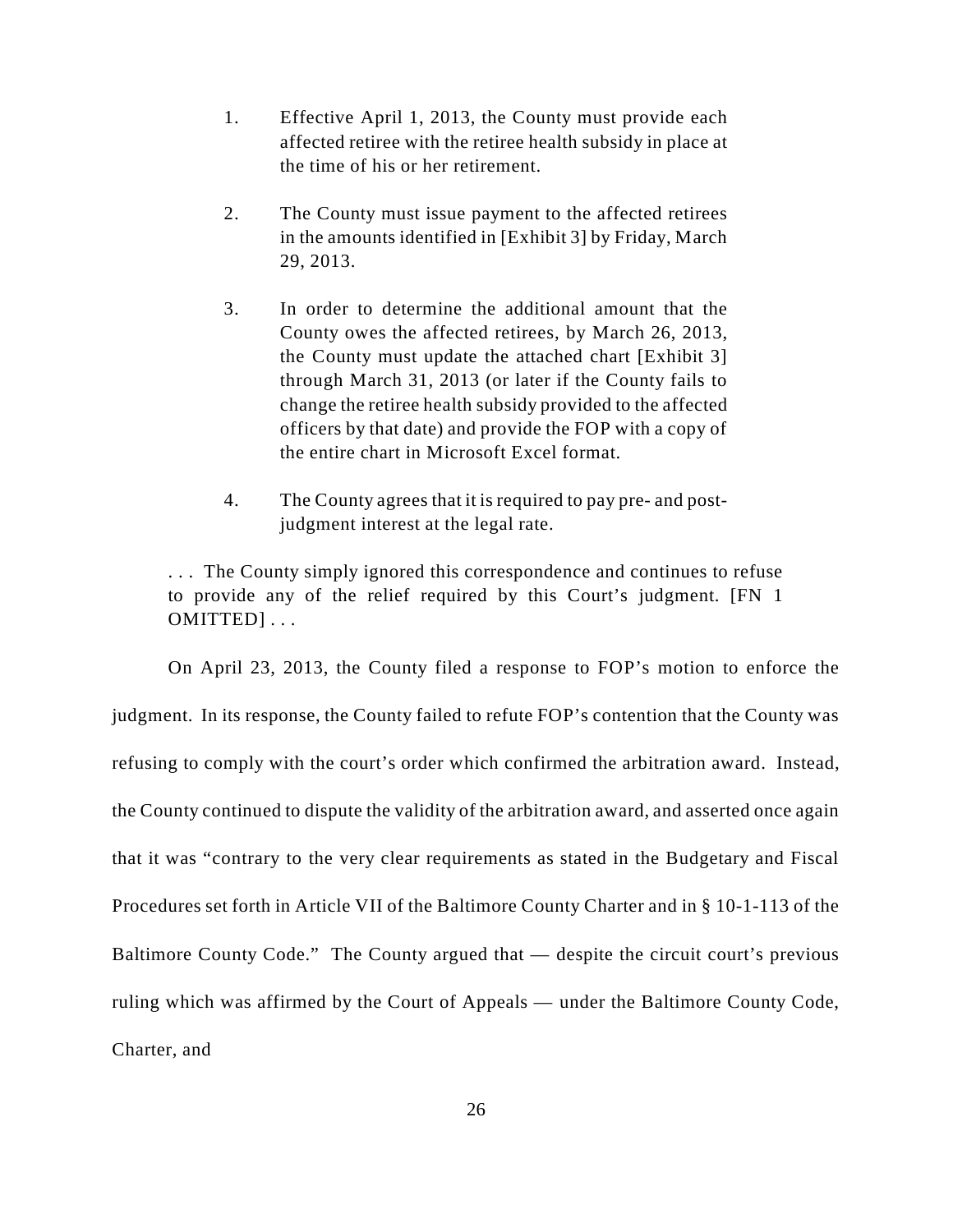controlling case law, the Arbitrator had no power or authority to order the County Executive and County Council to fund a split different from the negotiated split enacted into law as part of the FY 2008, 2009, 2010, 2011, 2012, and 2013 budgets, to order the County Executive and County Council to reset the split at 85/15 in any future budgets, or to "make whole" affected retirees for increased premium amounts not budgeted by the County Executive and County Council.

 The County further argued that the circuit court lacked the "power or authority" to enforce the arbitration award. The County also asserted: that "any rescission and resetting of the health care subsidy split would violate the agreement FOP's bargaining agent, the Health Care Review Committee, made with the County"; that the circuit court's August 10, 2010, order granting summary judgment in favor of FOP did not constitute "an enforceable judgment against the County for a sum certain"; that the arbitrator lacked the authority "to rescind and rewrite the language negotiated by the Health Care Review Committee, FOP's bargaining agent"; that "FOP never proved and the Arbitrator never determined the amount which would 'make whole affected retirees' or any liquidated sum that could be reduced to a judgment against the County"; that the "separation of powers doctrine prohibits this Court from ordering the County Executive and the County Council to appropriate funds, long after the Budgets for FY 2008-2013 have been enacted"; and finally, that "[e]nforcement of the Award at this stage of the proceedings would violate the County's statutory right to have the [nine] issues it raised in the Court of Special Appeals [in the 2011 appeal] adjudicated."

On May 17, 2013, the circuit court held a hearing on FOP's motion to enforce. At the hearing, counsel for the County indicated that the County was still pressing the arguments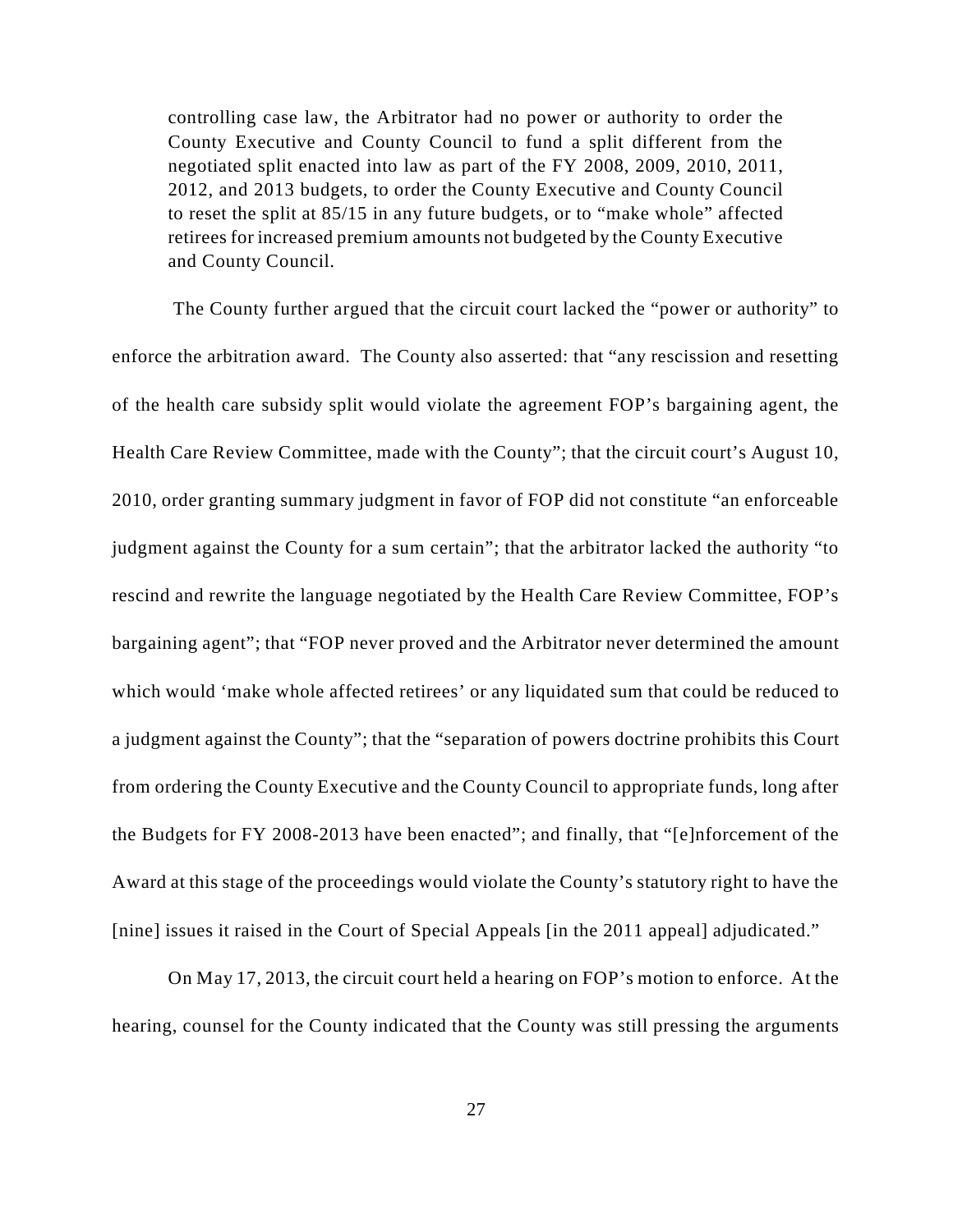it had raised in the first appeal. The application of the law of the case doctrine to the

County's public-policy argument is supported by the following colloquy:

[BY THE COUNTY]: Thank you, Your Honor. Before I discuss the seven arguments I presented in our response to the Motion to Enforce, I would like to characterize those seven arguments as essentially one argument which I did not articulate in specific terms but it is the public policy exception to the enforcement of an arbitration award and, in effect, our arguments, **our seven arguments are asking this Court to find that as a matter of public policy as expressed in the Batimore County Charter and the Baltimore County Code, this matter is not enforceable**. Now, there's two parts to this procedure. One is our Complaint to Vacate the Award. [FOP's counsel] has conveniently ignored the fact that the Court of Special Appeals reversed this Court and said that your decision was wrong. Now, is it wrong for us to believe an arbitrator's award is beyond his powers to then file a Complaint to vacate that award with this Court. This Court agreed with the arbitrator, then file an appeal to the Court of Special Appeals, which agreed with us. So there is at least some debate here about the issues, legal issues. So up to the point where the Court of Special Appeals affirmed us, the case would have been in our favor. Of course, then I had to go through the Court of Appeals and, unfortunately, the Court of Special Appeals did not address the nine legal issues we raised, which we're entitled to have addressed under the Court[s] and Judicial Proceedings Article in a direct appeal to that Court and if the Court will recall ----

# [BY THE COURT]: **But you made, you made that argument to the high, to the highest Court of this, of this State.**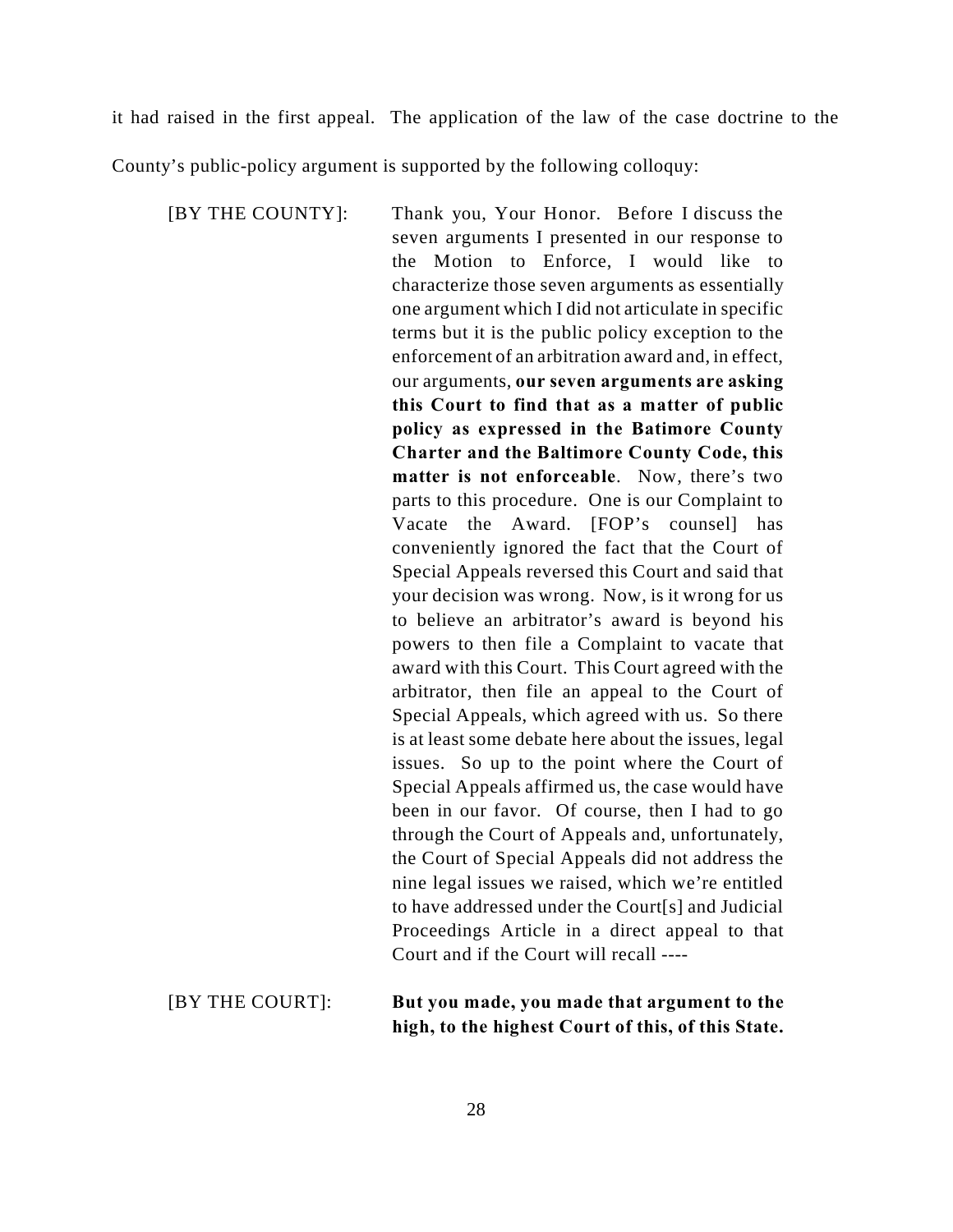| [BY THE COUNTY]: | I did, I argue, I did make the argument, I said                                                                                                                                                                                                                                                                                                                                                                                                                                                                                                                                                                                                                                                                                                                                                                      |
|------------------|----------------------------------------------------------------------------------------------------------------------------------------------------------------------------------------------------------------------------------------------------------------------------------------------------------------------------------------------------------------------------------------------------------------------------------------------------------------------------------------------------------------------------------------------------------------------------------------------------------------------------------------------------------------------------------------------------------------------------------------------------------------------------------------------------------------------|
| [BY THE COURT]:  | And they rejected it, right?                                                                                                                                                                                                                                                                                                                                                                                                                                                                                                                                                                                                                                                                                                                                                                                         |
| [BY THE COUNTY]: | Well, they did but the legal issues have not been<br>decided, Your Honor. Where does that leave us?                                                                                                                                                                                                                                                                                                                                                                                                                                                                                                                                                                                                                                                                                                                  |
| [BY THE COURT]:  | It leaves you with a Court of Appeals opinion.                                                                                                                                                                                                                                                                                                                                                                                                                                                                                                                                                                                                                                                                                                                                                                       |
| [BY THE COUNTY]: | And the Court of Appeals opinion, to be quite<br>frank with you, was rendered to, to that Court, to<br>uphold a princip[le] concerning vesting. That's<br>all they were interested in. That was their agenda.<br>Why? I don't know. They didn't want to hear<br>anything else. They didn't want to hear the fact<br>that the bargaining agent for FOP and all of the<br>unions sat down, negotiated with the County and<br>agreed to this reduction. Simple contract law.<br>They're your agent, you agreed to it, the principal<br>is bound. So if there's any bad faith in this case,<br>it's the bad faith of the FOP. To sit, to agree that<br>the health care agent is bargaining for them, they<br>reach an agreement with the County and then FOP<br>wants to pull the rug out from under the whole<br>thing. |
|                  |                                                                                                                                                                                                                                                                                                                                                                                                                                                                                                                                                                                                                                                                                                                                                                                                                      |

[BY THE COURT]: Well, that's why the whole thing was litigated.

[BY THE COUNTY]: That's correct.

[BY THE COURT]: And you have a Court of Appeals opinion.

[BY THE COUNTY]: But my, my point of bringing it up is we sat across the table with them and bargained with the health care bargaining agent and reached an agreement which now they want, they have nullified.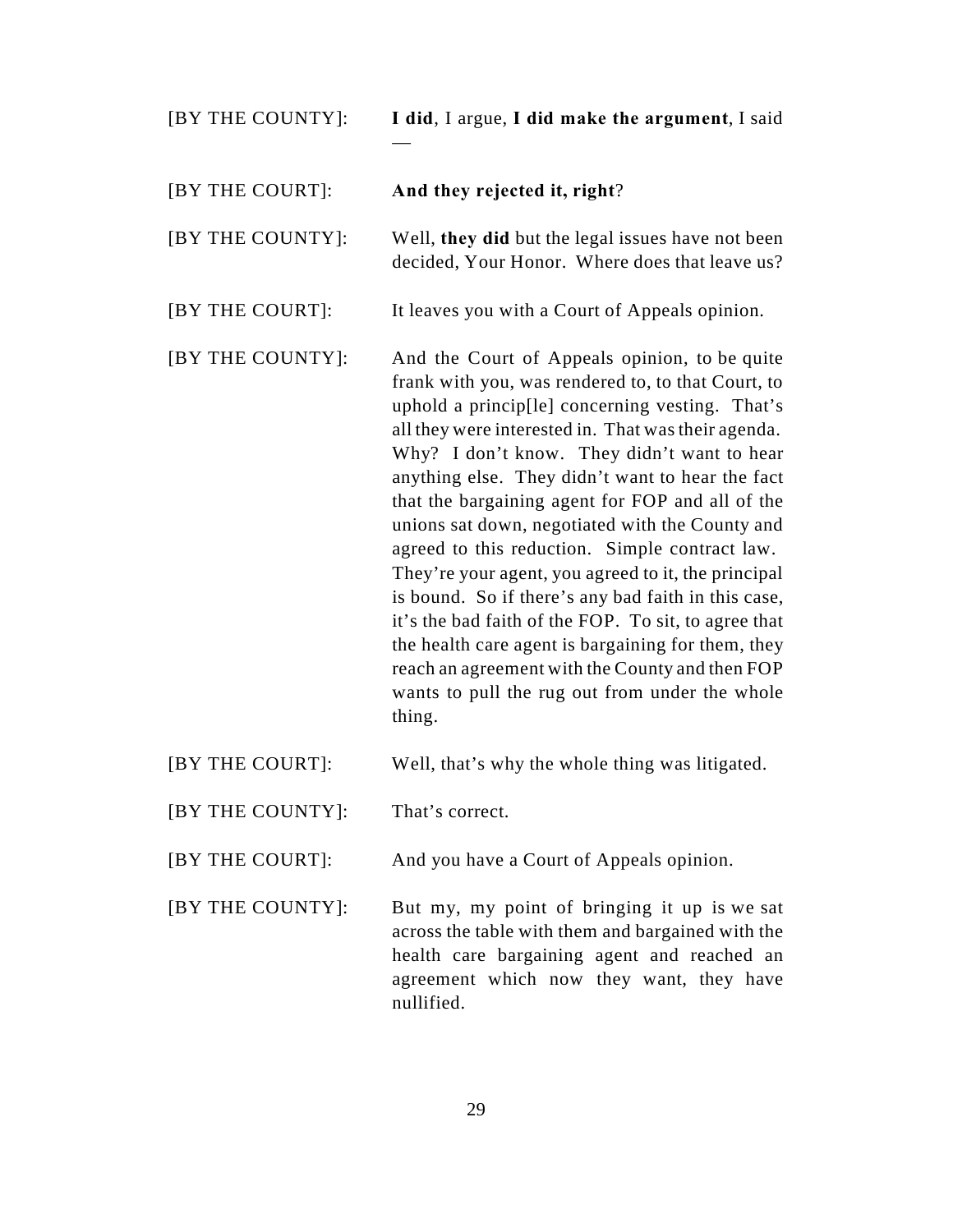- [BY THE COURT]: Well, I mean, you don't suggest that this whole issue has to be re-litigated?
- [BY THE COUNTY]: No, I'm saying at this point, well, as far as I'm concerned, the nine issues remain unaddressed. The Court of Special Appeals said that the arbitrator did not address the County's argument that the arbitration clause itself had expired. The Court [of Special Appeals] determined that this omission was a palpable mistake and the award should have been vacated. According to the Court of Special Appeals reversed the judgments of the Circuit Court granting FOP's Motion for Summary Judgment and denying the County's Motion for Summary Judgment which should have been granted. And the Court [of Special Appeals], in its footnote, first footnote in the case, listed the nine issues.
- [BY THE COURT]: All right.
- [BY THE COUNTY]: And indicated that those are, would only be addressed necessarily in any future litigation.
- [BY THE COURT]: Well, that's the Court of Special Appeals.
- [BY THE COUNTY]: That's correct.
- [BY THE COURT]: The Court of Appeals is saying something different.
- [BY THE COUNTY]: Well, the Court of Appeals never ruled on this issue. All they did was —
- [BY THE COURT]: And the Court of Appeals is saying the Court of Special Appeals doesn't need to.
- [BY THE COUNTY]: They reversed the Court of Special Appeals and remanded it directly back to this Court for entry of judgment.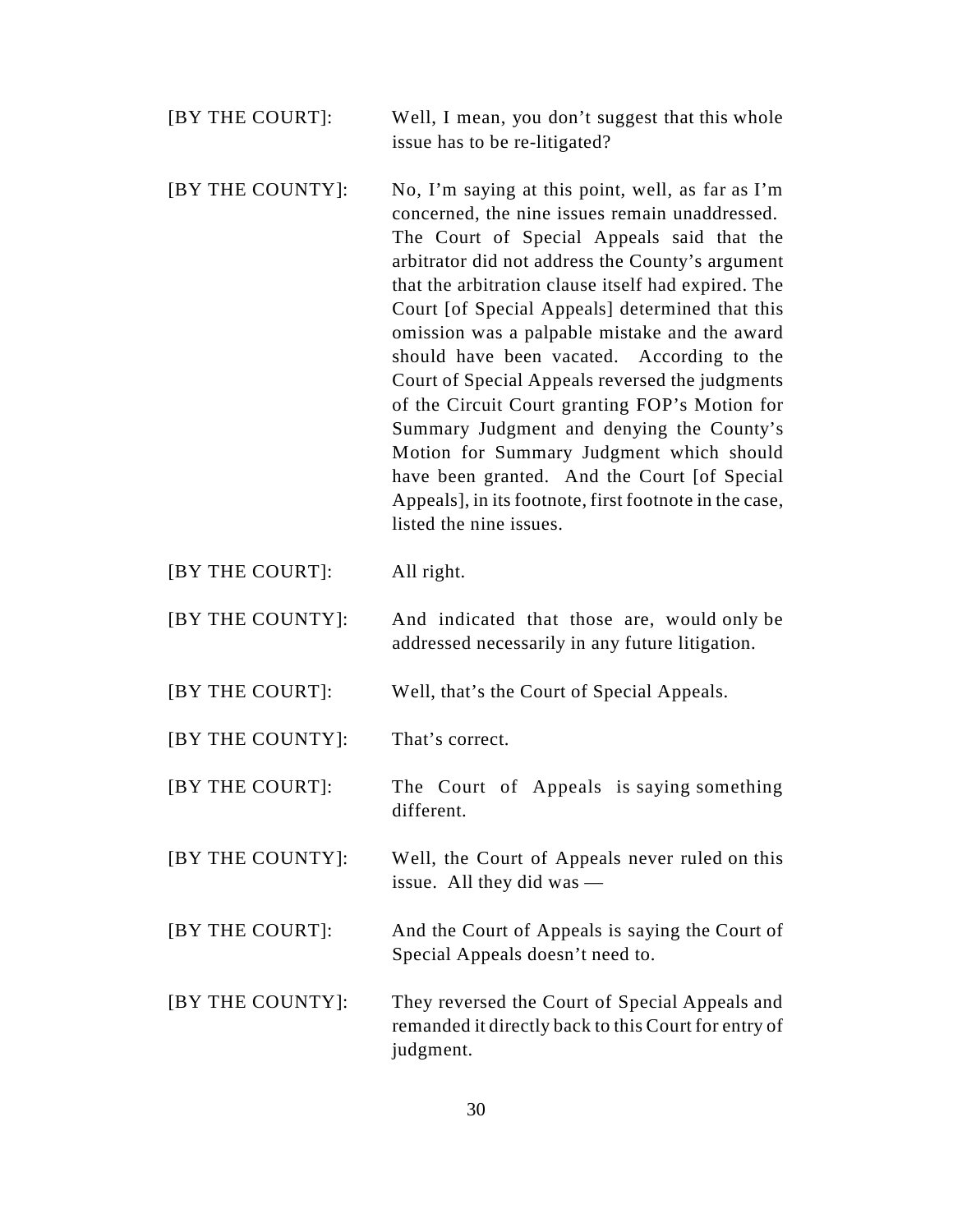| [BY THE COURT]:  | Well, no, they remanded it to the Court of Special<br>Appeals.                                                                                                          |
|------------------|-------------------------------------------------------------------------------------------------------------------------------------------------------------------------|
| [BY THE COUNTY]: | To have it remanded back here.                                                                                                                                          |
| [BY THE COURT]:  | Right.                                                                                                                                                                  |
| [BY THE COUNTY]: | For entry of judgment $-$                                                                                                                                               |
| [BY THE COURT]:  | They didn't tell the Court of Special Appeals to<br>address those issues.                                                                                               |
| [BY THE COUNTY]: | No, they did not. That was what we were<br>requesting $-$                                                                                                               |
| [BY THE COURT]:  | So what right do I have, what power do I have to<br>do that?                                                                                                            |
| [BY THE COUNTY]: | You do not have that power. I'm just bringing<br>it up as a matter of fairness. We had been denied<br>the opportunity in a direct appeal to have our<br>issues decided. |

(Emphasis added.)

In a later colloquy, the County attempted to explain why its current arguments about

the unenforceability of the award were not exhausted:

| [BY THE COURT]:                                                                                                                                | So if, if, I guess I'm confused because if the, if                       |
|------------------------------------------------------------------------------------------------------------------------------------------------|--------------------------------------------------------------------------|
|                                                                                                                                                | issue is that because there's no<br>the                                  |
|                                                                                                                                                | appropriation made, tough luck, I guess                                  |
|                                                                                                                                                | basically, why did the County ever file to                               |
|                                                                                                                                                | vacate the arbitration award? Why did you                                |
|                                                                                                                                                | just, why didn't you just say it's not                                   |
|                                                                                                                                                | appropriated, we don't need to worry about it.                           |
|                                                                                                                                                |                                                                          |
| $\mathbf{m}$ $\mathbf{r}$ $\mathbf{m}$ $\mathbf{r}$ $\mathbf{m}$ $\mathbf{r}$ $\mathbf{m}$ $\mathbf{r}$ $\mathbf{m}$ $\mathbf{r}$ $\mathbf{r}$ | $\mathbf{r}$ , $\mathbf{r}$ , $\mathbf{r}$ , $\mathbf{r}$ , $\mathbf{r}$ |

[BY THE COUNTY]: **Because we felt that there were very sound legal arguments to be made as to why that**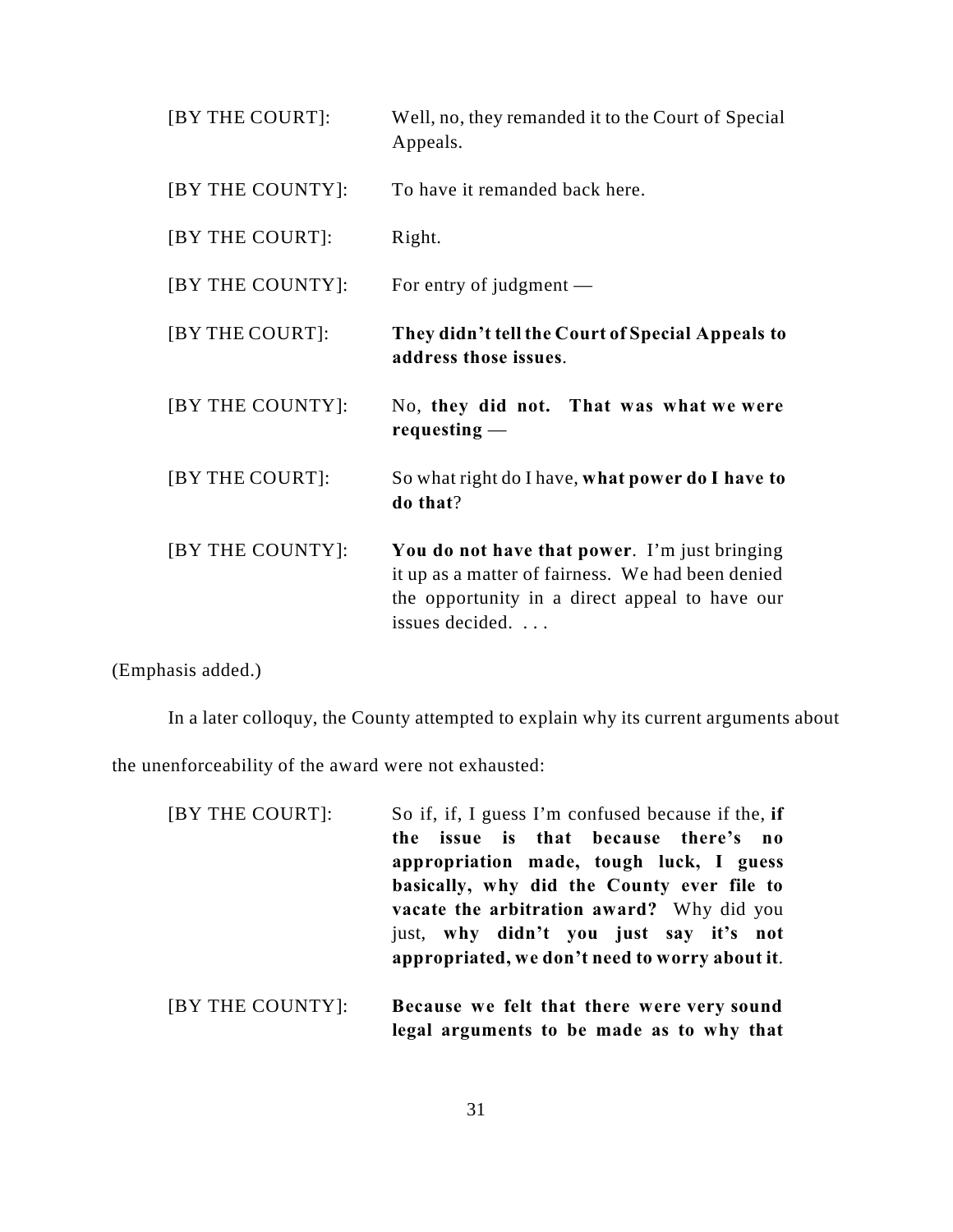## **arbitration award was erroneous.** And, again

| [BY THE COURT]: | But if it's not appropriated, why waste five years? |
|-----------------|-----------------------------------------------------|
|                 | Why not just say, it's not appropriated, we don't   |
|                 | have to pay it?                                     |

—

[BY THE COUNTY]: Well, as the matter moved forward, because there was no appropriation, because the health care agent, the health care review committee, the bargaining agent, had reached an agreement and under the budgetary process, that was the number that then became part of the budget submission that was passed by the Council and that has occurred each successive year. Now, why was it done? Because we felt like the, why did we appeal, why did we seek to vacate? Because we, we —

- [BY THE COURT]: Yeah, I mean, if it's not appropriated.
- [BY THE COUNTY]: thought it was wrong. **We thought it was wrong and, it was legally wrong and we felt like we would win on that basis.**

[BY THE COURT]: **So win or lose, this was another argument you were, the County had that it was going to pull out of its back pocket at some time?**

- [BY THE COUNTY]: No, this was not pulled out of the back pocket, Your Honor. It was, it was —
- [BY THE COURT]: Well, you're, you're saying it wasn't appropriated so we don't have to pay it. Why not just say, okay, the award is the award and we just don't have to pay it because it's not appropriated?
- [BY THE COUNTY]: That's what we're saying now.
- [BY THE COURT]: I know you're saying that now.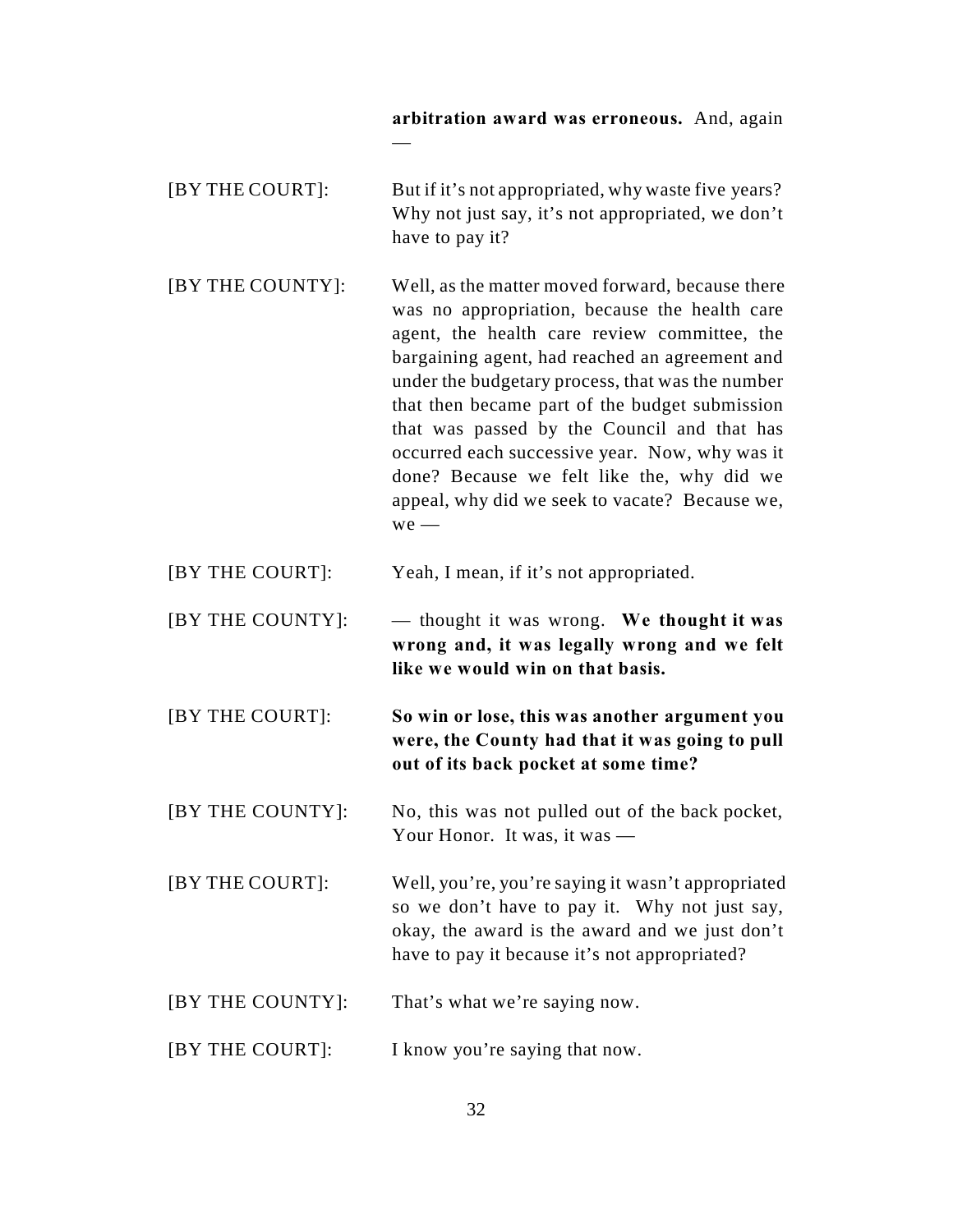| [BY THE COUNTY]: | Now that they're trying to enforce it.                                                                                                                                                                                                                                                                                                                  |
|------------------|---------------------------------------------------------------------------------------------------------------------------------------------------------------------------------------------------------------------------------------------------------------------------------------------------------------------------------------------------------|
| [BY THE COURT]:  | So why'd you wait five years?                                                                                                                                                                                                                                                                                                                           |
| [BY THE COUNTY]: | Because it was not at the position where it would<br>be enforced. Now, it's trying to, that's point.                                                                                                                                                                                                                                                    |
| [BY THE COURT]:  | Okay.                                                                                                                                                                                                                                                                                                                                                   |
| [BY THE COUNTY]: | The public policy does not allow its enforcement.<br>We were trying to attack the legal basis, that, we<br>were trying to attack the award as legally<br><b>unsound</b> for the reasons which have never been<br>decided by any Court. Now that it's being<br>enforced or attempted to be enforced, we're<br>saying public policy bars its enforcement. |

(Emphasis added.)

The circuit court took the matter under advisement, and allowed the County to file a supplemental memorandum in support of its public policy argument. On August 14, 2013, the circuit court issued a memorandum opinion and order granting FOP's motion to enforce. This order was docketed on August 28, 2013.

The circuit court's opinion took note of all the arguments presented by the County, and concluded that the law of the case doctrine barred any further consideration of the arguments about the enforceability of the award. The circuit court ordered the County to take the following actions within twenty days: 1) "provide each affected retiree with the retiree health subsidy in place at the time of his or her retirement"; 2) "issue payment in the amount of" \$572,887.10, "plus appropriate interest, which is the amount referenced in the chart previously prepared by [the County] and provided to [FOP] in May of 2011, attached as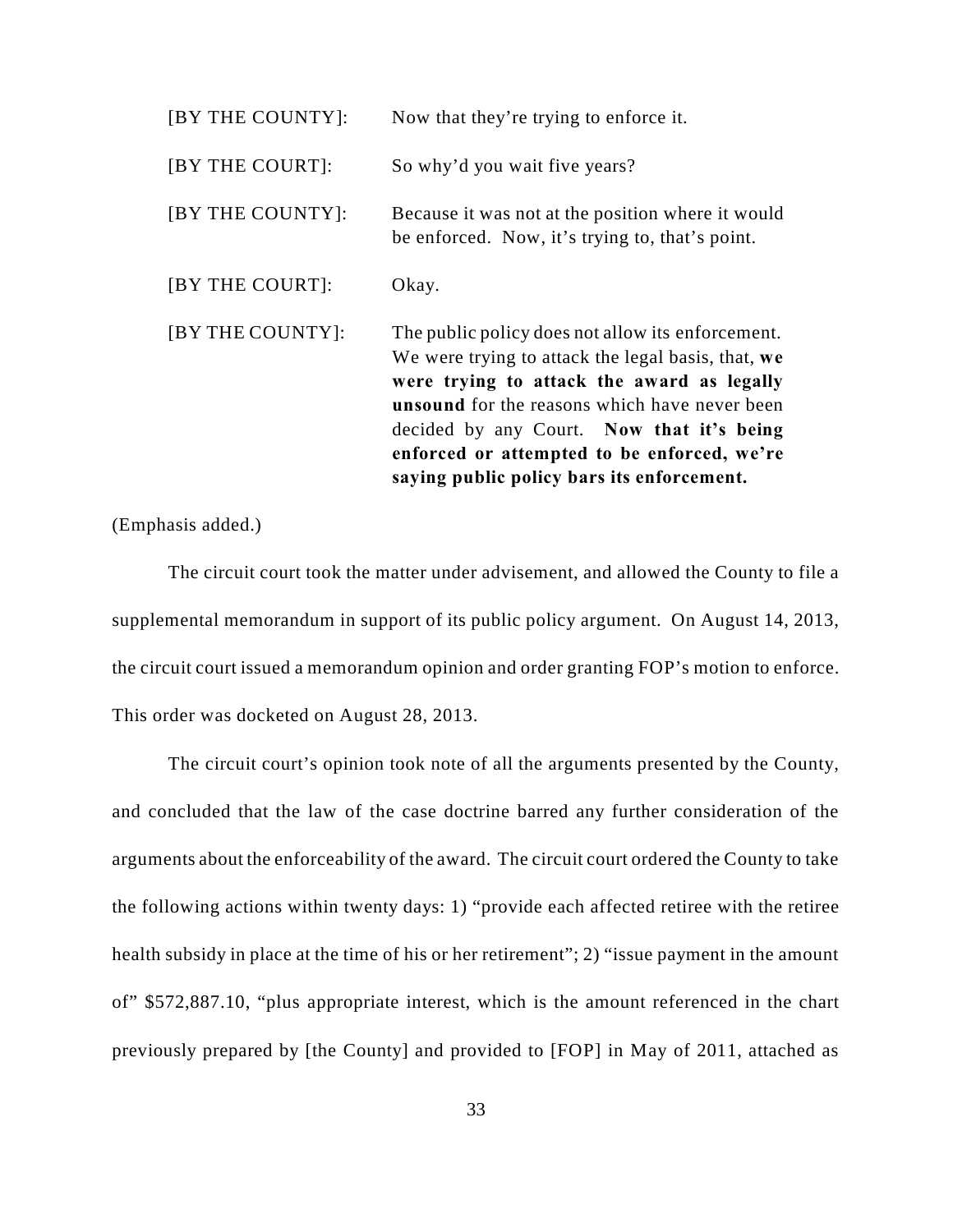Exhibit 3 to [FOP's] Motion to Enforce," and "issue payments directly to each affected retiree in the proportions set forth in the chart prepared by [the County]"; and 3) update the previously-referenced damages chart with "information sufficient for [FOP] to calculate a sum certain judgment to which it is entitled, including any appropriate pre[-] and post[- ]judgment interest," and provide FOP with a copy of the updated damages chart.

On September 6, 2013, the County filed a motion to alter or amend the judgment pursuant to Maryland Rule 2-534. On October 9, 2013, FOP filed its response. On October 15, 2013, the court conducted a hearing on the County's motion. At the hearing, the County continued to raise issues regarding the timeliness of the initial grievance and whether or not retirees were entitled to pursue a grievance. The County again pointed to the nine issues it had previously raised in its first appeal to this Court, and the County also renewed its public policy arguments about the County's failure to make an appropriation to pay the amounts ordered by the Arbitrator. At one point during the hearing, counsel for the County seemed to disavow the reliability of the damages chart which had been previously provided by the County:

| [BY THE COURT]:  | Does the, does the County dispute the numbers on<br>this chart?                                                                                                                                                                                                                                          |
|------------------|----------------------------------------------------------------------------------------------------------------------------------------------------------------------------------------------------------------------------------------------------------------------------------------------------------|
| [BY THE COUNTY]: | To be honest with you, I don't know what the<br>numbers really mean and I haven't sorted through<br>them. I don't know, at this point, who prepared<br>them. I haven't been able to track it down. So,<br>no, I don't agree with, and I think I need to, I,<br>there has to be an opportunity for $us$ — |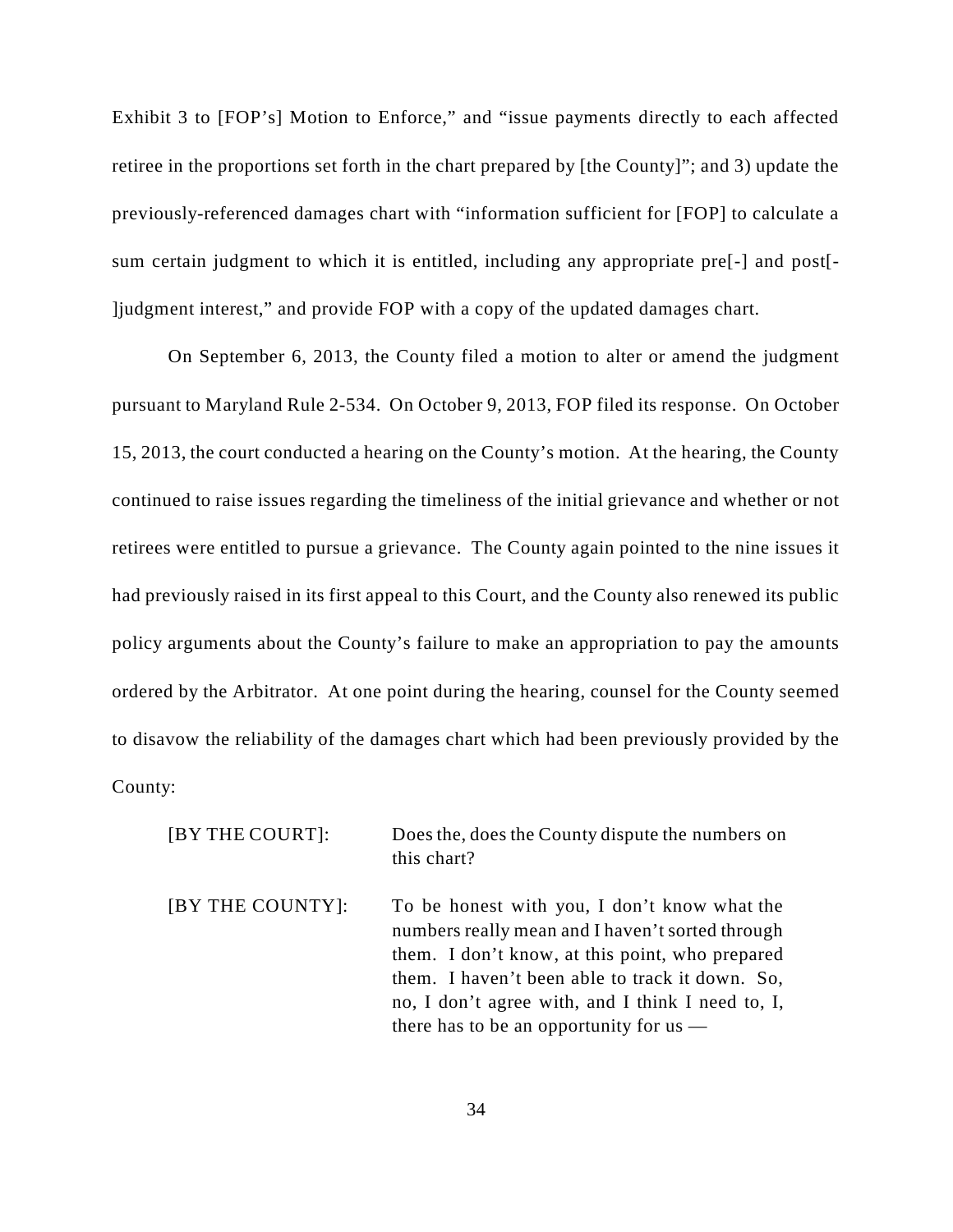| [BY THE COURT]:  | This is, this is the document, as I recall, that the<br>County supplied to the FOP?                                                                                                                                                              |
|------------------|--------------------------------------------------------------------------------------------------------------------------------------------------------------------------------------------------------------------------------------------------|
| [BY THE COUNTY]: | As part of a global settlement discussion of all<br>cases.                                                                                                                                                                                       |
| [BY THE COURT]:  | I understand that, but is there any, is there any<br>dispute as to anything on that chart?                                                                                                                                                       |
| [BY THE COUNTY]: | I dispute it because I don't know what it says and<br>I don't know how it was arrived at.                                                                                                                                                        |
| [BY THE COURT]:  | Have you, have you had a chance to review it?                                                                                                                                                                                                    |
| [BY THE COUNTY]: | I have reviewed it.                                                                                                                                                                                                                              |
| [BY THE COURT]:  | You have?                                                                                                                                                                                                                                        |
| [BY THE COUNTY]: | Yes.                                                                                                                                                                                                                                             |
| [BY THE COURT]:  | So having reviewed it, is there anything that you<br>dispute on it?                                                                                                                                                                              |
| [BY THE COUNTY]: | Excuse us, Your Honor. Basically, there, the<br>numbers are unsubstantiated in any manner which<br>would, could relate to evidence that a judgment<br>could be based on, Your Honor.                                                             |
| [BY THE COURT]:  | I'm just asking if you dispute anything on it?                                                                                                                                                                                                   |
| [BY THE COUNTY]: | I dispute them, yes, I do.                                                                                                                                                                                                                       |
| [BY THE COURT]:  | You dispute, you don't know how the County<br>created it, prepared it and transferred it to the<br>opposing party in good faith negotiations for a<br>global settlement, you dispute what's on there, is<br>that what you're telling this Court? |
| [BY THE COUNTY]: | I personally don't know what it says or who<br>prepared it, therefore, I have to dispute it.                                                                                                                                                     |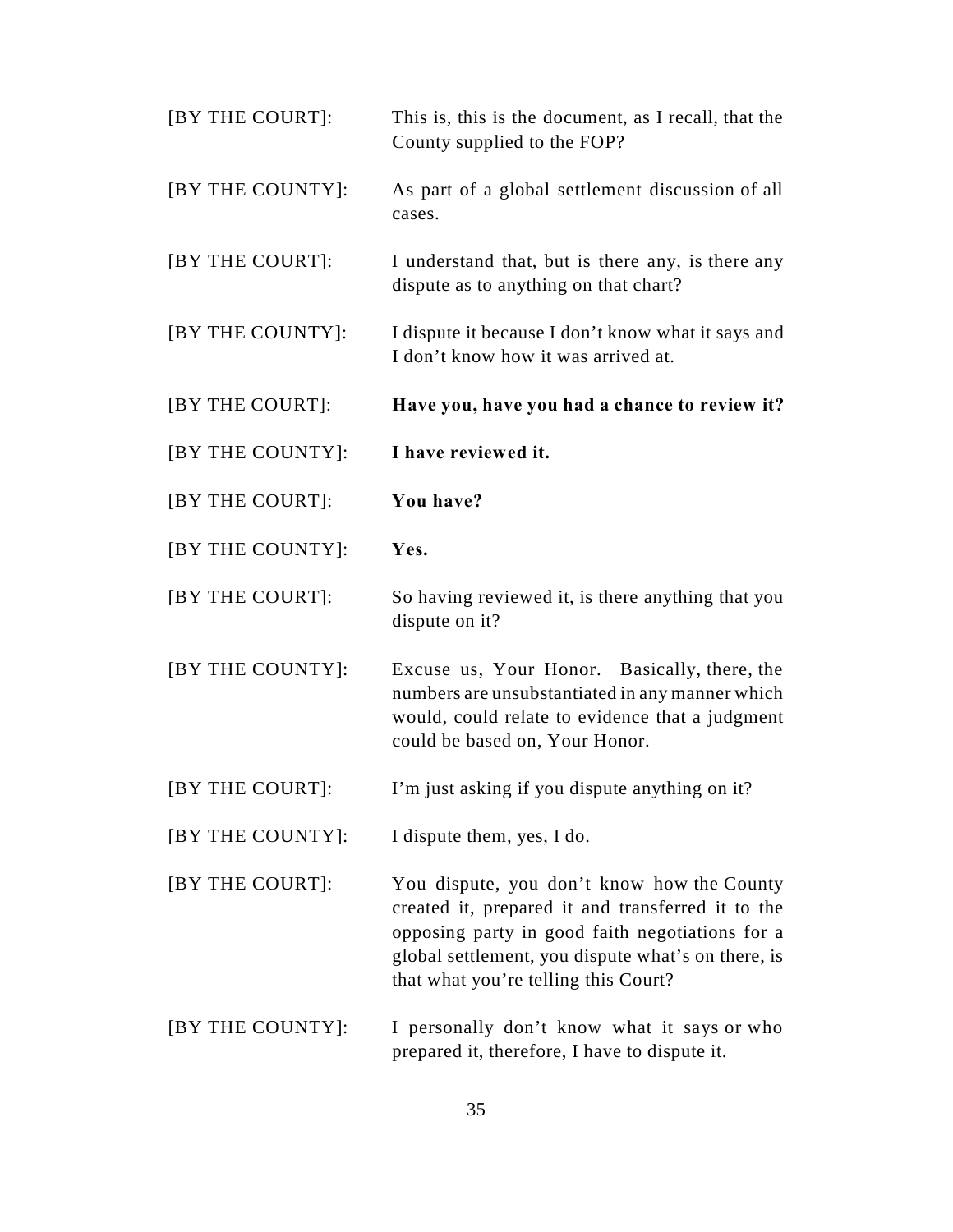| [BY THE COURT]:  | Okay. All right.                                                                                                                                                                                 |
|------------------|--------------------------------------------------------------------------------------------------------------------------------------------------------------------------------------------------|
| [BY THE COUNTY]: | And it's not substantiated in terms of a piece of<br>evidence that you put somebody on the stand and<br>say, Mr. Jones —                                                                         |
| [BY THE COURT]:  | I, I, I understand your evidentiary point. My<br>question is, this document that the County<br>prepared and presented to the FOP, does the<br>County dispute what's on the County's<br>document? |
| [BY THE COUNTY]: | I can't speak for the County because I can only<br>speak for myself.                                                                                                                             |
| [BY THE COURT]:  | You're, you're representing the County.                                                                                                                                                          |
| [BY THE COUNTY]: | My investigation of it revealed that I couldn't<br>identify who had prepared it. Without that,<br>talking to that person, I have to dispute it.                                                  |
| [BY THE COURT]:  | Okay. But as of this point in time, which has<br>been, I don't know when you turned the document<br>over, it's been several years though, right? Two<br>thousand eleven?                         |
| [BY THE COUNTY]: | Yes, it's been a while.                                                                                                                                                                          |
| [BY THE COURT]:  | All right. So it's been about two, over two years.<br>Has anything come to your attention, to the<br>County's attention, to, to bring into dispute<br>anything on that document?                 |
| [BY THE COUNTY]: | No, because it never came up. The settlement<br>negotiations ended and that was the end of that.<br>There was not a settlement reached and, therefore,<br>the document became irrelevant.        |
| [BY THE COURT]:  | All right. Have you reviewed it since the Court's<br>Order back in, several months ago?                                                                                                          |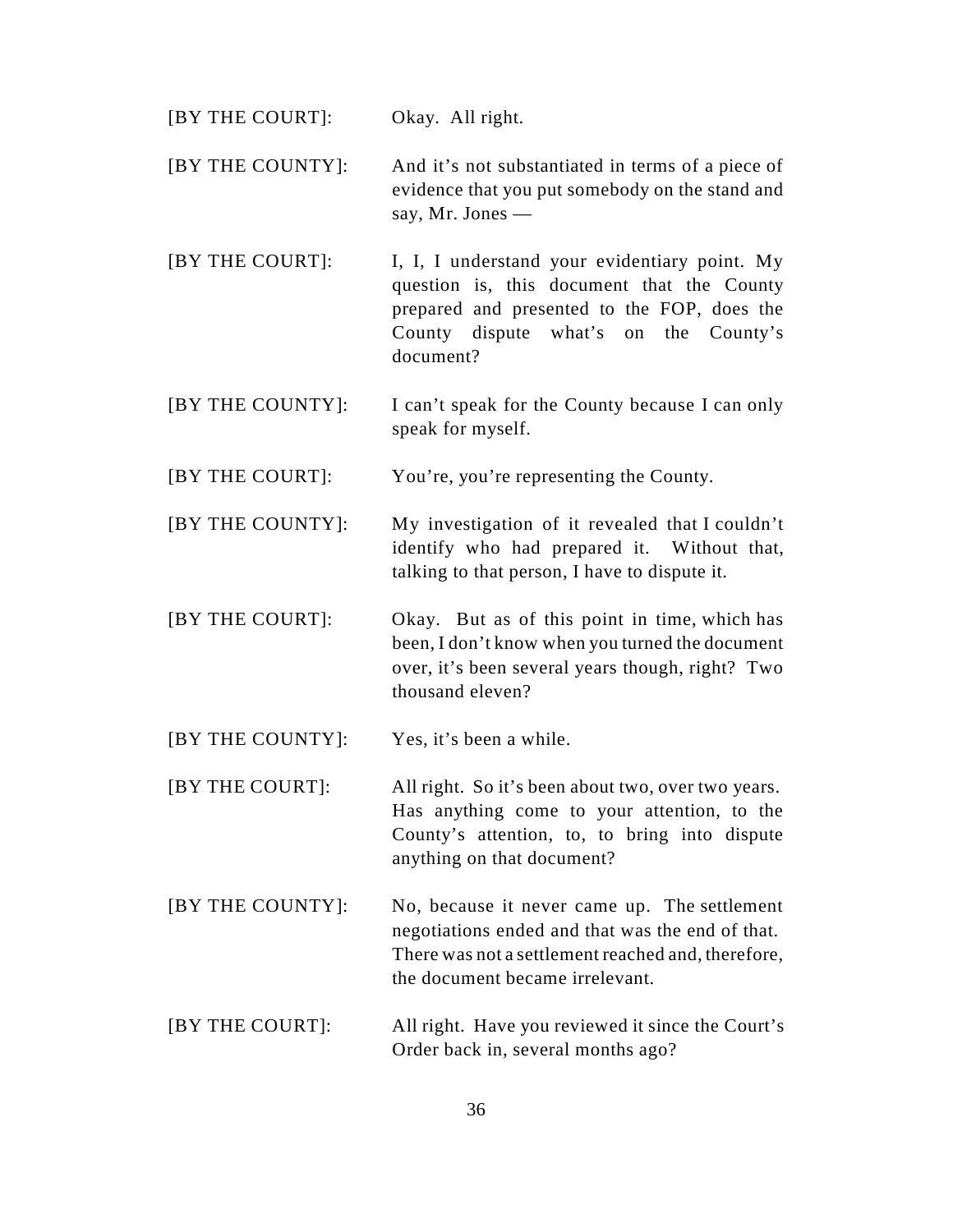| [BY THE COUNTY]: | Your Honor's Order?                                                                                                                                                                                                                               |
|------------------|---------------------------------------------------------------------------------------------------------------------------------------------------------------------------------------------------------------------------------------------------|
| [BY THE COURT]:  | Um hm. Have you reviewed the document?                                                                                                                                                                                                            |
| [BY THE COUNTY]: | No, I haven't really, I've looked at it but I<br>haven't reviewed it. I'm not -                                                                                                                                                                   |
| [BY THE COURT]:  | Has anything, is there anything to dispute now<br>about that document?                                                                                                                                                                            |
| [BY THE COUNTY]: | Yes, the whole thing.                                                                                                                                                                                                                             |
| [BY THE COURT]:  | Okay.                                                                                                                                                                                                                                             |
| [BY THE COUNTY]: | On both substantive, it's unsubstantiated and on<br>evidentiary grounds. I think Your Honor -                                                                                                                                                     |
| [BY THE COURT]:  | What substantively is incorrect on it?                                                                                                                                                                                                            |
| [BY THE COUNTY]: | It has, the document hasn't been substantiated by<br>the testimony of a witness who can say ----                                                                                                                                                  |
| [BY THE COURT]:  | What, what facts on the document are in dispute?                                                                                                                                                                                                  |
| [BY THE COUNTY]: | Well, I wouldn't know that until I have a witness<br>on the witness stand to know what's in dispute<br>and be able to either not prove it or prove it.                                                                                            |
| [BY THE COURT]:  | All right.                                                                                                                                                                                                                                        |
| [BY THE COUNTY]: | I'm not trying to play a game, Your Honor. I, I<br>just, you know, this is a document that was<br>prepared for settlement discussion. Now, it's<br>providing the basis for a, I guess, a half million or<br>a million and a half dollar judgment. |
| [BY THE COURT]:  | Well, I guess I can understand if there's a dispute<br>as to the amount or the, or the facts on that<br>document, there's a bona fide dispute about that,<br>then you need an evidentiary hearing.                                                |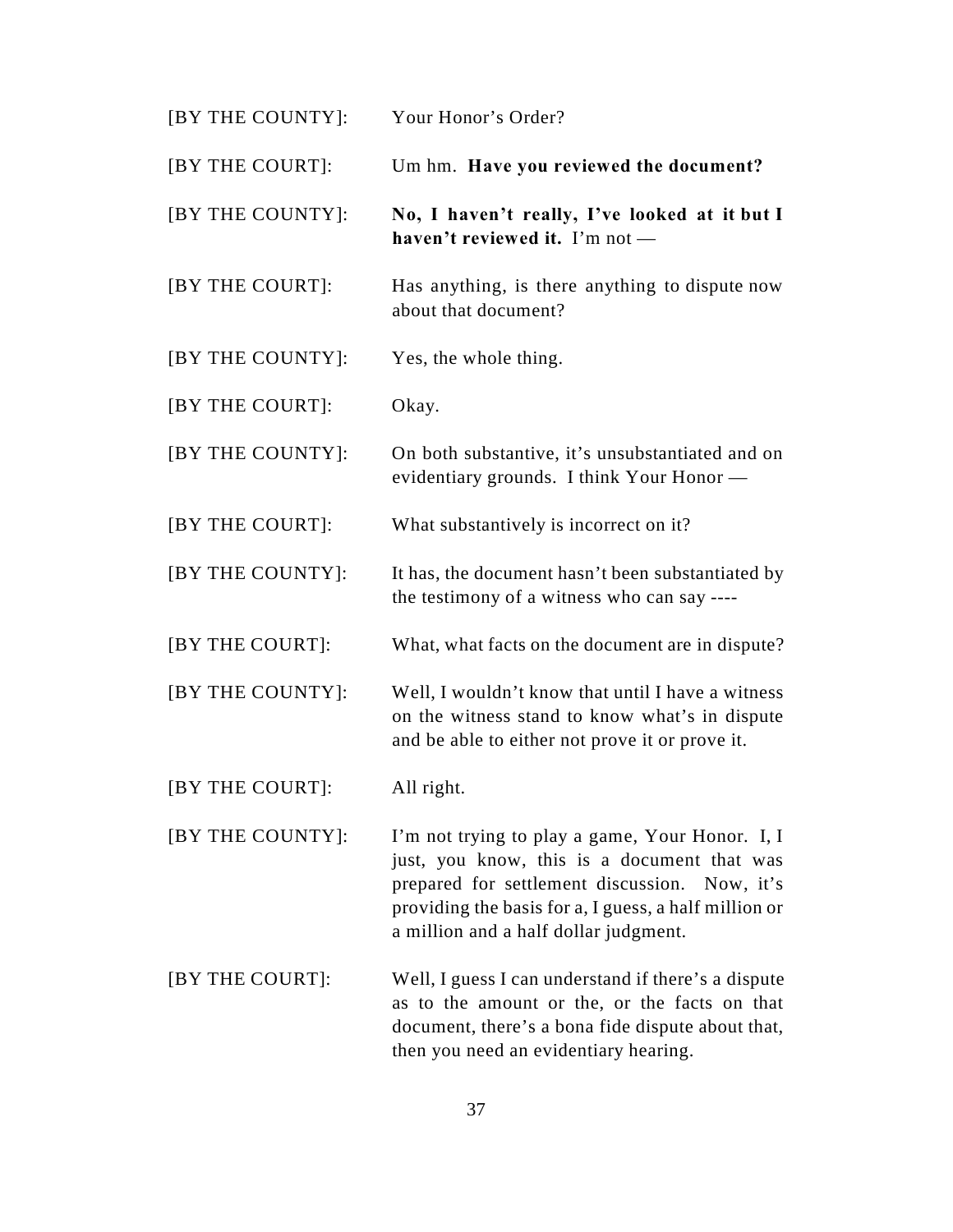$[BY THE COUNTY]:$  I can't, I can't, as I stand here say —

[BY THE COURT]: But if there's no, if there's no dispute, then there's no need for a hearing.

[BY THE COUNTY]: There's –

[BY THE COURT]: If you're disputing —

[BY THE COUNTY]: Yes, I'm disputing —

[BY THE COURT]: If you, as the representative for the County, is disputing the document that the County prepared, I'd like to know what, what is it about that document that the County prepared that the County disputes.

[BY THE COUNTY]: I'm not sure if the numbers are accurate.

[BY THE COURT]: Okay.

- [BY THE COUNTY]: But either way, I don't think it's a document that Your Honor can use because it's part of a settlement discussion under the Rules of Evidence. In any event, and, and it shows that rather than using a document that was part of a settlement discussion, there needs to be a hearing where somebody proves something.
- [BY THE COURT]: So, so you're saying the County entered into a settlement discussion without vetting the document that's being used as the basis for that negotiation?

[BY THE COUNTY]; I have no idea. I wasn't part of that.

In response to the County's refusal to admit the reliability of the document that it had previously prepared and provided to the FOP, the court permitted a brief period of discovery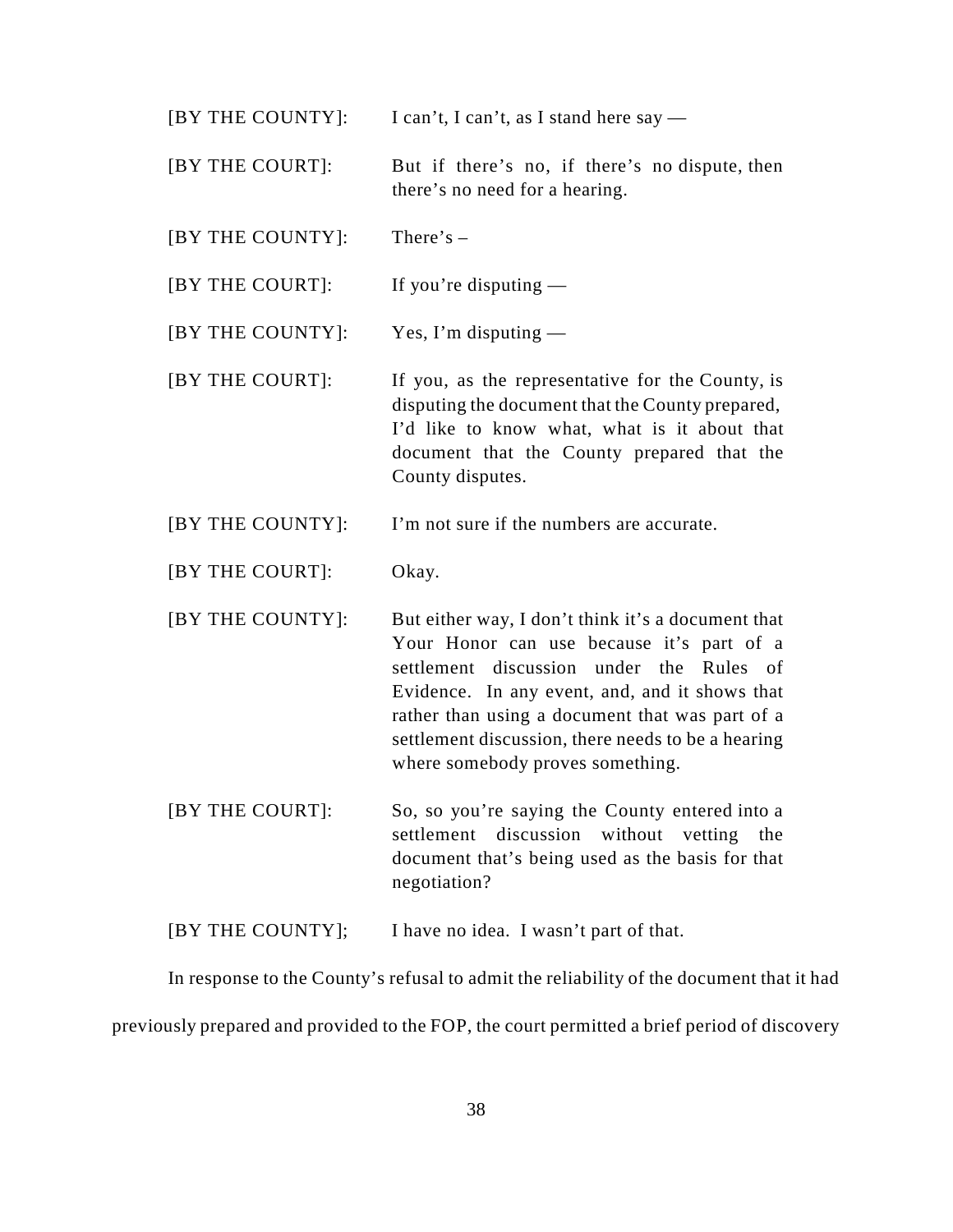for the purpose of ascertaining the damages amount, and the court scheduled a damages hearing for January 28, 2014. As part of its order of November 5, 2013, the court stayed paragraphs 3 and 4 of its order of August 28, 2013; in other words, it stayed the part of the order requiring the County to pay \$572,887.10, "plus appropriate interest," and to update the damages chart within 20 days.

On November 8, 2013, the County noted an appeal to this Court of the November 5, 2013, order. It also filed a motion for a stay pending appeal, which was denied by the circuit court in a memorandum opinion and order filed on December 15, 2013. The County then made application to this Court for a stay pending appeal, and that was denied on December 26, 2013.

A damages hearing was held on February 6, 2014. Admitted in evidence as FOP's Exhibit 1 was an updated chart, provided by the County, showing that the updated damages amount through the end of January 2014 was \$1,413,120.81. That balance was growing by approximately \$28,000 per month for every month the County refused to comply with the court's previous orders to reset the subsidies and "make whole" the retirees. FOP produced an expert economist who testified as to pre- and post-judgment interest, which, at the time of the damages hearing, was "a little over \$219,000 in total" and growing by "approximately \$7,000 to \$8,000 of interest each month." FOP also produced evidence showing that its total attorneys fees were up to \$240,412.80.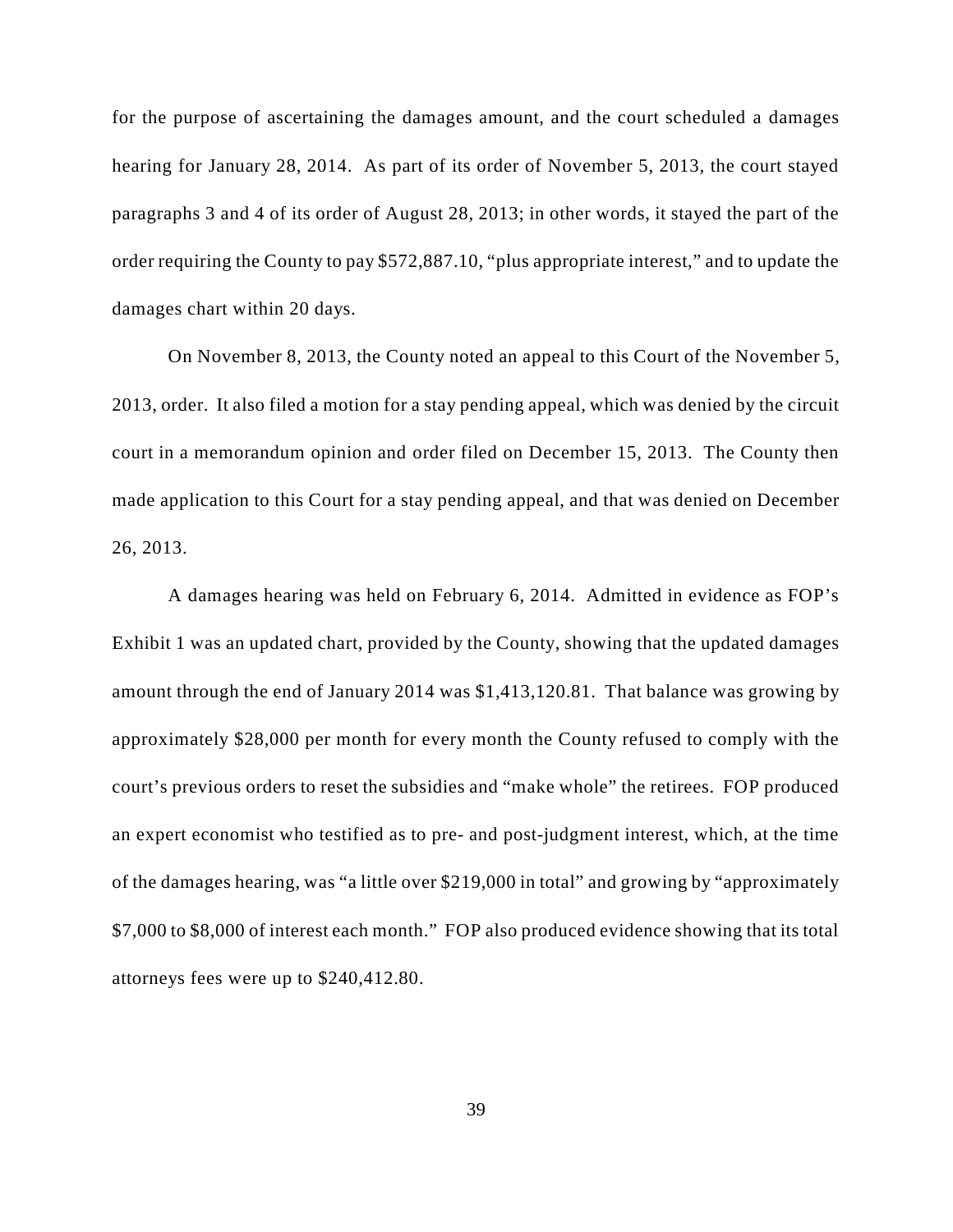At the damages hearing, the County again argued that FOP was entitled to no damages whatsoever. FOP called as its first witness Becky Ellis, a health-insurance administrator for the County and the individual who prepared the damages spreadsheet at issue that reflected that the County owed the affected retirees in excess of \$1.4 million. The County objected to the admission of the document prepared by its employee at its direction on the basis that, "although it's authentically what she prepared, what [it] is being presented for is not proper[.]" The objection was overruled.

When it came time to cross-examine Ms. Ellis, the County asked its employee, "[d]oes the County owe the retirees [ ] damages?" The question drew an objection that was sustained. The County explained that the question "relates to our argument that these retirees are entitled to zero damages." The County then proffered that Ms. Ellis's "answer would be that there are no damages because the Health Care Review Committee agreed to the change in the subsidy rate."

FOP then called its expert economist, Dr. Amy McCarthy, to testify regarding her interest calculations, which showed that the amount of interest that accrued between September 1, 2007, and December 31, 2013, was \$219,175.22.

The County was then permitted to call a witness, Fred Homan, out of turn. Mr. Homan testified that he was the County administrative officer, "responsible for the day-today operation of the county." Prior to holding his then-current position, Mr. Homan had been the Director of Budget and Finance for the County from November 1989 until July 2007.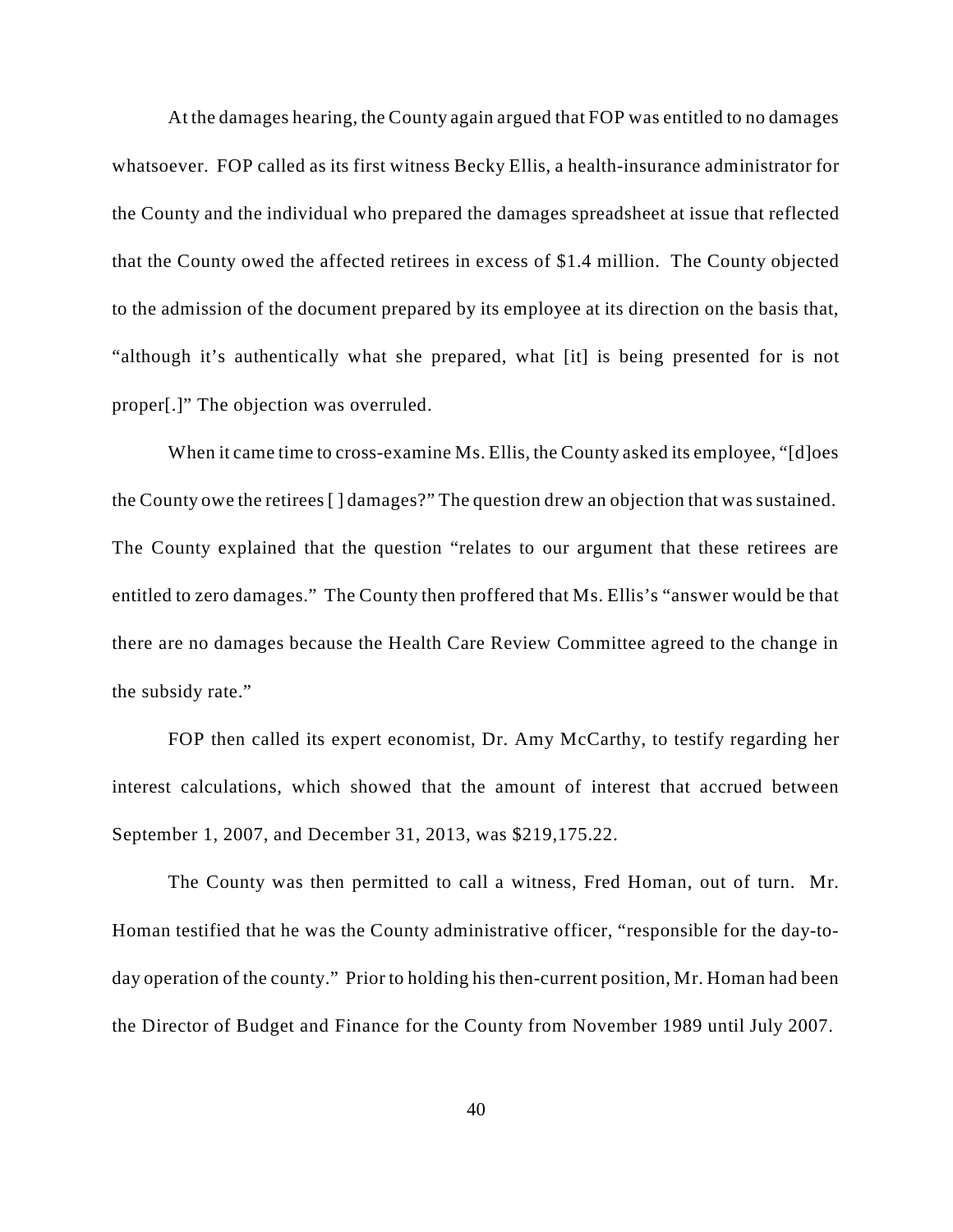The County's repeated attempts to have Mr. Homan testify that it was his opinion that the retirees were not due any compensatory damages drew objections that were sustained, but the County was permitted to proffer what Mr. Homan's testimony would be. Among the contentions appellant makes on this appeal is a claim that the court, in sustaining "virtually every objection by FOP to every substantive question posed to the County's witnesses," committed legal error in "refus[ing] to allow the County's witnesses to give any substantive testimony" at the February 6, 2014 damages hearing. The following colloquy reflects the proffered testimony that was excluded.

| [BY THE COUNTY]:    | Mr. Homan, in your capacity as the County's<br>administrative officer and being the director of<br>Budget and Finance, you're familiar with the<br>County's executive budget system $-$                                                                                                          |
|---------------------|--------------------------------------------------------------------------------------------------------------------------------------------------------------------------------------------------------------------------------------------------------------------------------------------------|
| [BY FOP'S COUNSEL]: | Your Honor, I object to the relevance of what I<br>am now imagining this entire line of questioning<br>to be, to not be about ascertaining the amount of<br>damages which is the sole purpose of this hearing,<br>but instead to relitigate for countless time the<br>merits of this litigation. |

[BY THE COURT]: Mr. [County's counsel]?

- [BY THE COUNTY]: Your Honor, again, this goes back to our contention that with respect to this damages hearing there are no damages, and Mr. Homan will explain why.
- [BY THE COURT]: Okay. I'll sustain the objection.

#### [BY THE COUNTY]: Then I would like to make a proffer.

\* \* \*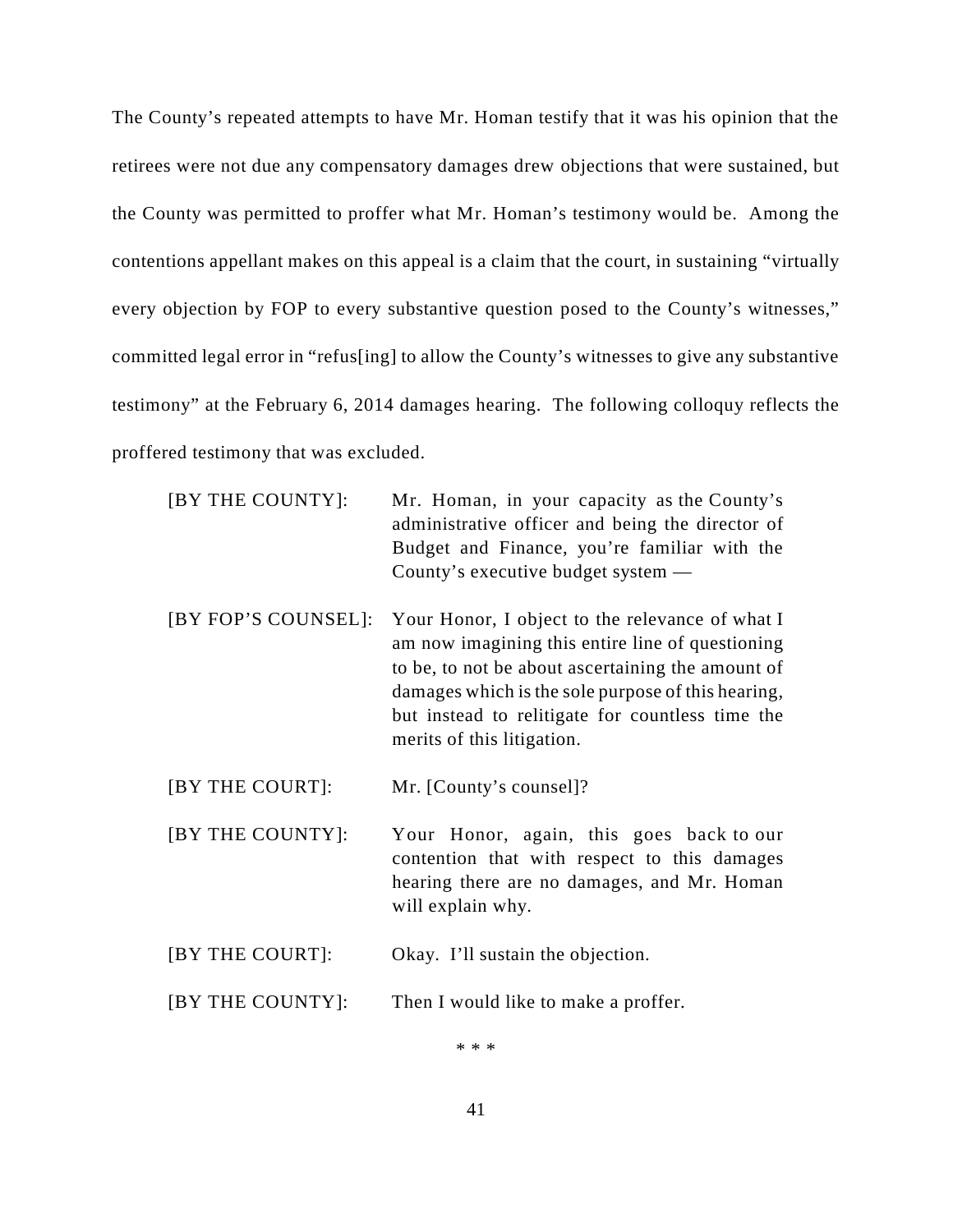Mr. Homan will testify that under the County's Executive Budget System as set forth in the Baltimore County Charter and Code, specifically Section 715 of the Charter and Section 10-1-113 of the Baltimore County Code, which if he were allowed to testify I would offer as exhibits in support of his testimony. The Executive Budget System entered into and formed a part of the FY 2007 MOU as if expressly referred to and incorporated into the MOU, and that's under Maryland case law.

Under that system any agreements [a]ffecting appropriations are fully subject to the County's annual budget process. This principle embraces unlike those provisions which [a]ffect the validity, construction, discharge, and enforcement of a contract. Even if the retirees had a vested right to certain rates, that vested right was fully subject to the Executive Budget System and the agreement negotiated by the Health Care Review Committee.

I'd then ask Mr. Homan the following question well, I will ask him and if there's an objection I'll proffer the answer.

- [BY THE COURT]: All right.
- [BY THE COUNTY]: Do you agree or disagree with the following statement, Mr. Homan? If the final enacted ledger contains the agreed upon appropriations from which health care subsidies should have been paid, then is the County obligated to pay —
- [BY FOP'S COUNSEL]: I'm gonna object on two —
- [BY THE COURT]: All right. Sustained.
- [BY FOP'S COUNSEL]: I don't even believe a proffer is appropriate because you're the judge and he's asking now Mr.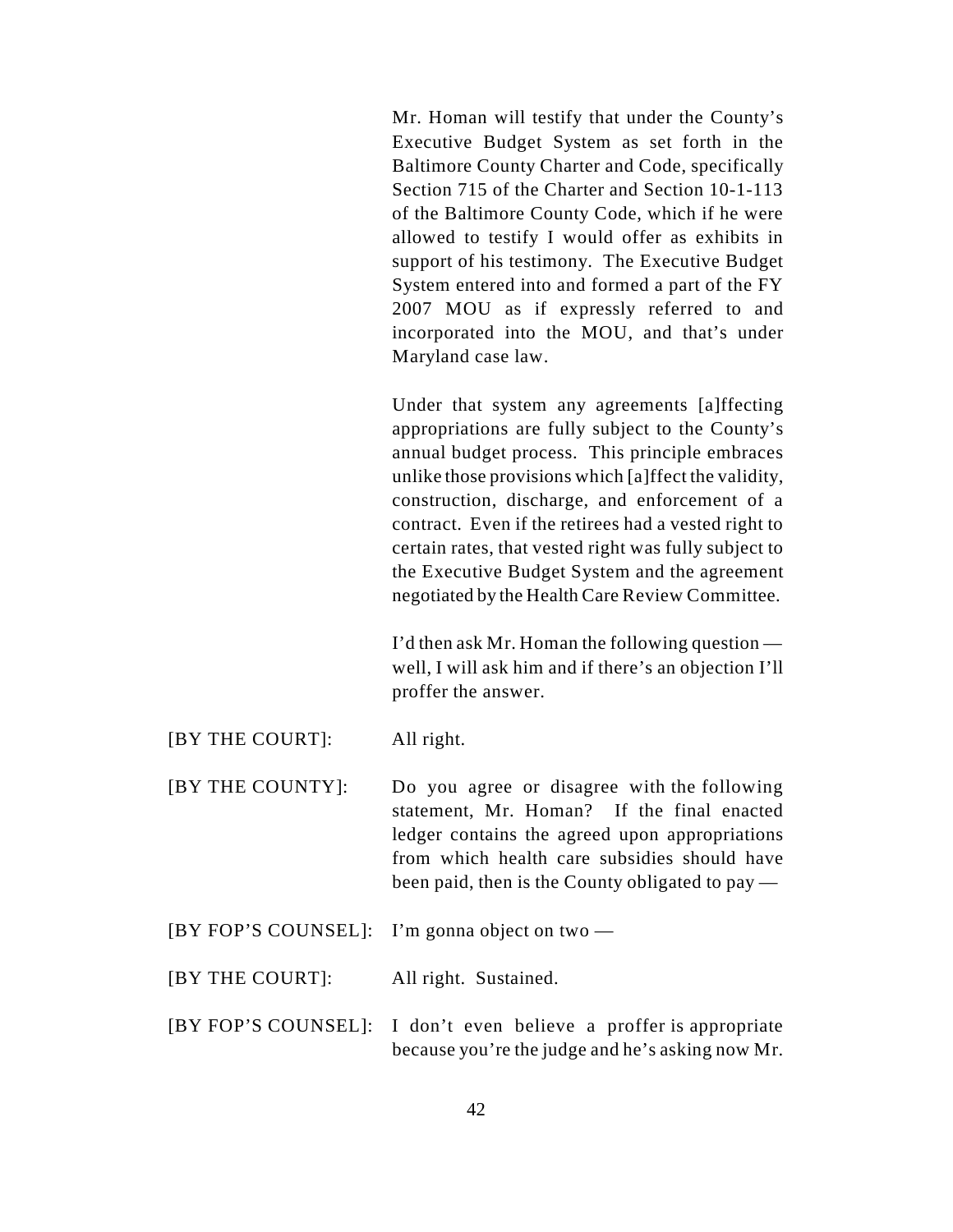|             |  | Homan. That question is improper, period, |  |
|-------------|--|-------------------------------------------|--|
| $because -$ |  |                                           |  |

[BY THE COURT]: I sustained the objection, and you may proffer.

[BY THE COUNTY]: The answer — the proffer would be as follows: If the final enacted budget contains the agreed upon appropriations from which health care subsidies should have been paid, then the County is obligated to pay, but if the final enacted budget contains less appropriations than were previously agreed upon, then the budget controls and the County is only liable up to the amount actually appropriated.

> Next question, Mr. Homan, do you agree with the following statement? If the final enacted budgets for FY 2008 to 2014 contain the health care subsidy reductions agreed to by the Health Care Review Committee, then the County is under no obligation to pay any other subsidy —

- [BY FOP'S COUNSEL]: Objection, Your Honor.
- [BY THE COURT]: Sustained.
- [BY THE COUNTY]: The answer would be that if the final enacted budgets —
- [BY THE COURT]: This is a proffer.
- [BY THE COUNTY]: This is a proffer, correct. If the final enacted budgets for FY 2008 to 2014 contain the health care subsidy reductions agreed to by the Health Care Review Committee, then the County is not under any obligation to pay any other subsidy.

Next question, Mr. Homan, under the C[h]arter and the Code can the County comply with any order of the Court to "issue payment" of alleged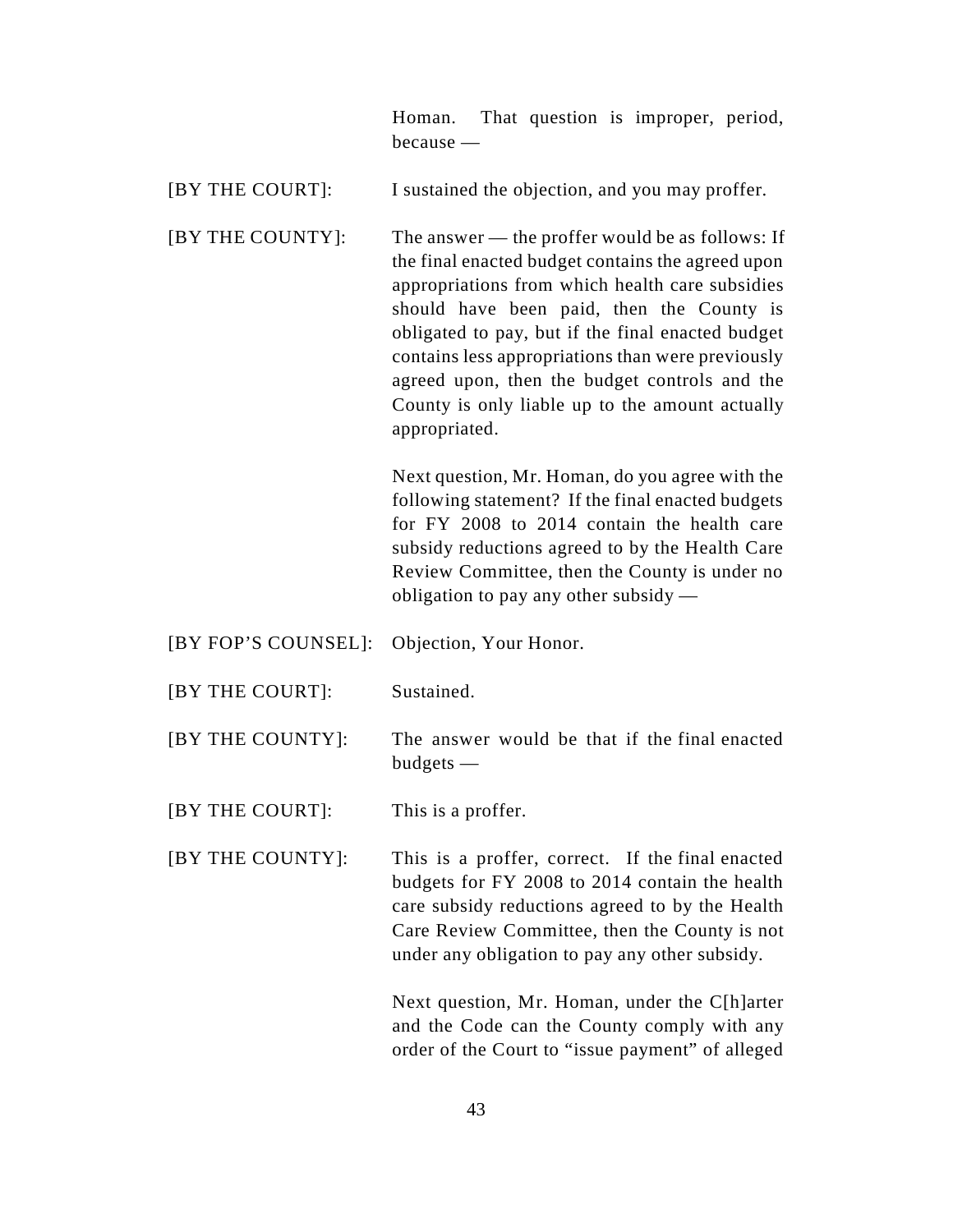excess contributions to affect[ed] retirees "plus appropriate interest" ---

| [BY FOP'S COUNSEL]: | Objection, Your Honor.                                                                                                                                                                                                                                               |
|---------------------|----------------------------------------------------------------------------------------------------------------------------------------------------------------------------------------------------------------------------------------------------------------------|
| [BY THE COURT]:     | Sustained.                                                                                                                                                                                                                                                           |
| [BY THE COUNTY]:    | And the answer would be $-$                                                                                                                                                                                                                                          |
| [BY THE COURT]:     | Proffer.                                                                                                                                                                                                                                                             |
| [BY THE COUNTY]:    | The proffer would be no. The next question<br>would be why not, and the answer would be -                                                                                                                                                                            |
|                     | [BY FOP'S COUNSEL]: Your Honor, if you want me to object to —                                                                                                                                                                                                        |
| [BY THE COURT]:     | I think you should object.                                                                                                                                                                                                                                           |
| [BY FOP'S COUNSEL]: | Objection.                                                                                                                                                                                                                                                           |
| [BY THE COURT]:     | Sustained.                                                                                                                                                                                                                                                           |
|                     |                                                                                                                                                                                                                                                                      |
| [BY THE COUNTY]:    | The proffer would be because there has never<br>been an appropriation ordinance by the county<br>coun[ci]l for such payments.                                                                                                                                        |
|                     | Next question, Mr. Homan, under the Charter and<br>Code can the County comply with any order by<br>this Court that the County "shall provide each<br>effective [sic] retiree with [the] health care<br>subsidy in place at the time of his or her<br>retirement" --- |
| [BY FOP'S COUNSEL]: | Objection.                                                                                                                                                                                                                                                           |
| [BY THE COURT]:     | Sustained.                                                                                                                                                                                                                                                           |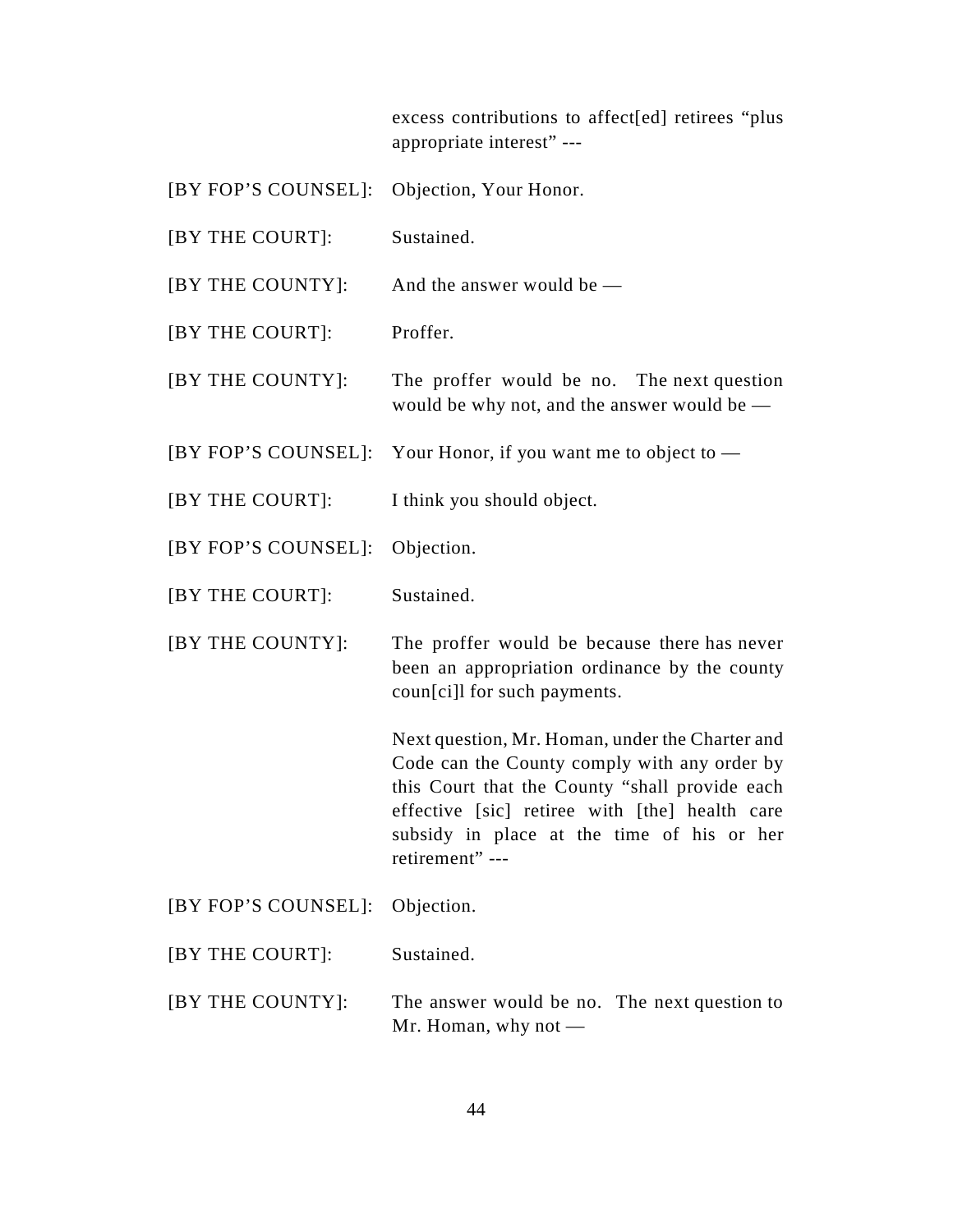[BY FOP'S COUNSEL]: Objection.

| [BY THE COURT]:  | Sustained.                                                                                                                                                                                                           |
|------------------|----------------------------------------------------------------------------------------------------------------------------------------------------------------------------------------------------------------------|
| [BY THE COUNTY]: | The answer would be $-$                                                                                                                                                                                              |
| [BY THE COURT]:  | It's a proffer. They're all proffers.                                                                                                                                                                                |
| [BY THE COUNTY]: | The proffer would be because there's never been<br>appropriation ordinance by the county<br>an<br>coun[ci]l for such reset or such repayments —<br>such payments, pardon me. That would be Mr.<br>Homan's testimony. |

A similar pattern of proffers was used during the examination of the County's two other witnesses at the damages hearing, Keith Dorsey and George Gay. Mr. Dorsey testified that, since July 2007, he has been the Director of Budget and Finance for Baltimore County. The following colloquy is pertinent:

| [BY THE COUNTY]:    | Now, pursuant to the budget bearing physical [sic]<br>proceedings of the County Charter and the County<br>Code, was the County Council in its budgetary<br>enactments for FY 2008 and 2014 appropriated<br>the funds to pay for the health care subsidy split<br>negotiated by the Health Care Review Committee<br>in 2007? |
|---------------------|-----------------------------------------------------------------------------------------------------------------------------------------------------------------------------------------------------------------------------------------------------------------------------------------------------------------------------|
| [BY MR. DORSEY]:    | Yes, I did $-$                                                                                                                                                                                                                                                                                                              |
| [BY FOP'S COUNSEL]: | Objection, your Honor. This is outside the scope<br>of today's hearing.                                                                                                                                                                                                                                                     |
| [BY THE COURT]:     | All right. Sustained. Strike the question and the<br>answer.                                                                                                                                                                                                                                                                |
| [BY THE COUNTY]:    | Well, observe the same $-$                                                                                                                                                                                                                                                                                                  |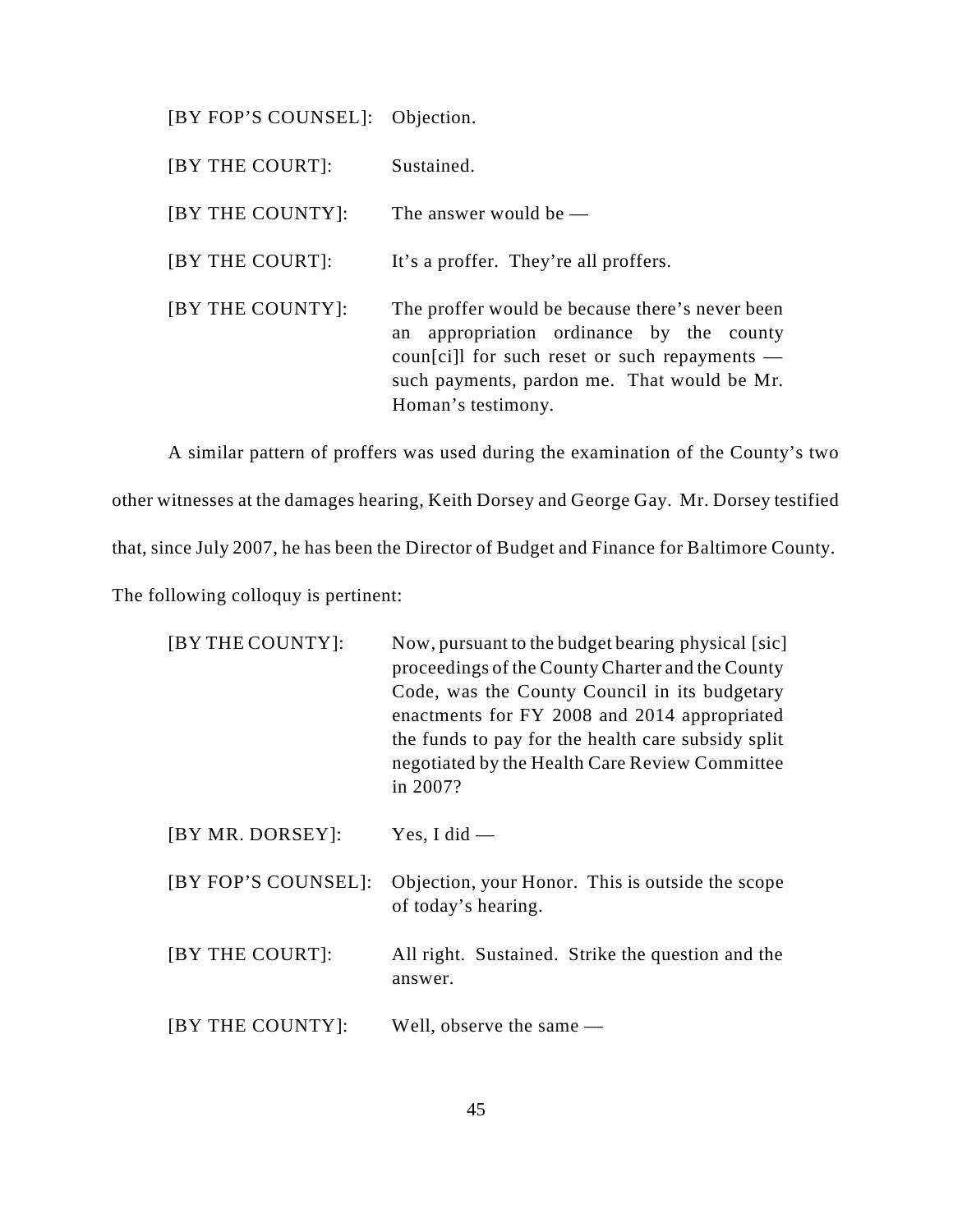| [BY THE COURT]:     | You can make a proffer.                                                                                                                                                                                           |
|---------------------|-------------------------------------------------------------------------------------------------------------------------------------------------------------------------------------------------------------------|
| [BY THE COUNTY]:    | — process. I will proffer that the answer will be<br>the County has appropriated the funds to pay for<br>the health care subsidy split negotiated by the<br>Health Care Review Committee in 2007.                 |
|                     | Next question, Mr. Dorsey, has the County<br>Council in its budgetary enactments fiscal year<br>2008 to 2014 appropriated the funds to pay for<br>health care subsidy split in effect prior to July 1,<br>$2007-$ |
| [BY FOP'S COUNSEL]: | Objection.                                                                                                                                                                                                        |
| [BY THE COURT]:     | Sustained.                                                                                                                                                                                                        |
| [BY THE COUNTY]:    | I'll proffer, your Honor. The answer would be<br>no.                                                                                                                                                              |
|                     |                                                                                                                                                                                                                   |
|                     | Next question, Mr. Dorsey, has the County<br>Council appropriated the funds for any alleged<br>damages claimed in this case —                                                                                     |
| [BY FOP'S COUNSEL]: | Objection.                                                                                                                                                                                                        |
| [BY THE COURT]:     | Sustained.                                                                                                                                                                                                        |
| [BY THE COUNTY]:    | The proffer would be that the County Coun[ci]l<br>has not appropriated any funds to pay for any<br>alleged damages claimed in this case.                                                                          |
|                     | Mr. Dorsey, the next question is has the County<br>Council appropriated the funds to pay for any<br>retroactive reset of the retiree health care subsidy<br>splits to their pre-July 1, 2007 level $-$            |
| [BY FOP'S COUNSEL]: | Objection.                                                                                                                                                                                                        |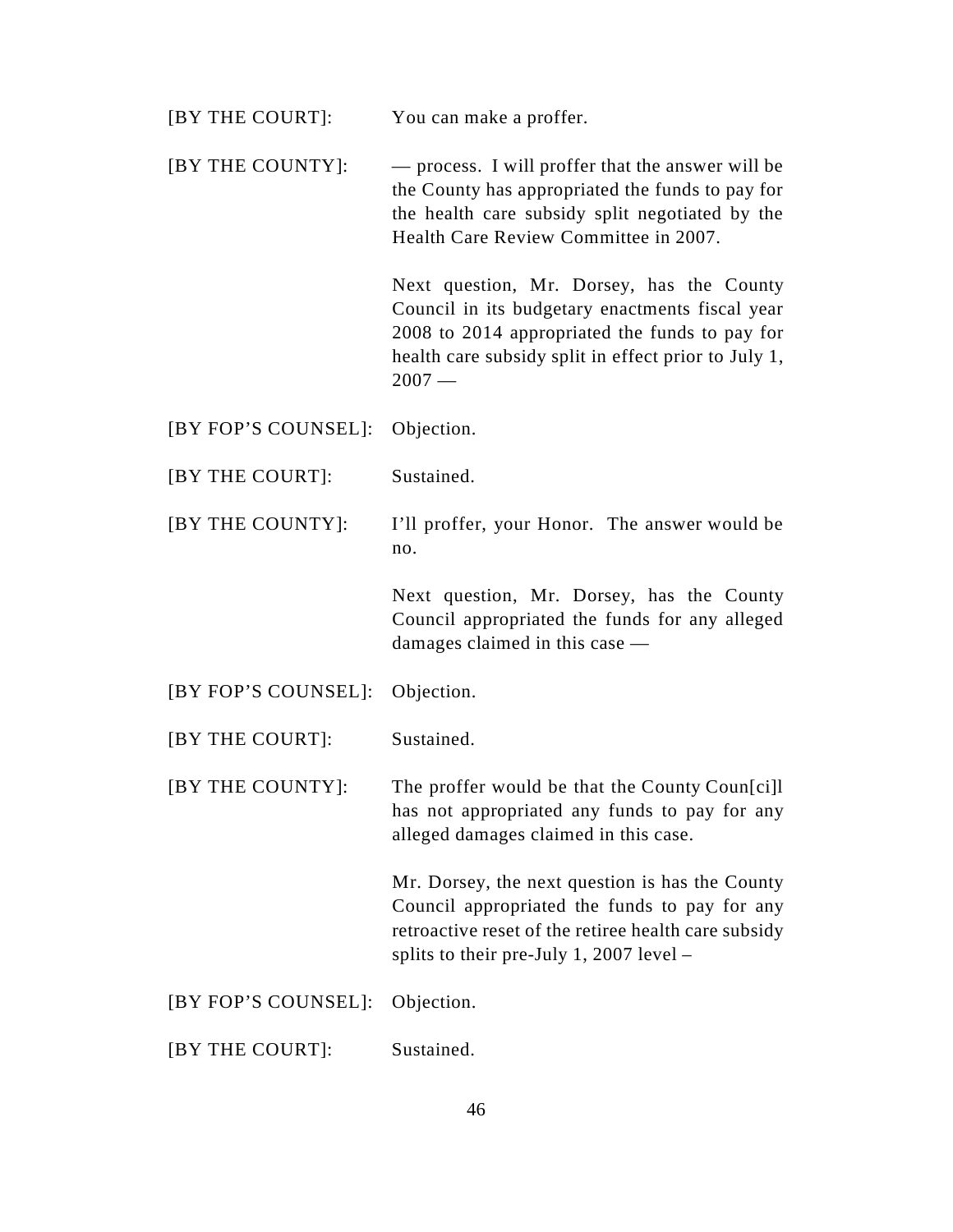| [BY THE COUNTY]: | The proffer is that the County Council has not       |
|------------------|------------------------------------------------------|
|                  | appropriated the funds for any retroactive reset of  |
|                  | the health care retiree subsequent to their pre-July |
|                  | 1, 2007 level.                                       |
|                  |                                                      |

Mr. Dorsey, has the County Council appropriated the funds to pay for any award of interest, attorney fees or litigation expenses in connection with this case —

[BY THE COURT]: Sustained.

[BY THE COUNTY]: The proffer would be the answer is no, the County Council has not appropriated the funds to pay for any award of interest, attorney fees or litigation expenses. That would be the testimony of — the proffered testimony of Mr. Dorsey.

George Gay testified next on behalf of the County. At the time of the damages

hearing, Mr. Gay was the County's Director of Human Resources, but in his previous position as Labor Commissioner, he denied the FOP's initial grievance in this matter following a hearing on November 6, 2007. Mr. Gay's testimony, in part, was as follows:

| [BY THE COUNTY]: | Let me show you what has been marked as<br>Plaintiff's Exhibit 5. Do you recognize that?     |
|------------------|----------------------------------------------------------------------------------------------|
| [BY MR. GAY]:    | It appears to be the grievance filed by the FOP<br>concerning the health care subsidy split. |
| [BY THE COUNTY]: | Is this the grievance that resulted in a hearing that<br>you conducted?                      |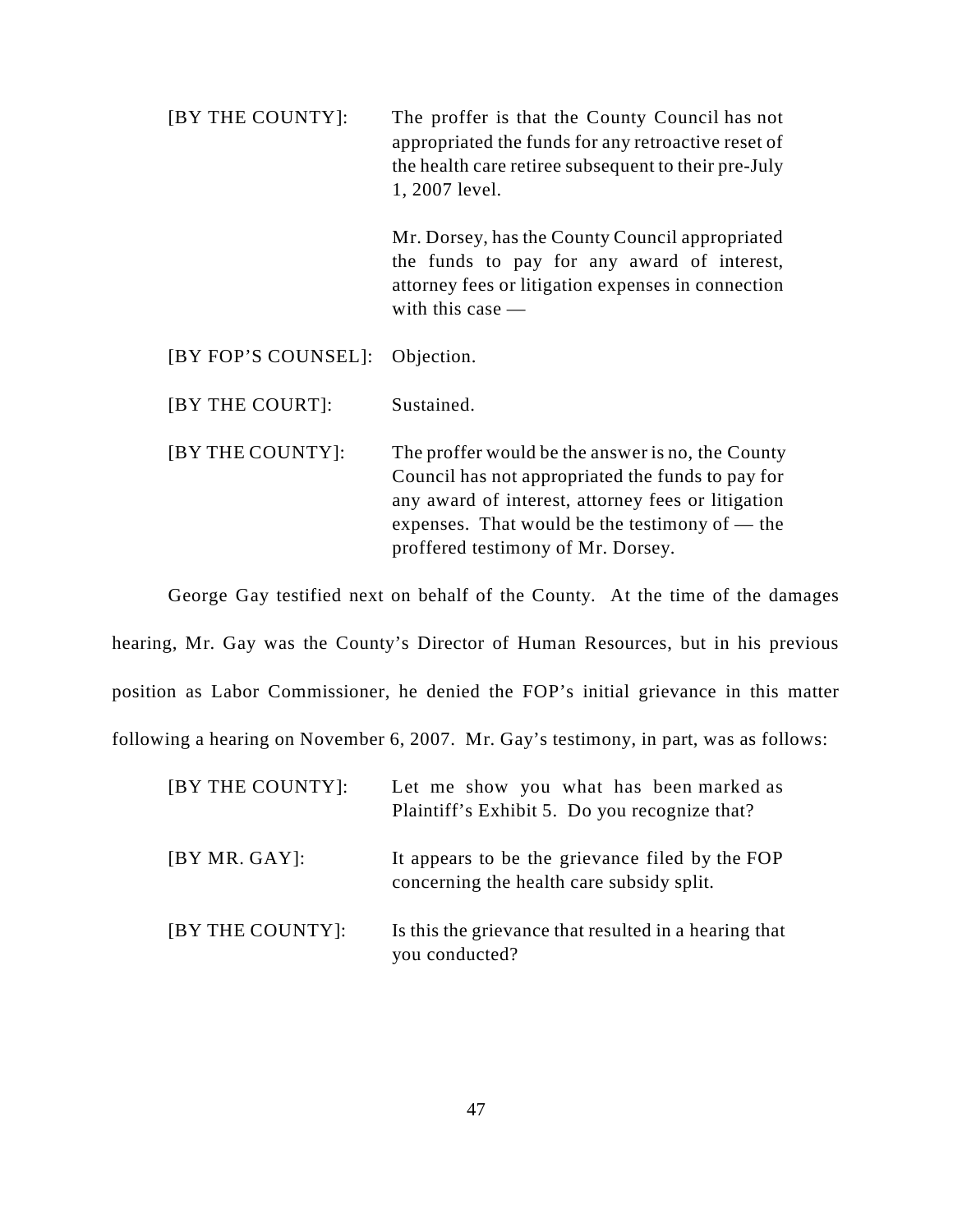| [BY MR. GAY]:       | I didn't.[3]                                                                                                                    |
|---------------------|---------------------------------------------------------------------------------------------------------------------------------|
| [BY THE COUNTY]:    | What was your finding in connection with that<br>hearing                                                                        |
| [BY FOP'S COUNSEL]: | Objection, your Honor. It's outside the scope of<br>today's hearing.                                                            |
| [BY THE COURT]:     | Sustained.                                                                                                                      |
| [BY THE COUNTY]:    | I will proffer that the result was the grievance was<br>denied.                                                                 |
|                     | Mr. Gay, do you see where in the box where it<br>says ["]employee's name["], the ["]Baltimore<br>County FOP Lodge 4["] appears? |
| [BY MR. GAY]:       | Yes.                                                                                                                            |
| [BY THE COUNTY]:    | Is FOP Lodge 4 an employee —                                                                                                    |
|                     | [BY FOP'S COUNSEL]: I object, your Honor. Same objection.                                                                       |
| [BY THE COURT]:     | Sustained.                                                                                                                      |
| [BY THE COUNTY]:    | The answer would be as I proffer it, your Honor,<br>no.                                                                         |
|                     | Do you see down where it says "Box 2 What do<br>you think should be done about it?" You see<br>that?                            |
| [BY MR. GAY]:       | Yes, uh-huh.                                                                                                                    |
| [BY THE COUNTY]:    | You see anywhere in that box where the FOP<br>requested, "Make whole relief" ---                                                |

 $3$ We assume this is a transcription error; Mr. Gay did conduct a hearing on FOP's grievance on November 6, 2007, and denied the grievance in an opinion he issued on November 19, 2007.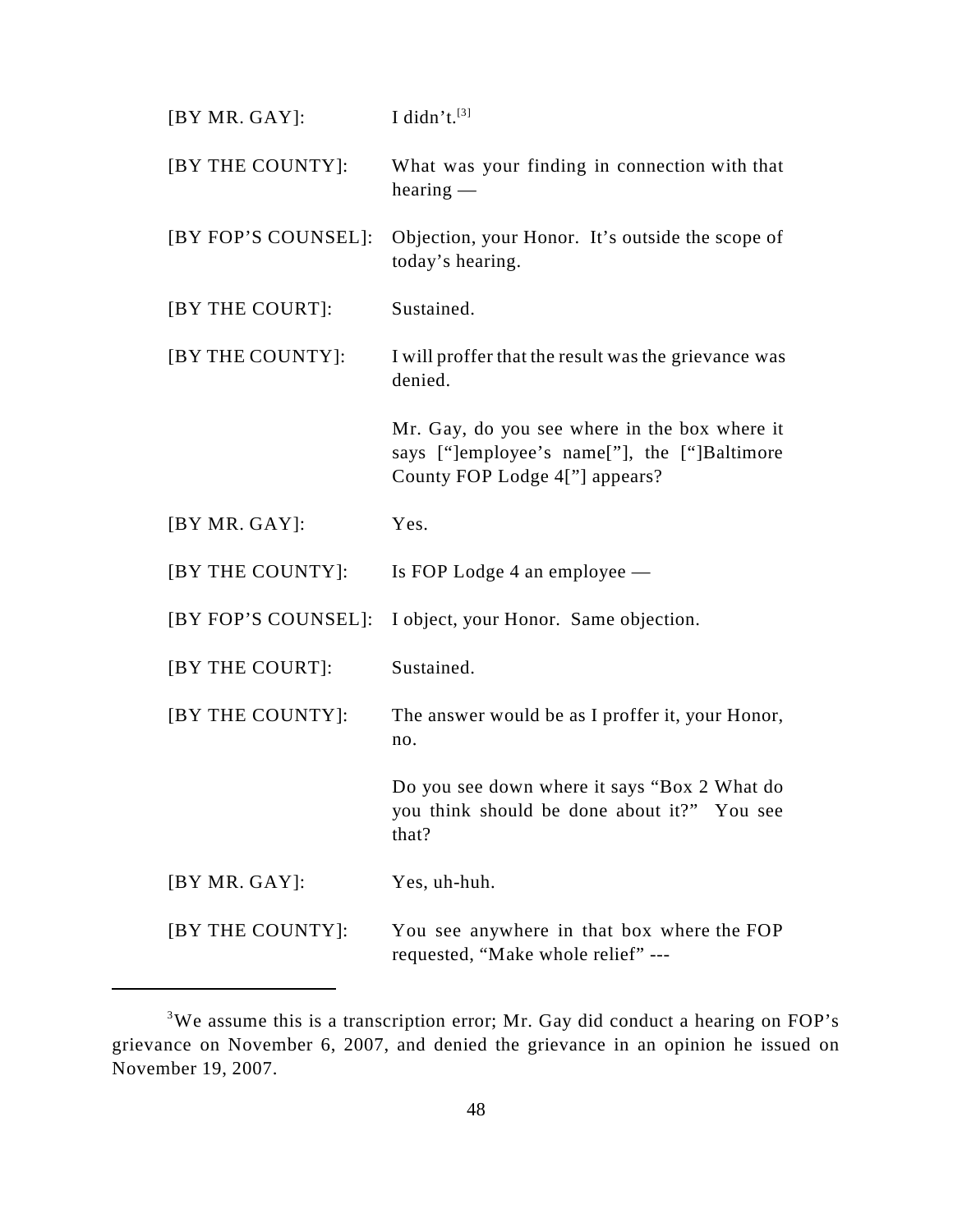|                  | [BY FOP'S COUNSEL]: Objection, your Honor. It's outside the scope.                                                                                                                                                          |
|------------------|-----------------------------------------------------------------------------------------------------------------------------------------------------------------------------------------------------------------------------|
| [BY THE COURT]:  | Sustained.                                                                                                                                                                                                                  |
| [BY THE COUNTY]: | The answer would be no, that's the proffer. If I<br>could have Exhibit Number 2, please.                                                                                                                                    |
|                  | I'm showing you what's been previously marked<br>and admitted into evidence as Exhibit Number 2,<br>which is the complaint filed in this case.                                                                              |
|                  | I want to direct your attention to Exhibit 2<br>attached to that complaint, which is the FY 2000<br>MOU between Baltimore County and FOP Lodge<br>4. Do you recognize that?                                                 |
| [BY MR. GAY]:    | Yes.                                                                                                                                                                                                                        |
| [BY THE COUNTY]: | In looking at that can you explain what the health<br>care subsidy split was as it existed as of the<br>effective date and up to the time it became<br>expired of that MOU?                                                 |
| [BY MR. GAY]:    | It varies based on the levels of coverage, because<br>there's an HCP, there's also a triple option plan.                                                                                                                    |
| [BY THE COUNTY]: | You said what is it, an HCP?                                                                                                                                                                                                |
| [BY MR. GAY]:    | Yes.                                                                                                                                                                                                                        |
| [BY THE COUNTY]: | What does that mean?                                                                                                                                                                                                        |
| [BY MR. GAY]:    | Health care preferred, and a PLS plan into said<br>triple option plan.                                                                                                                                                      |
| [BY THE COUNTY]: | Okay. Is it accurate to say that the amount of the<br>subsidy is various subsidies for the different<br>health plans in this MOU are different from what<br>was negotiated by the Health Care Review<br>Committee in 2007 - |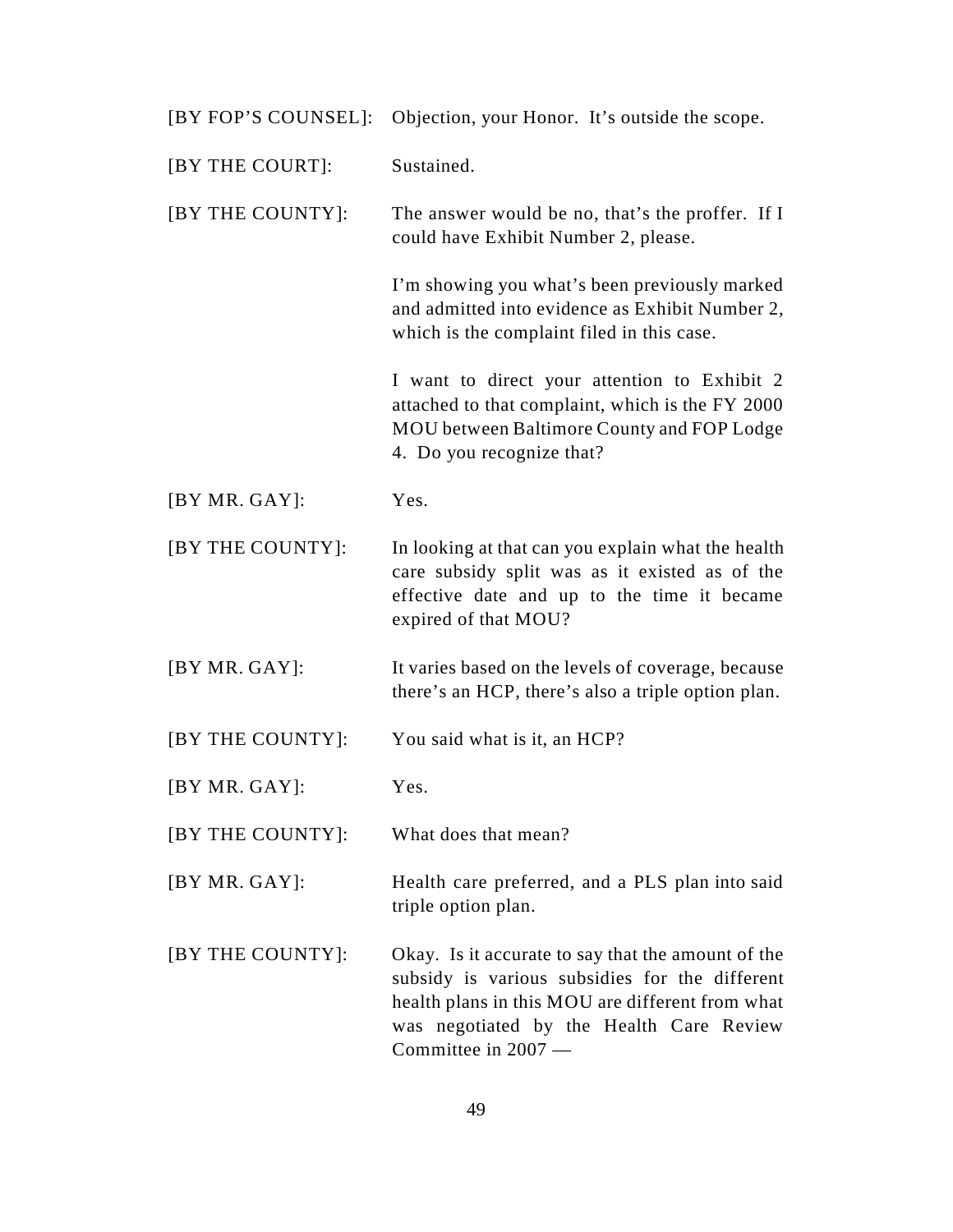| [BY FOP'S COUNSEL]: Objection, your Honor. |                                                                                                                                                                                       |
|--------------------------------------------|---------------------------------------------------------------------------------------------------------------------------------------------------------------------------------------|
| [BY THE COURT]:                            | Sustained.                                                                                                                                                                            |
| [BY THE COUNTY]:                           | The answer as proffered would be yes, these are<br>different.                                                                                                                         |
|                                            | Let me show you what has been marked as the<br>next County Exhibit, which is Number 6. Do you<br>recognize that document?                                                             |
| [BY MR. GAY]:                              | Yes.                                                                                                                                                                                  |
| [BY THE COUNTY]:                           | What is it?                                                                                                                                                                           |
| [BY MR.GAY]:                               | portions of the memorandum of<br>It's<br>understanding between the County and the<br>American Federation of State, County and<br>Municipal Employees.                                 |
| [BY THE COUNTY]:                           | What fiscal year is this MOU effective?                                                                                                                                               |
| [BY MR. GAY]:                              | July $1st$ of 2007 through June 30 of '08.                                                                                                                                            |
| [BY THE COUNTY]:                           | So, could we call that one the FY 2008 MOU with<br>A[FS]CME?                                                                                                                          |
| [BY MR. GAY]:                              | Correct.                                                                                                                                                                              |
| [BY THE COUNTY]:                           | Does that MOU incorporate the changes that were<br>negotiated by the Health Care Review Committee<br>during negotiations with that committee regarding<br>the health care subsidies — |
| [BY FOP'S COUNSEL]:                        | Your Honor, I object to the question and I also<br>object to the admission of the document, both are<br>outside the scope.                                                            |
| [BY THE COURT]:                            | Care to be heard, Mr. [County's counsel]?                                                                                                                                             |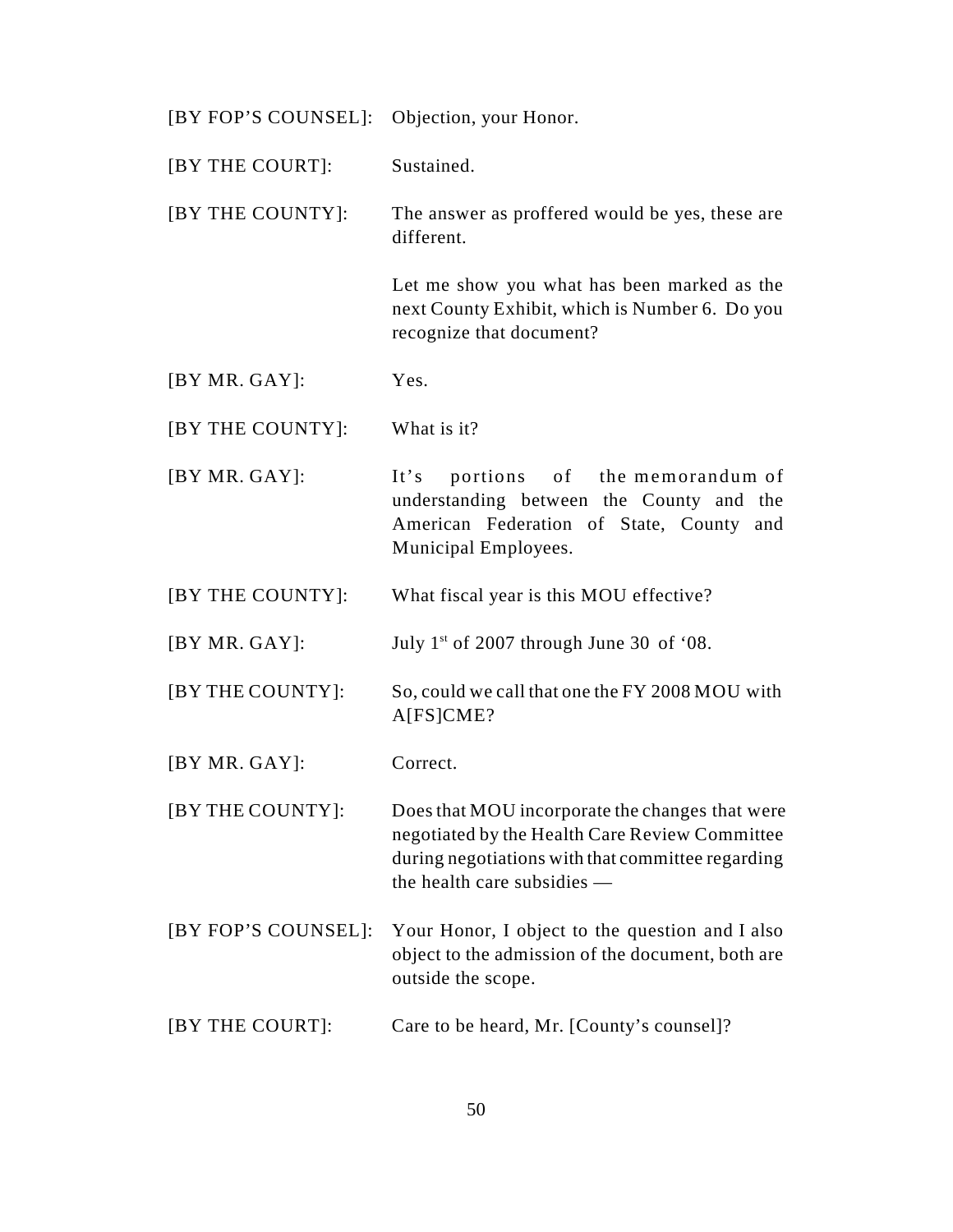- $[BY THE COUNTY]:$  Just trying to establish that the  $A[FS]CME$  this is an illustrative MOU. The Health Care Review Committee negotiated the changes on behalf of all the unions, and they voted in favor of the changes, and FOP was the only one who would not go along with the changes. That's why they filed a grievance. All the other unions as illustrated by this MOU of A[FS]CME agreed to the changes and have abided by them ever since then. This MOU does contain the changes negotiated by the Health Care Review Committee.
- [BY THE COURT]: All right. Sustained.
- [BY THE COUNTY]: I think my explanation, I ask that be considered the proffer.
- [BY THE COURT]: It is.
- [BY THE COUNTY]: Just to be clear I offer it into evidence at this time, that is the MOU.
- [BY THE COURT]: Any objection?
- [BY FOP'S COUNSEL]: Yes, I object to the admission of the document.
- [BY THE COURT]: Sustained. It will not be admitted.
- [BY THE COUNTY]: Mr. Gay, going back to Exhibit 2 attached to the complaint you have in front of you, which is the FY FOP —
- [BY MR. GAY]: FOP, yes. Exhibit 2, I have that.
- [BY THE COUNTY]: Do you see under Section 1.2 which appears, the page designated E22, the definition of employee —
- [BY FOP'S COUNSEL]: Objection, your Honor. It's outside the scope.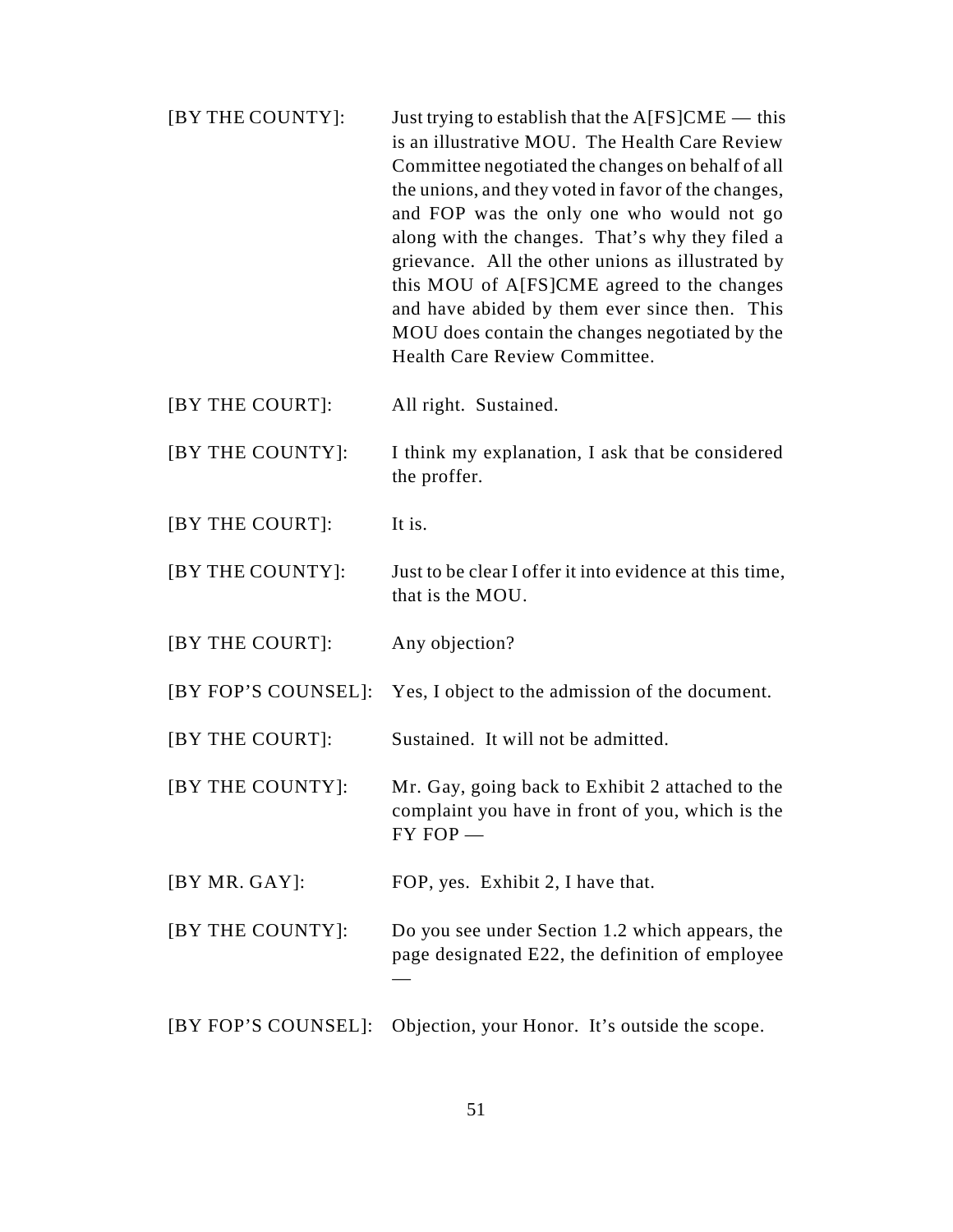| [BY THE COURT]:     | Sustained.                                                                                                                                                                                                                                                                                                                                              |
|---------------------|---------------------------------------------------------------------------------------------------------------------------------------------------------------------------------------------------------------------------------------------------------------------------------------------------------------------------------------------------------|
| [BY THE COUNTY]:    | The answer would be yes, he does see that. I<br>would ask him then to read the definition, and it<br>would be read as follows: "Employee defined.<br>Whenever<br>used in<br>this<br>memorandum<br>- of<br>understanding, the term 'Employee' shall mean all<br>sworn personnel up to and including the rank of<br>lieutenant of the police department." |
|                     | Mr. Gay, the meaning of employee there, does<br>that include retirees —                                                                                                                                                                                                                                                                                 |
| [BY FOP'S COUNSEL]: | Objection, your Honor.                                                                                                                                                                                                                                                                                                                                  |
| [BY THE COURT]:     | Sustained.                                                                                                                                                                                                                                                                                                                                              |
| [BY THE COUNTY]:    | The proffer would be that the term employee as<br>defined herein does not include retirees.                                                                                                                                                                                                                                                             |
|                     | Does a person who is not an employee have the<br>right to bring a grievance?                                                                                                                                                                                                                                                                            |
| [BY FOP'S COUNSEL]: |                                                                                                                                                                                                                                                                                                                                                         |
|                     | Objection, your Honor.                                                                                                                                                                                                                                                                                                                                  |
| [BY THE COURT]:     | Sustained.                                                                                                                                                                                                                                                                                                                                              |
| [BY THE COUNTY]:    | The answer would be no, they do not have a right<br>to bring a grievance.                                                                                                                                                                                                                                                                               |
|                     | Turning to page E35 of the document, Mr. Gay,<br>do you see Section 8.4, Class Grievance?                                                                                                                                                                                                                                                               |
| [BY MR.GAY]:        | Yes.                                                                                                                                                                                                                                                                                                                                                    |
| [BY THE COUNTY]:    | Could you read that, please —                                                                                                                                                                                                                                                                                                                           |
| [BY FOP'S COUNSEL]: | Objection, your Honor.                                                                                                                                                                                                                                                                                                                                  |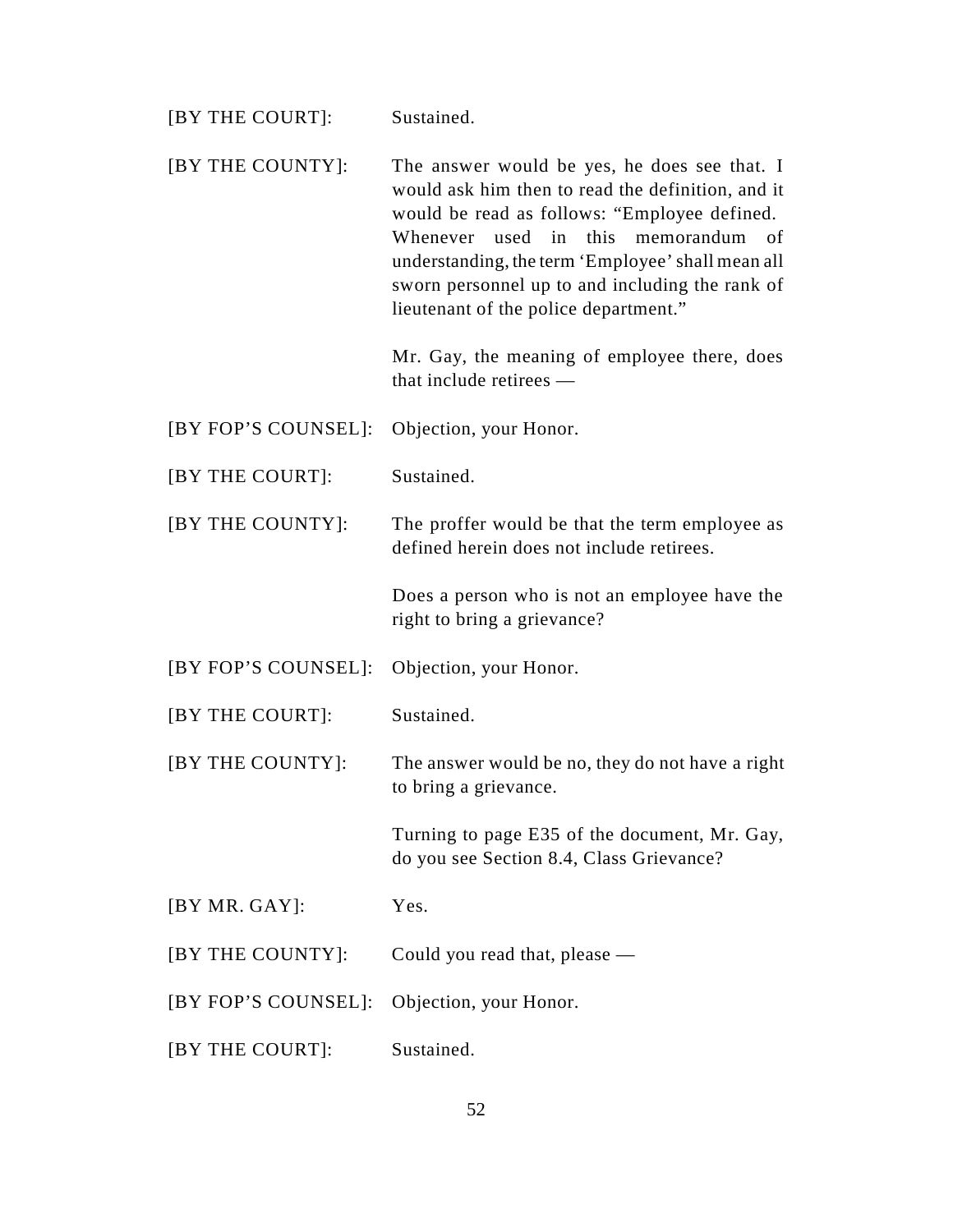| [BY THE COUNTY]:    | The reading would be if the grievance $-$                                                            |
|---------------------|------------------------------------------------------------------------------------------------------|
| [BY FOP'S COUNSEL]: | Your Honor, it's already in the record. It doesn't<br>need to be read into the record.               |
| [BY THE COURT]:     | Okay. It's in the record.                                                                            |
| [BY THE COUNTY]:    | Okay.                                                                                                |
|                     | Are retirees employees entitled to bring a chance<br>[sic] grievance?                                |
| [BY FOP'S COUNSEL]: | Objection.                                                                                           |
| [BY THE COURT]:     | Sustained.                                                                                           |
| [BY THE COUNTY]:    | The answer would be no.                                                                              |
|                     | Take a look, if you would, at Section 7.2(d), page<br>E29. Do you see that first sentence?           |
| [BY MR. GAY]:       | Say that again, please.                                                                              |
| [BY THE COUNTY]:    | Page E29, Section 7.2(d), Health Care Bargaining<br>Agent. Do you see that?                          |
| [BY MR. GAY]:       | Yes.                                                                                                 |
| [BY THE COUNTY]:    | The first sentence?                                                                                  |
| [BY MR. GAY]:       | Yes.                                                                                                 |
| [BY THE COUNTY]:    | What does that state?                                                                                |
| [BY FOP'S COUNSEL]: | Objection, your Honor. It's already in the $-$                                                       |
| [BY THE COURT]:     | Sustained.                                                                                           |
| [BY THE COUNTY]:    | Mr. Gay, in your experience have you ever seen a<br>claim for award of attorney's fees in connection |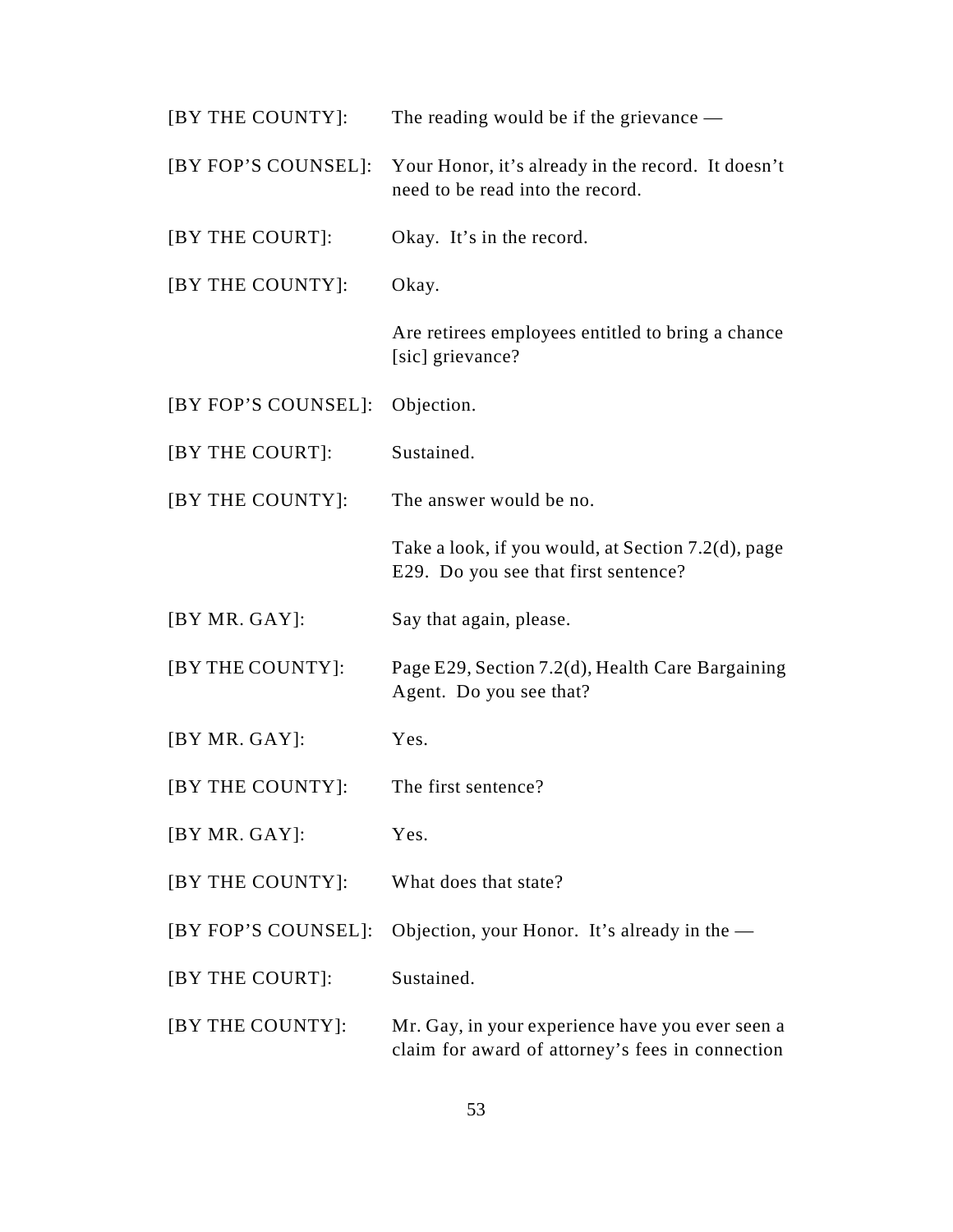with a grievance, an arbitration or a complaint to vacate an arbitration award?

| [BY MR. GAY]:                              | No, I haven't.                                                                      |
|--------------------------------------------|-------------------------------------------------------------------------------------|
| [BY THE COUNTY]:                           | Is there any provision in the MOU to support such<br>a claim with such an award —   |
| [BY FOP'S COUNSEL]: Objection, your Honor. |                                                                                     |
| [BY THE COURT]:                            | Sustained.                                                                          |
| [BY THE COUNTY]:                           | The answer as proffered would be no. That's all<br>the questions I have of Mr. Gay. |

On March 6, 2014, the court filed an order reflecting its partial grant of FOP's motion

to enforce. The March 6 order awarded FOP, "pursuant to the 'make whole' provision of the

Arbitrator's Award," damages of \$1,413,120.81, but declined to award any attorney's fees

or pre-judgment interest. In a footnote, the court explained:

[FOP] is not entitled to compound pre-judgment interest. *Med. Mut. Liab. Ins. Soc. of Maryland v. Davis*, 389 Md. 95, 112 (2005), *Walker v. Acting Dir*., *Dep't of Forests & Parks*, 284 Md. 357, 367 (1979). The Court is unable to determine an amount for simple pre-judgment interest because [FOP's] Exhibit 4 computes pre-judgment interest compounded monthly. Accordingly, the Court cannot award pre-judgment interest to [FOP].

Both the County and FOP noted appeals to this Court following entry of the March

6 order. $4$ 

On February 18, 2014, FOP filed a motion "to clarify amount of prejudgment

interest." FOP informed the court that it agreed that, to the extent FOP was owed any

<sup>&</sup>lt;sup>4</sup>FOP filed a Line in this Court on July 31, 2014, dismissing its cross-appeal.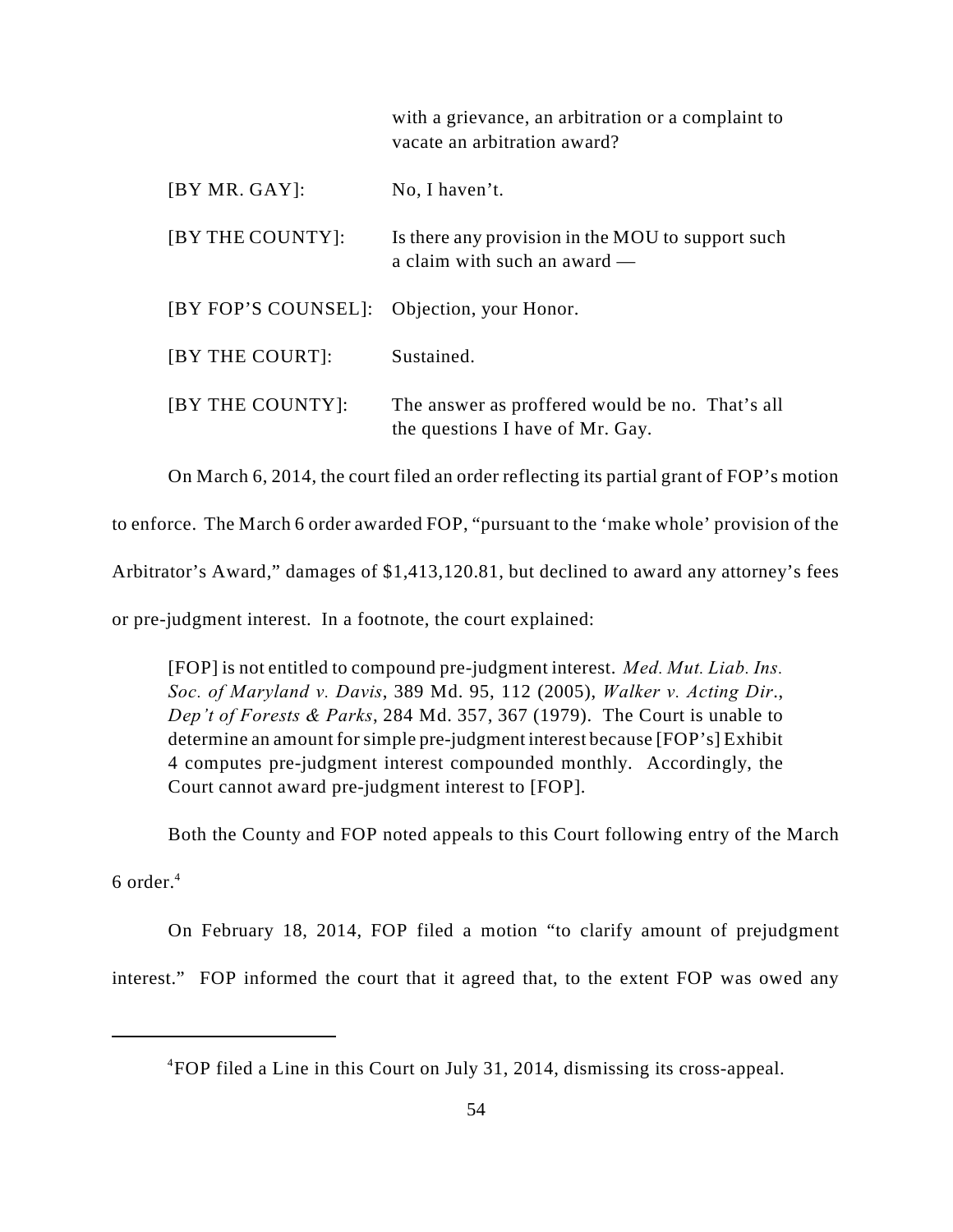prejudgment interest, it was owed only simple interest, not interest compounded in any manner. FOP attached to the motion an affidavit of its expert economist, Dr. Amy McCarthy, in which Dr. McCarthy averred that she had "recalculated the interest owed to the affected retirees based on the amounts reflected in the spreadsheet provided by the County to the FOP," and that, using the annual rate of 6% simple interest, the retirees were owed \$213,446.47 in prejudgment interest. A spreadsheet showing the supporting calculations was attached to Dr. McCarthy's affidavit.

On February 26, 2014, the County filed its opposition to the motion. On March 14, 2014, FOP filed a motion to reconsider the March 6 order, pointing to the simple-interest calculations of Dr. McCarthy as sufficient evidence of the amount, and asking the court to perform the "ministerial task" of awarding the properly-computed pre-judgment interest which FOP claimed. FOP additionally noted that it would not object to the County deposing or otherwise questioning Dr. McCarthy. The County filed its supplemental opposition on March 28, 2014. On April 28, 2014, the court granted FOP's motion for reconsideration, and entered an amended judgment awarding FOP the original judgment amount of \$1,413,120.81, plus pre-judgment interest of \$213,446.47, for a total judgment of \$1,626,567.28. On April 25, 2014, the County noted its appeal of the amended judgment order.<sup>5</sup>

 $5$ The amended order was signed on April 17, 2014, but not docketed until April 28, 2014. However, counsel were copied on the order once it was signed, which may explain how the County was able to note an appeal to this Court on April 25, 2014. *See* Maryland Rule 8-602(d), which deems a notice of appeal filed after the rendering of a judgment, but before the judgment is docketed, as being filed on the same day as the docket entry of the judgment.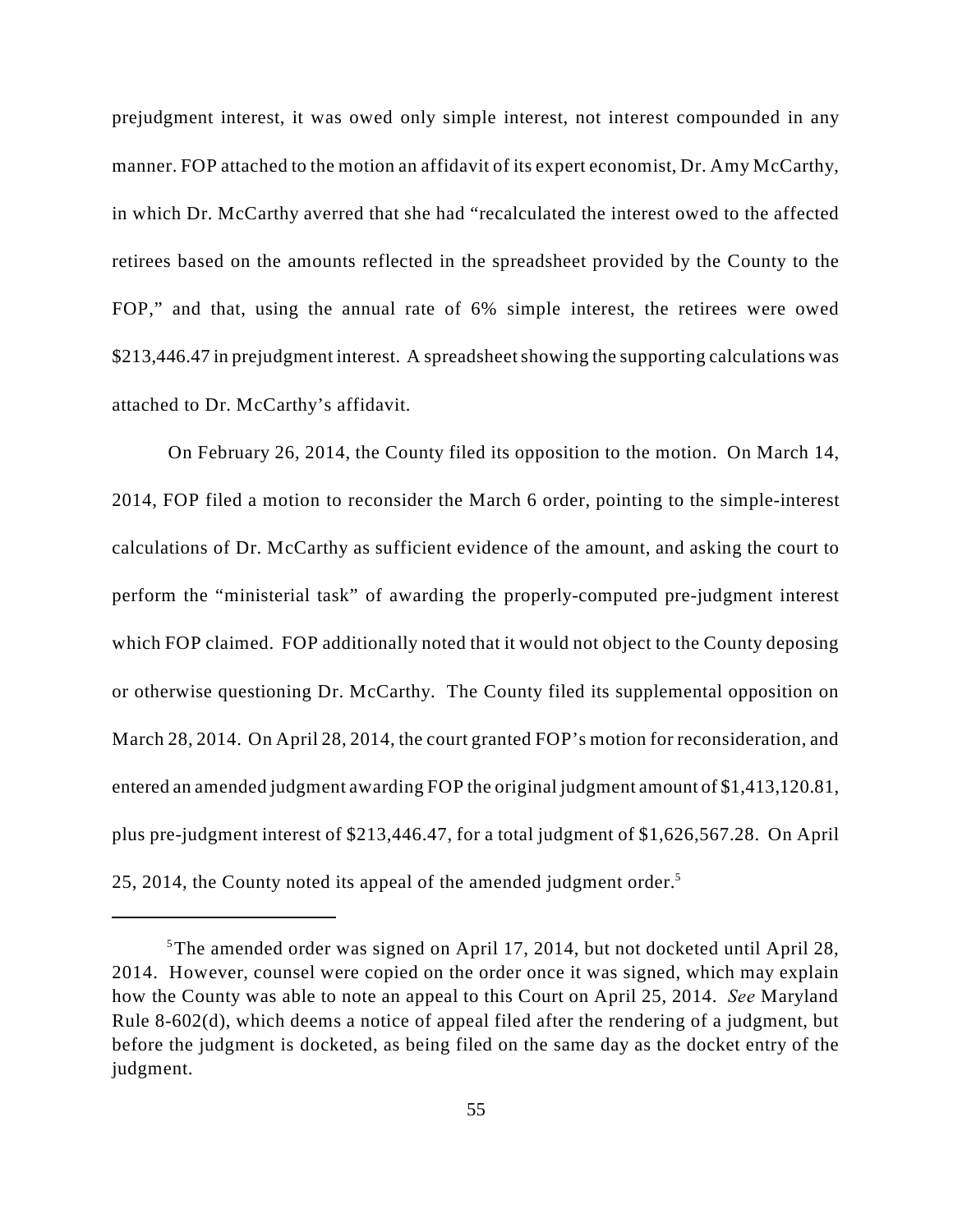Meanwhile, on April 15, 2014, FOP filed a petition for an order of constructive civil contempt against the County, County Executive Kevin Kaminetz, Director of the Office of Budget & Finance Keith Dorsey, and County Administrative Officer Fred Homan.<sup>6</sup> In its contempt petition, FOP noted that it had been several months since the County's liability had been determined; the County's attempts to have the matter stayed by the circuit court and this Court had failed; and the County's refusal to make payment in accordance with the court's orders left FOP with no other option than to ask that the officials who were refusing to pay be held in contempt. On April 15, the circuit court issued a show cause order, directing the County and the named officials to appear at a hearing on June 26, 2014, and "show cause why the Court should not hold each in contempt and/or impose sanctions, including incarceration."

On April 14, 2014, the County filed a response to the petition for an order of constructive civil contempt.<sup>7</sup> It also filed an answer to the petition for an order of

 $6$  This was FOP's second petition for order of constructive civil contempt. On October 4, 2013, it filed a petition for order of constructive civil contempt against the County and Messrs. Kamenetz and Dorsey. The County filed an opposition that was docketed on October 2, 2013 — before FOP's petition was even docketed. It appears that FOP's petition had been transmitted to the County's counsel on September 20, 2013, which may explain why the opposition was docketed before the petition it opposed was docketed. Nevertheless, FOP voluntarily withdrew that first petition for order of constructive civil contempt in open court on February 6, 2014.

 $\alpha$ <sup>7</sup> The docket entries reflect that FOP filed its second petition for order of constructive civil contempt against the County and Messrs. Kamenetz, Dorsey, and Homan on April 15, 2014, but the County filed its opposition to that petition on April 14, 2014. The date on the signature page of FOP's petition is March 28, 2014, as is the date on the letter from FOP to the Clerk of the Circuit Court for Baltimore County that accompanied the petition. We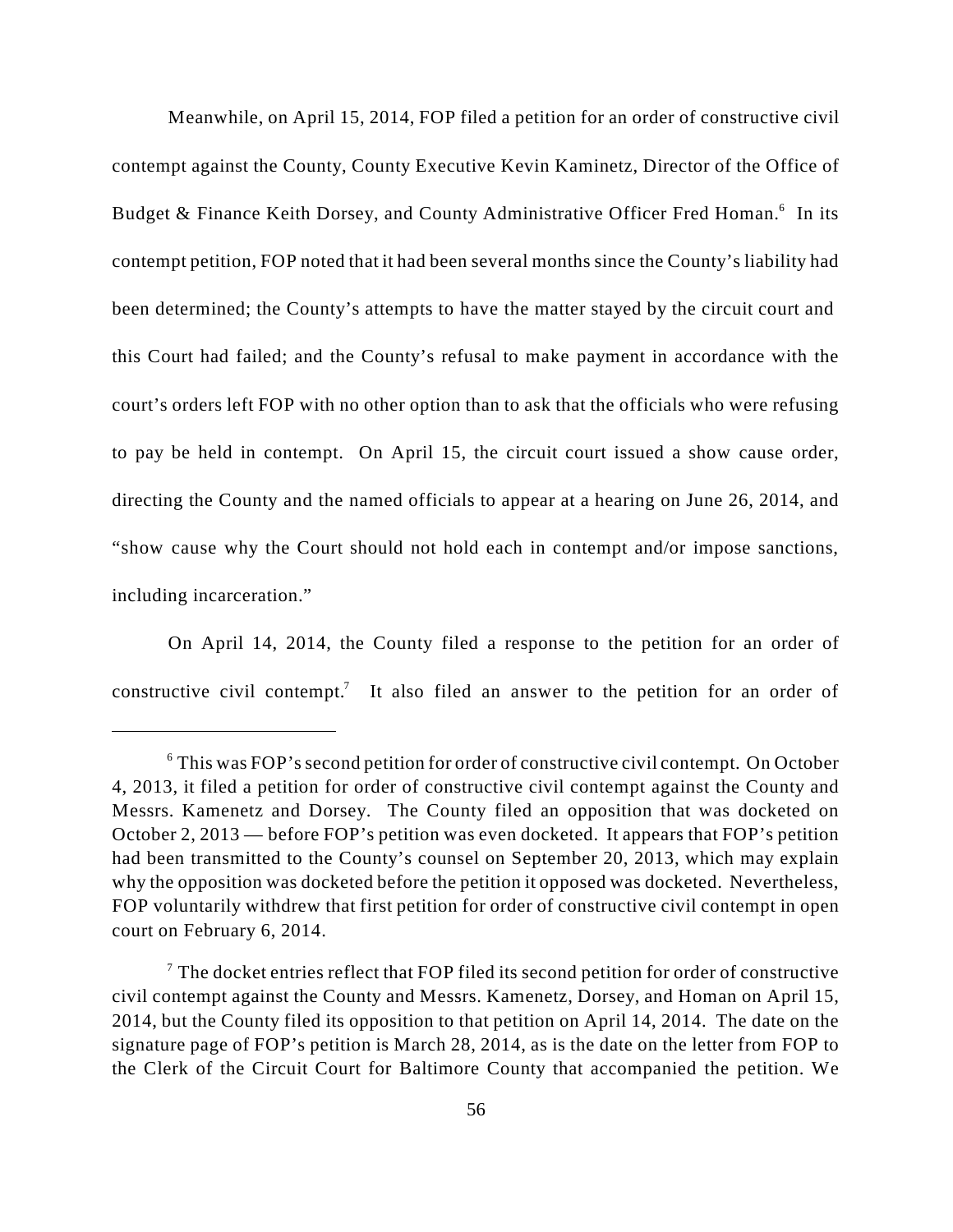constructive civil contempt on April 28, 2014, incorporating by reference its earlier-filed response to that petition. On April 28, 2014, the County also filed a motion to quash the show cause order, and asked the court to exempt the individual County officials from having to personally appear on June 26.

On May 16, 2014, FOP filed an opposition to the motion to quash, and on May 28, 2014, the court denied the County's motion to quash.

On May 30, 2014, the County filed a certification of compliance with outstanding court orders, representing that it had, under protest, paid the judgment amount of \$1,413,120.81; \$213,446.47 in pre-judgment interest; \$55,348.68, representing the subsidy for the months of April and May of 2014; \$14,260.32 in post-judgment interest at 10% per annum, accounting from the docketing of the court's amended judgment on April 28, 2014, through May 30, 2014; and \$227.70 in post-judgment interest for the April 2014 subsidy, for a grand total of \$1,696,403.98. Additionally, the certification contained an affirmation of Keith Dorsey that the subsidy rates had been reset as ordered by the court in its November 5, 2013, order. The rest of the certification made clear that the County made these payments "solely as a result of the coercion and duress imposed upon it," and that it reserved all of its appeal rights. A second supplemental certification followed on June 10, 2014, representing

surmise that the County's April 14 opposition to FOP's yet-to-be-docketed petition was triggered by the County's receipt of FOP's petition sometime between March 28 and April 14.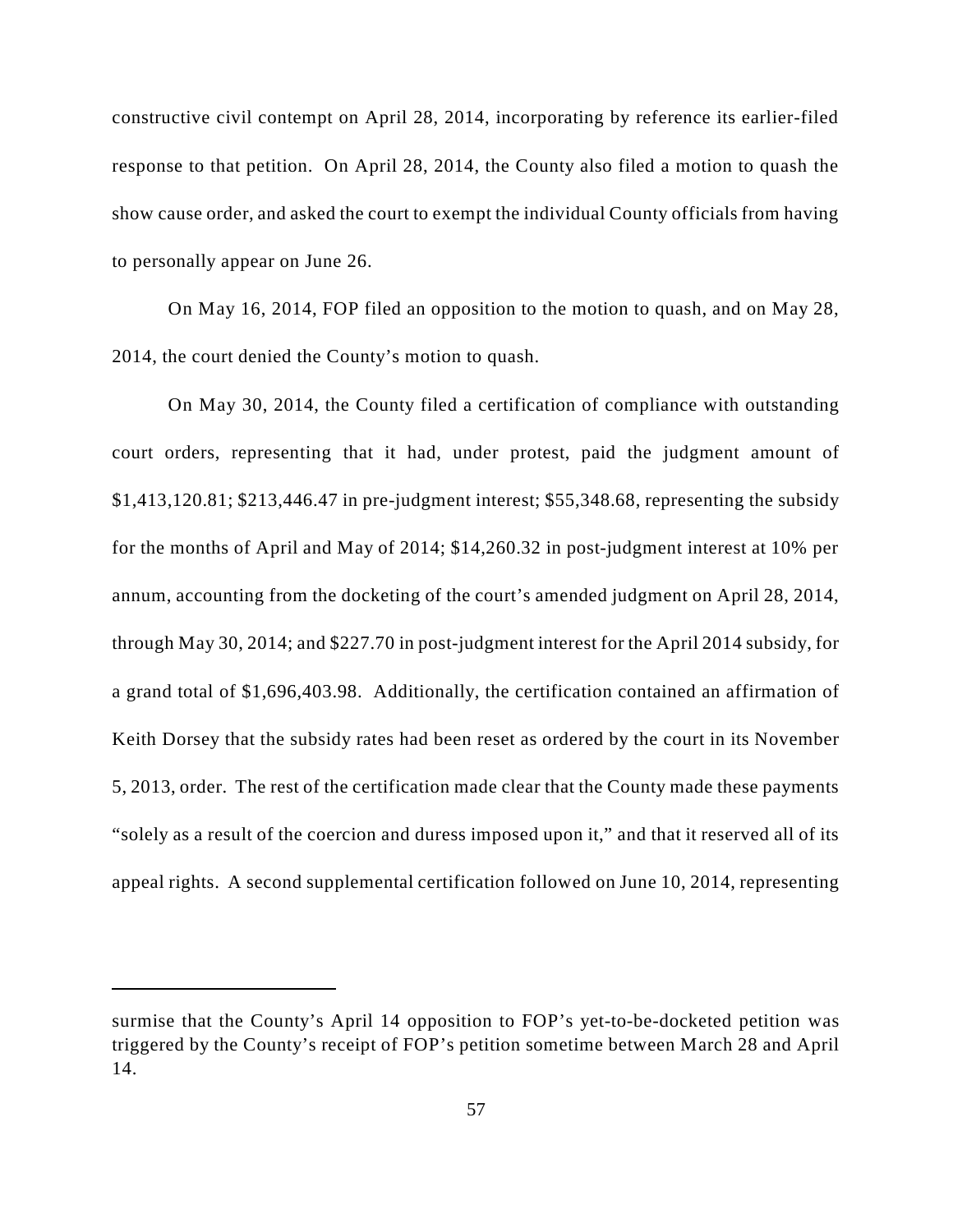that another payment of \$20,209.56 had been made by the County to account for prejudgment interest from February 1, 2014, through April 28, 2014.

In the present appeal, the County challenges the circuit court's orders of November 5, 2013 (ordering the County to reset the retiree health insurance split to the rate in effect at the time of retirement); March 6, 2014 (entering judgment in favor of FOP for \$1,413,120.81); and April 28, 2014 (entering an amended judgment in favor of FOP for \$1,626,576.28).

#### **DISCUSSION**

# **I. The Law of the Case doctrine**

The law of the case doctrine provides generally that, "[o]nce an appellate court has answered a question of law in a given case, the issue is settled for all future proceedings" between the litigants. *Stokes v. American Airlines, Inc*., 142 Md. App. 440, 446 (2002). The doctrine "prevents trial courts from dismissing appellate judgment and re-litigating matters already resolved by the appellate court." *Id*. "The function of this doctrine is to prevent piecemeal litigation." *Fid.-Balt. Nat'l Bank & Trust Co. v. John Hancock Mut. Life Ins. Co.*, 217 Md. 367, 371-72 (1958).

In *Reier v. State Dept. of Assessments and Taxation*, 397 Md. 2, 21 (2007), the Court of Appeals described the doctrine by quoting the following passage from *Fid.-Balt Nat'l Bank & Trust Co.*:

It is the well-established law of this state that litigants cannot try their cases piecemeal. They cannot prosecute successive appeals in a case that raises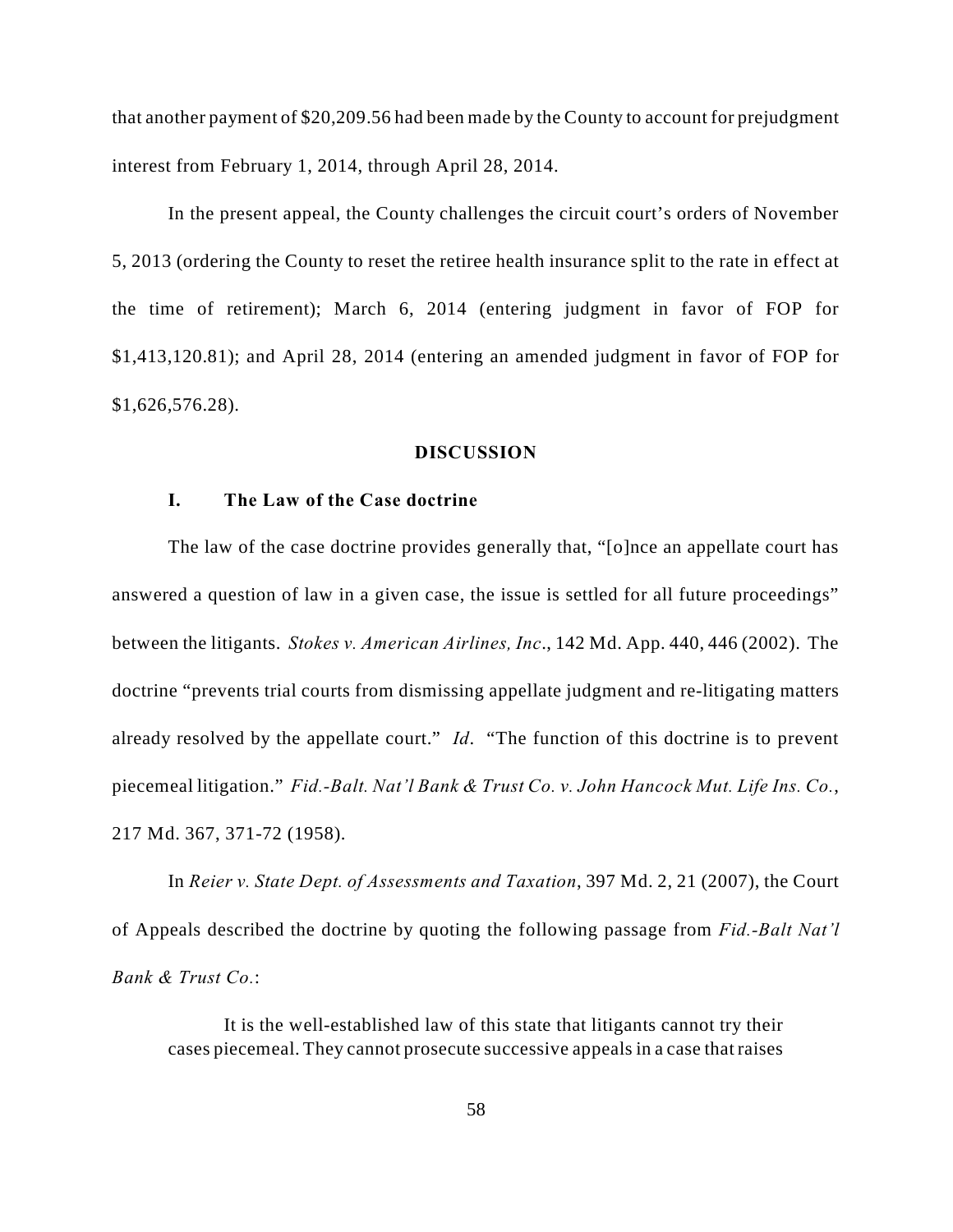the same questions that have been previously decided by this Court in a former appeal of that same case; and, **furthermore, they cannot, on the subsequent appeal of the same case raise any question that could have been presented in the previous appeal on the then state of the record, as it existed in the court of original jurisdiction. If this were not so, any party to a suit could institute as many successive appeals as the fiction of his imagination could produce new reasons to assign as to why his side of the case should prevail, and the litigation would never terminate. Once this Court has ruled upon a question properly presented on an appeal, or, if the ruling be contrary to a question that could have been raised and argued in that appeal on the then state of the record, as aforesaid, such a ruling becomes the 'law of the case' and is binding on the litigants and courts alike, unless changed or modified after reargument, and neither the questions decided nor the ones that could have been raised and decided are available to be raised in a subsequent appeal.**

### 217 Md. at 371-72 (emphasis added).

In this appeal, the County argues that the law of the case doctrine does not apply because it is now challenging the "enforceability of the recent orders," not the "legally distinct issue  $[\ ] \dots$  of the legal validity of the award itself." The County contends that the Court of Appeals never decided any issue related to enforceability. The County again contends that the nine questions it presented to this Court in its 2011 appeal "were never addressed by the Court of Special Appeals or the Court of Appeals." It claims the Court of Appeals's refusal to grant the County's request to remand the case to this Court for consideration of the nine questions it raised in its previous appeal "effectively denied the County's right of appeal which is guaranteed by Courts & Judicial Proceedings Article, § 12- 301." The County contends that the circuit court's application of the law of the case

Md. Code, Courts & Judicial Proceedings Article (1973, 2013 Repl. Vol.) ("CJP"), <sup>8</sup> § 12-301 provides: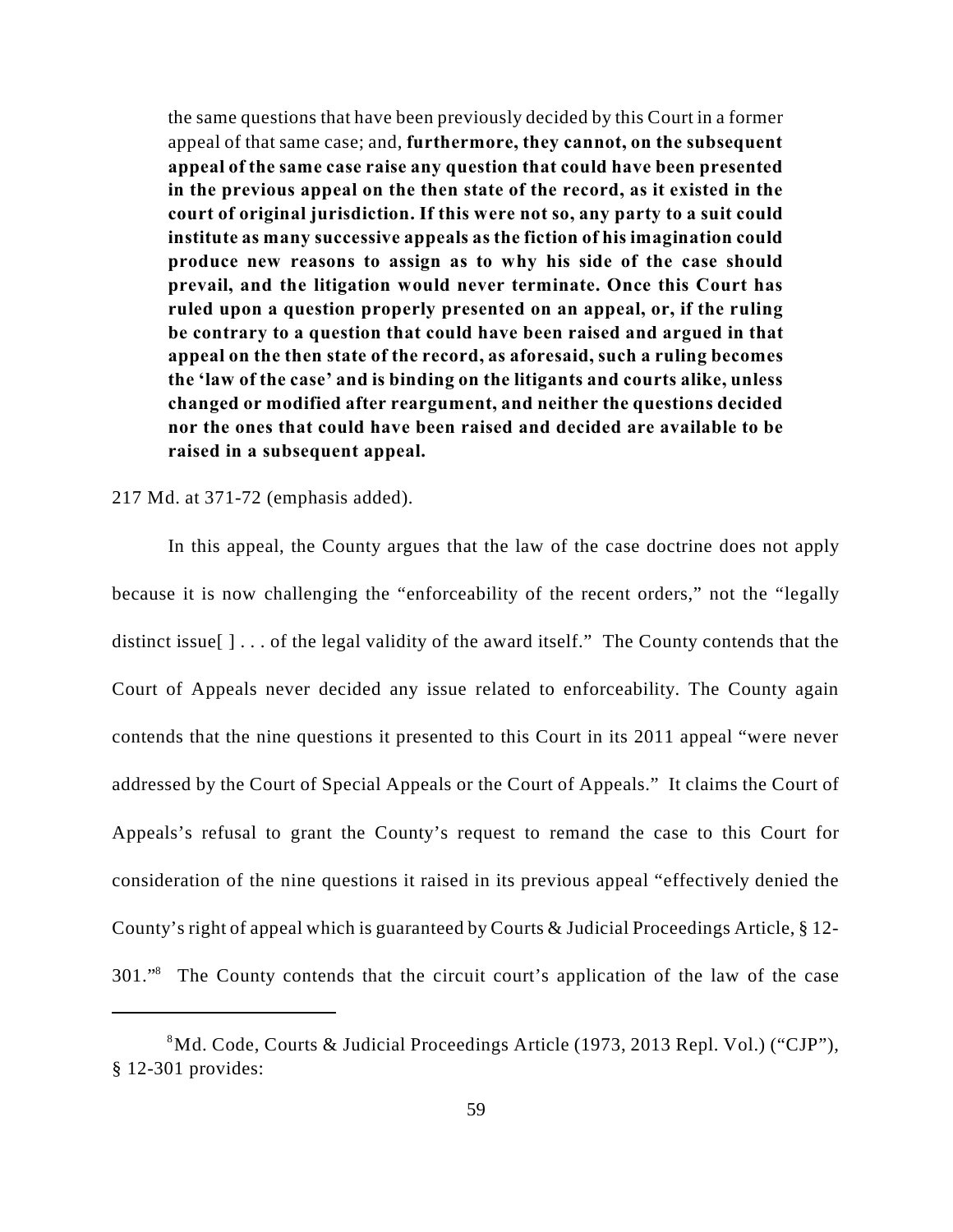doctrine was "patently erroneous in light of the Court of Appeals holding in *Garner v. Archers Glen Partners, Inc*., 405 Md. 43 (2008)." The County is incorrect, and its reliance on *Garner* is misplaced.

In *Garner*, a group of citizens filed a petition for judicial review in the Circuit Court for Prince George's County, contesting the approval, by the Prince George's County Planning Board, of a preliminary plan. The circuit court affirmed the Planning Board, and the citizens appealed to this Court. In an unreported opinion ("*Archers Glen I"*), this Court held that the Planning Board "failed to articulate sufficiently the findings in support of its conclusion that the Preliminary Plan conformed to the recommendations of the Master Plan." 405 Md. at 49. This Court vacated the circuit court's affirmance of the Planning Board and directed that the case be remanded to the Planning Board for further proceedings, but first, "[i]n an attempt to avoid the expense and delay of additional appeals," we offered for guidance *dicta* "discussing the potential legal effect to be accorded the General Plan in the subdivision process[.]" *Id*. at 52. On remand, the Planning Board again approved the Preliminary Plan, and the citizens again contested that approval by filing a petition for judicial review. When the circuit court considered the second petition for judicial review,

Except as provided in § 12-302 of this subtitle, a party may appeal from a final judgment entered in a civil or criminal case by a circuit court. The right of appeal exists from a final judgment entered by a court in the exercise of original, special, limited, statutory jurisdiction, unless in a particular case the right of appeal is expressly denied by law. In a criminal case, the defendant may appeal even though imposition or execution of sentence has been suspended. In a civil case, a plaintiff who has accepted a remittitur may crossappeal from the final judgment.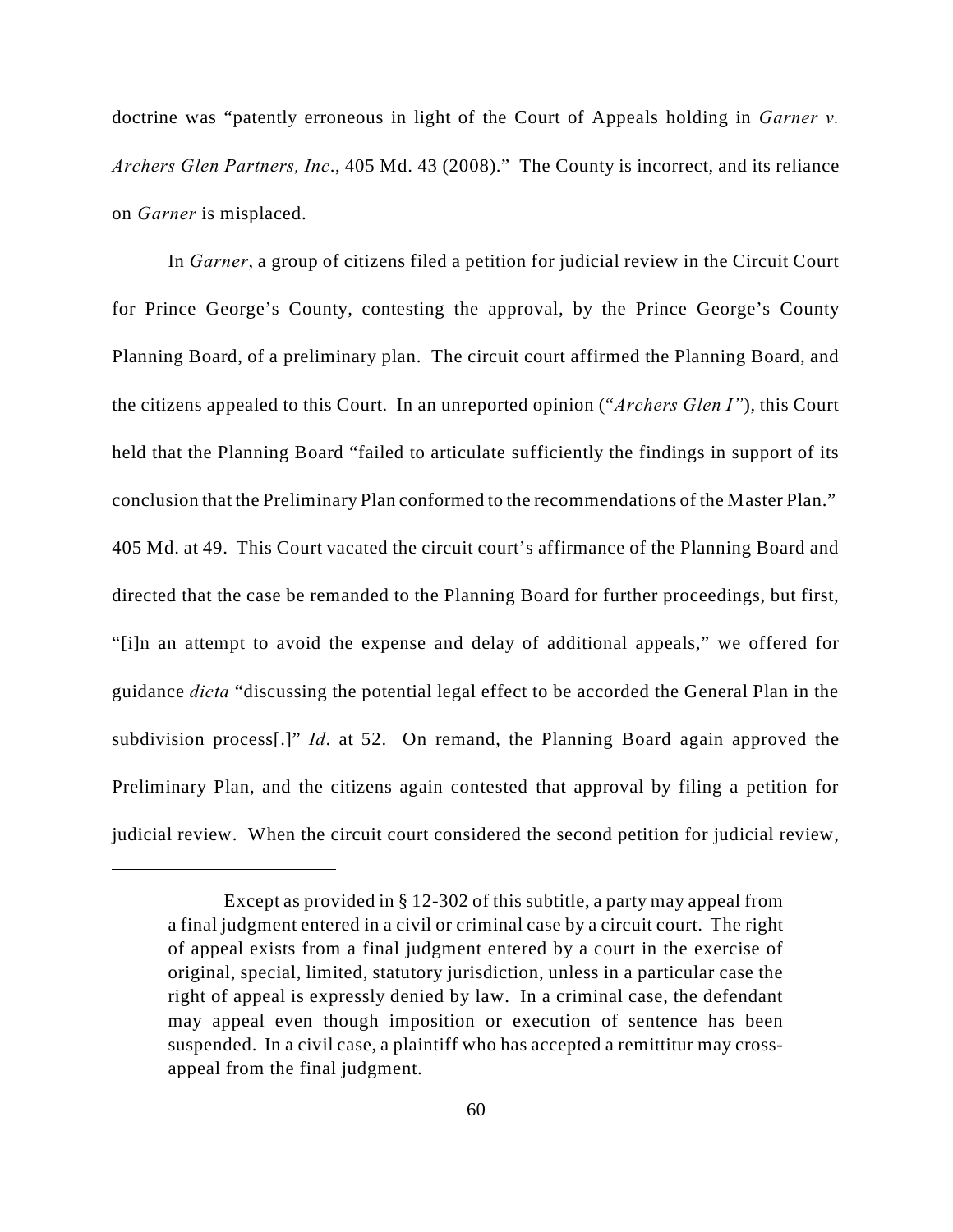it ordered the case remanded to the Planning Board for further fact-finding. The developer and the Planning Board appealed to this Court.

In this second appeal, we reversed the circuit court's remand order, and we filed a reported opinion. *Archers Glen Partners, Inc. v. Garner*, 176 Md. App. 292 (2007) ("*Archers Glen II*".) One of the arguments the citizens made in *Archers Glen II* was that this Court's discussion, in *dicta*, in *Archers Glen I* was "the law of the case," and therefore, "the recommendations of the General Plan were binding on the Planning Board in considering and acting on the Preliminary Plan." 405 Md. at 52. We held in *Archers Glen II* that the *dicta* in our earlier opinion was merely *dicta* that did not constitute the law of the case. The citizens appealed our decision in *Archers Glen II*, and the Court of Appeals affirmed, noting: "[I]t is clear that, in Maryland, dicta not adopted as a final determination may not serve as the binding law of the case." *Id*. at 57.

By contrast, in the instant case, the Court of Appeals's decision affirming the circuit court's grant of summary judgment in favor of FOP was not mere *dicta*. It was a final determination that FOP was entitled, as a matter of law, to the judgment to enforce the arbitration award. That decision necessarily embraced and resolved all of the issues that the County raised, as well as any other issues that were then available to raise, challenging the validity of the arbitration award.

In the previous appeal of this case, in its opinion ruling that the circuit court's order to enforce the arbitration award was affirmed, the Court of Appeals stated: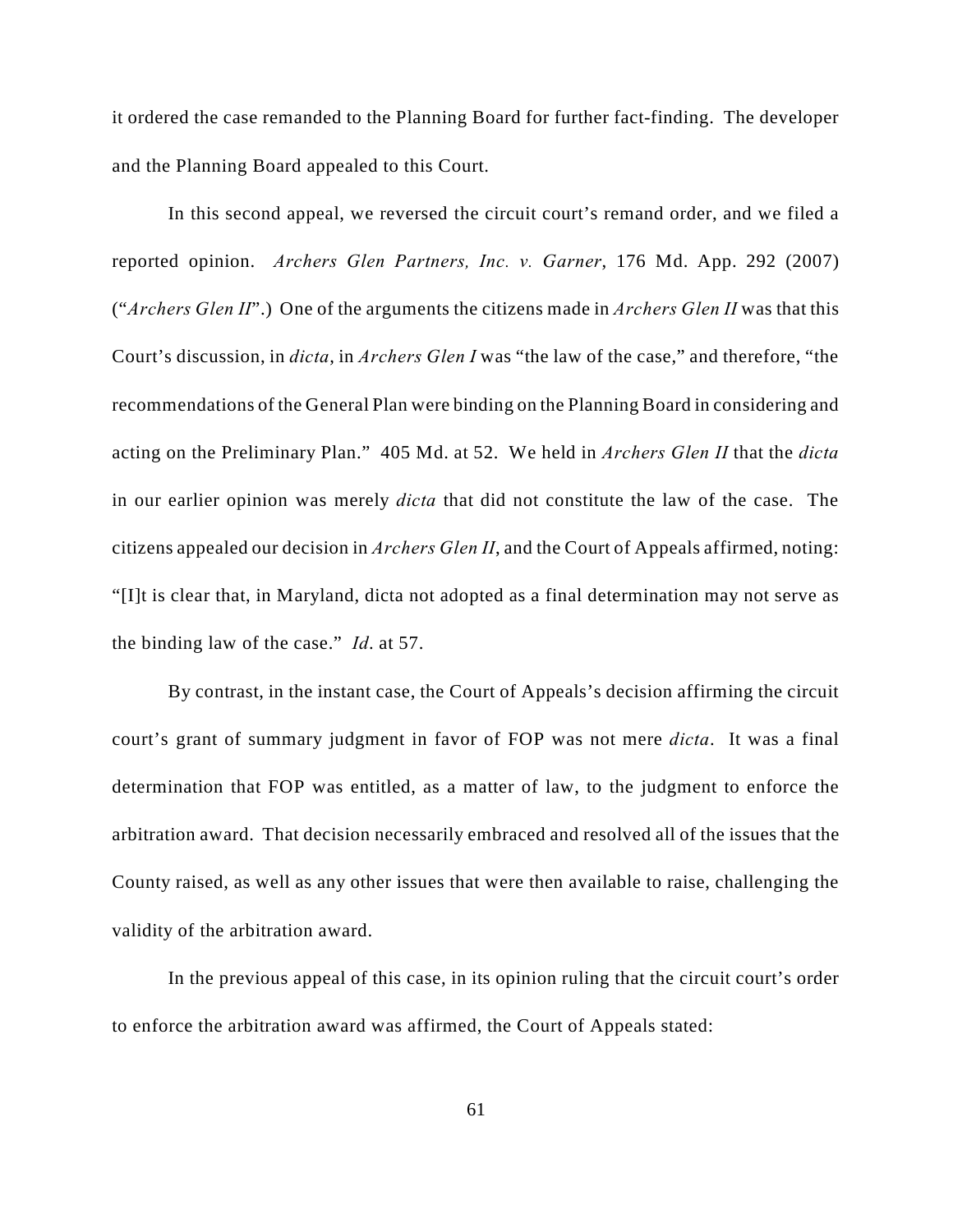Thus, **the Circuit Court would be legally correct in granting summary judgment in FOP's favor,** if (1) it reviewed the arbitrator's findings under a proper standard of review and (2) **if FOP was entitled to judgment as a matter of law**.

As the arbitrability of FOP's grievance was a decision to be initially made by the arbitrator, that decision was subject to the same deferential standard of review as the arbitrator's findings on the merits. Thus, the Circuit Court needed to make sure that both the arbitrator's findings (1) that FOP's grievance was arbitrable and (2) that FOP was entitled to relief did not constitute a "palpable mistake of law or fact apparent on the face of the award or a mistake so gross as to work manifest injustice." *Prince George's Cnty*. *Educators' Ass'n*, 309 Md. at 105, 522 A.2d at 941 (quotation marks omitted). Because the Circuit Court was unsure what standard to apply in reviewing the arbitrator's arbitrability finding, the Circuit Court subjected that finding to both a deferential and non-deferential standard of review. As for the award itself, the court "awarded great deference" to the arbitrator's findings. Accordingly, **the Circuit Court applied a proper standard of review** in both instances.

We now look to the arbitrator's findings to determine whether the Circuit Court was legally correct in granting summary judgment in FOP's favor. The arbitrator began his opinion by acknowledging the County's argument about the supposedly preclusive effect of the MOU's expiration on the arbitrability of FOP's grievance. Relying on *Nolde*<sup>[9]</sup> and *Litton*<sup>[10]</sup>, the arbitrator responded to the County's challenge by stating that "[t]he end of a labor contract, however, does not always signal the death of negotiated rights thereunder, including the right to have a dispute over that matter resolved through arbitration." The arbitrator then discussed *Nolde* and *Litton* for their vesting principles and concluded that "the ultimate question is whether the retiree rights at issue may be considered vested and thus capable of continuing enforcement."

In the arbitrator's view, the question of vesting "is answered directly by the unequivocal language of the MOUs: The statement that 'the health

*Nolde Bros. v. Bakery & Confectionary Workers Union*, 430 U.S. 243, 97 S.Ct. 1067, <sup>9</sup> 51 L.Ed.2d 300 (1977).

<sup>&</sup>lt;sup>10</sup> Litton Fin. Printing Div. v. NLRB, 501 U.S. 190, 111 S.Ct. 2215, 115 L.Ed.2d 177 (1991).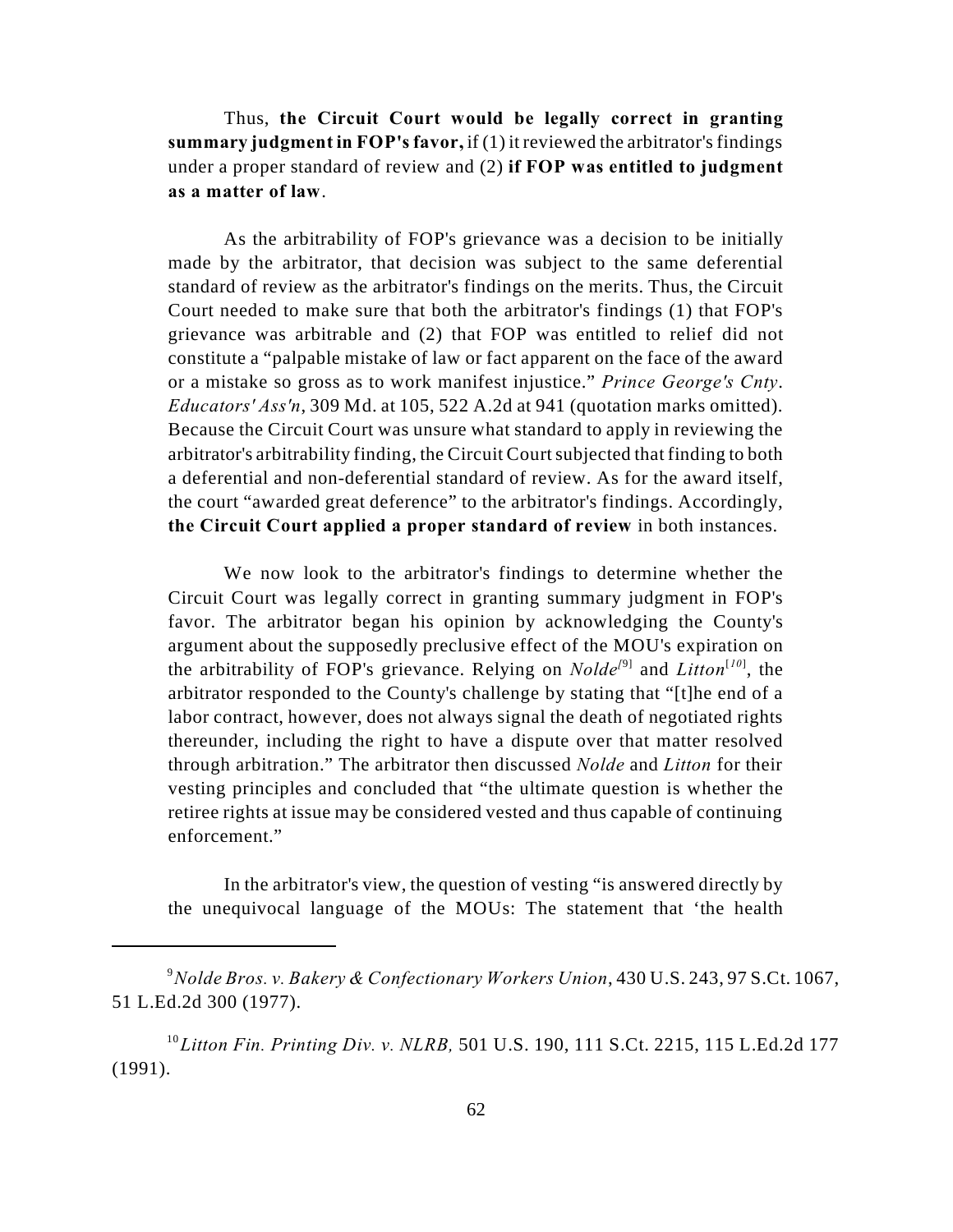insurance subsidy in place at the time of retirement shall remain in effect until the retiree becomes eligible for Medicare' is subject to no interpretation other than that here proposed by the FOP." He continued, "[w]hen the parties bargained this language, they made a binding promise to retirees that the subsidy would remain at whatever level existed at their retirement. That is a vested right, and it was not, and could not be, changed by the [subsequent] negotiations...." The arbitrator concluded: "[o]fficers who retired on or after February 1, 1992 and before July 1, 2007 have a vested right to retain the health insurance split applicable to them as active officers at the time of their retirement."

**The County attacks the arbitrator's findings on several fronts.** In addition to arguing against the application of *Nolde* and *Litton* to this case, the County suggests that the "Arbitrator acknowledged, but did not address, the County's argument that all obligations under the Agreement expired, including both the healthcare obligations and the independent obligation to arbitrate." According to the County, this alleged failure to consider whether the arbitration clause had expired gives basis to vacate the arbitration award not only for a palpable mistake in law, but also for failure "to consider all matters submitted."

The County also argues that the healthcare subsidy was not a vested right. Here, the County asserts that "[t]here is no 'vested right' to future health insurance benefits and subsidies in the expired FY 2007 MOU, based on evidence, long-standing practice, and applicable law." In support of this statement, the County mentions the Labor Commissioner's testimony, where he stated that "there is no vested right to health insurance benefits and there never has been such a right in Baltimore County." The County also points out that "there is no statutory requirement that County employees be provided with health care benefits."

**The County's arguments are unavailing**. First, we agree with FOP that "as a corollary to his express findings that the right had vested, and as a necessary precondition to his granting the grievance, the arbitrator necessarily determined that the arbitration clause was enforceable and that the grievance was arbitrable." The arbitrator's consideration of the arbitrability of the dispute and the merits of the case illustrates the interconnectedness of these two issues in cases where arbitrability depends on the interpretation of the underlying agreement. Having found that the retirees were entitled to the health-insurance premium split in effect at the time of their retirement, the arbitrator necessarily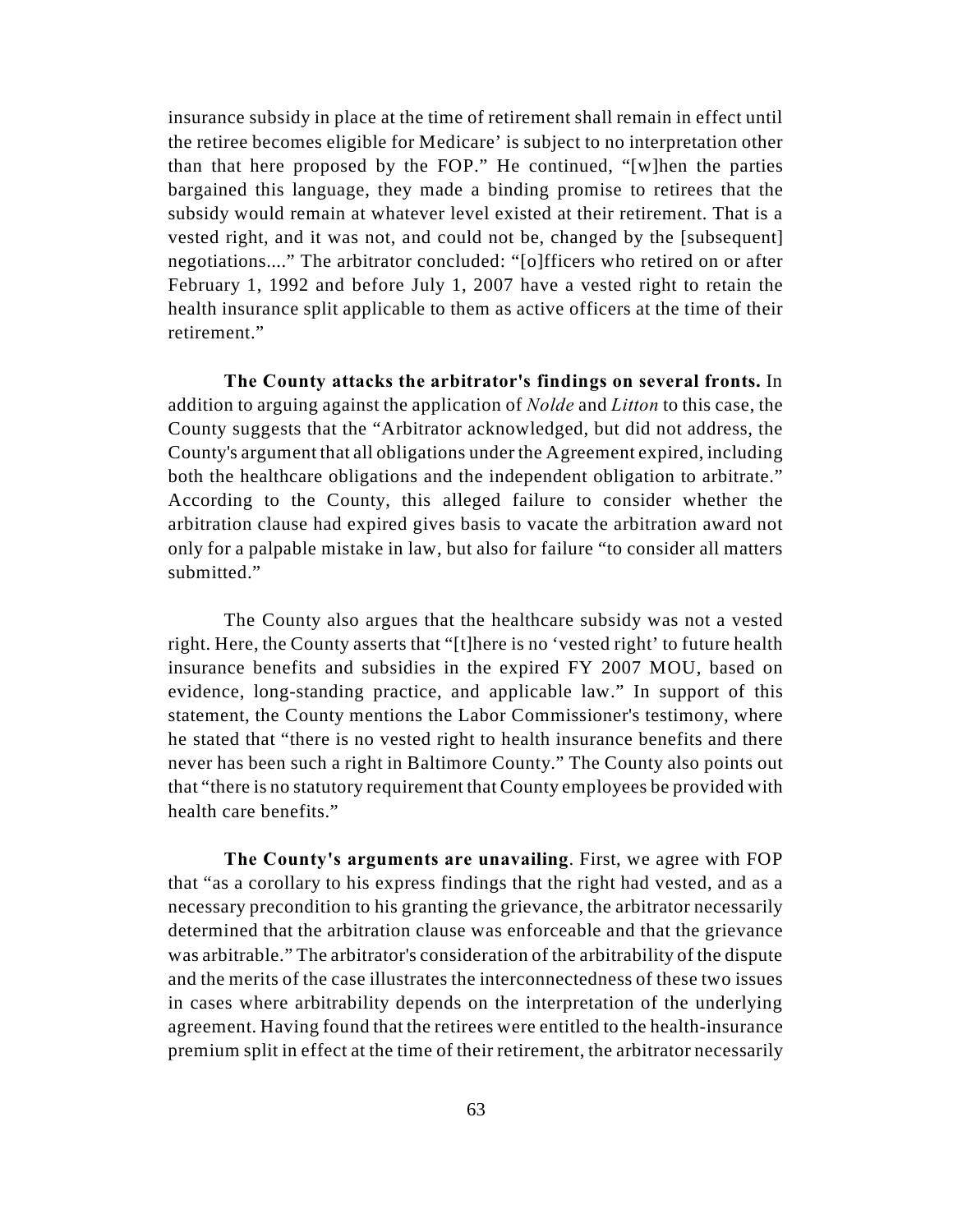also found, by implication, that the arbitration clause survived the MOU's expiration, and the dispute was arbitrable. *See Nolde*, 430 U.S. at 249, 97 S.Ct. at 1071 ("[I]n determining the arbitrability of the dispute, the merits of the underlying claim for severance pay are not before us. However, it is clear that, whatever the outcome, the resolution of that claim hinges on the interpretation ultimately given the contract clause providing for severance pay."); *Litton*, 501 U.S. at 205–06, 111 S.Ct. at 2225 ("A postexpiration grievance can be said to arise under the contract only where it involves facts and occurrences that arose before expiration, where an action taken after expiration infringes a right that accrued or vested under the agreement, or where, under normal principles of contract interpretation, the disputed contractual right survives expiration of the remainder of the agreement.").

Second, like the Circuit Court, we see no reason to disturb the arbitrator's finding of vesting. The County's arguments on the lack of county employees' statutory entitlement to health care based on Commissioner Gay's testimony simply miss the point. **The arbitrator found that the rights had vested based on his interpretation of the underlying MOU**, which stated that "the health insurance subsidy in place at the time of retirement shall remain in effect until the retiree becomes eligible for Medicare." **We do not think that the arbitrator's reading of this clause as a "binding promise" constituted a "manifest disregard of the law" or resulted in "manifest injustice.**" *Prince George's Cnty. Educators' Ass'n*, 309 Md. at 105, 522 A.2d at 941. **On the contrary, we agree with the Circuit Court that the arbitrator's interpretation of this language was consistent with the objective theory of contract interpretation that Maryland adheres to, under which courts give primary effect to the terms of the agreement.** *Cochran v. Norkunas*, 398 Md. 1, 16, 919 A.2d 700, 709 (2007).

**In any event, the arbitrator's findings are awarded a great deal of deference and should not be disturbed, unless the arbitrator demonstrates a "manifest disregard of the law ... beyond and different from a mere error in the law or failure on the part of the arbitrator[ ] to understand or apply the law."** *Prince George's Cnty. Educators' Ass'n*, 309 Md. at 102, 522 A.2d at 939. **Since we see no such mistakes here, we conclude that the Circuit Court correctly determined that FOP was entitled to judgment as a matter of law.** Thus, we reverse the judgment of the Court of Special Appeals.

429 Md. at 561-64 (emphasis added).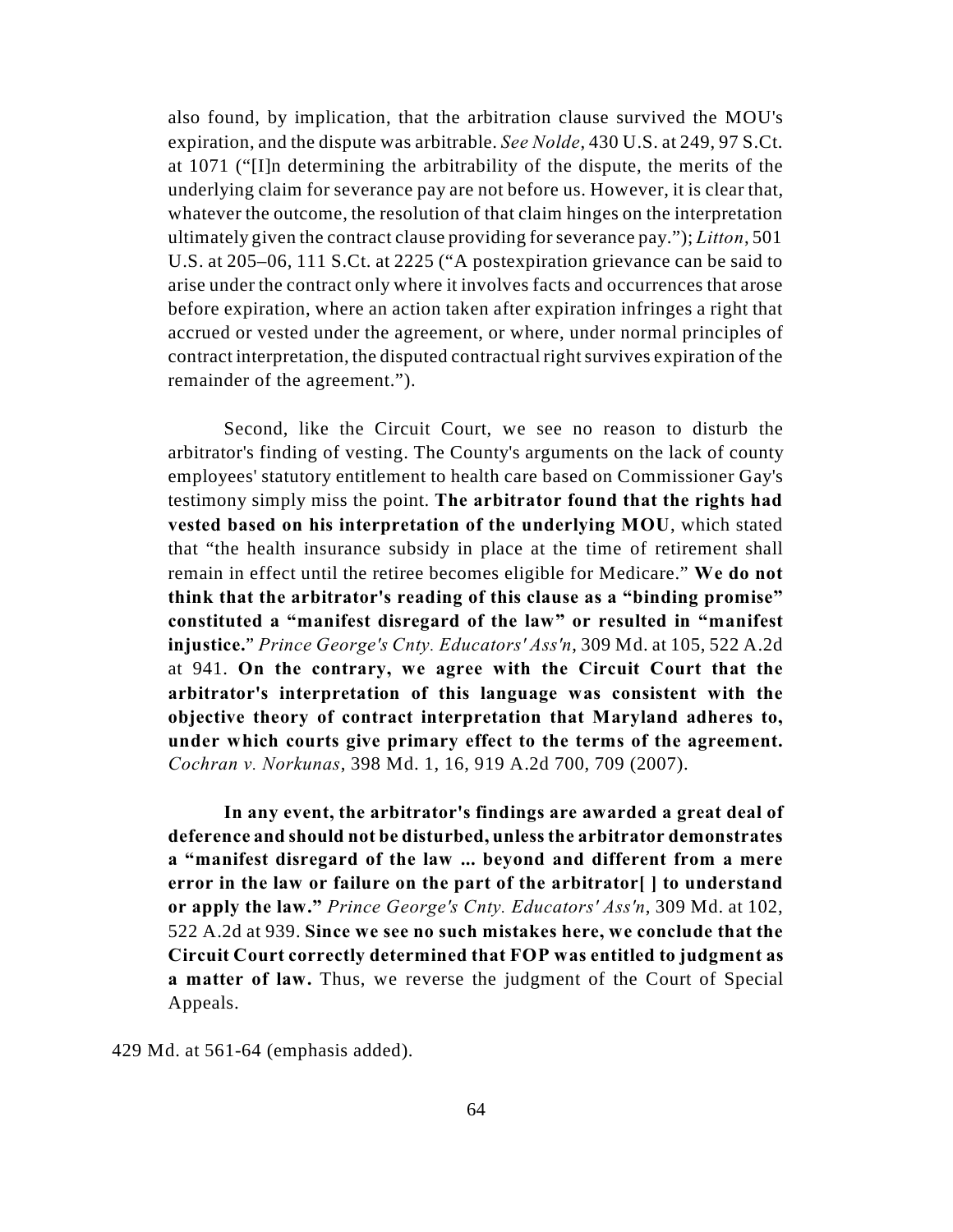Plainly, the Court of Appeals affirmed the circuit court's conclusion that the grievance was arbitrable, which means that it necessarily agreed that the grievance was properly pursued by FOP on behalf of the retirees — despite the County's insistence that retirees are not employees entitled to bring a grievance — and that the grievance was timely. Summary judgment would not have been properly granted to FOP if it were otherwise.

Similarly, the Court of Appeals could have remanded, but did not remand, the case to this Court for further consideration of the "nine questions" the County raised in the 2011 appeal. In a motion for reconsideration, the County expressly asked the Court of Appeals to remand for further consideration, and made the following arguments — a portion of which we quoted above — in support of the remand requests:

Compounding its error in nullifying a negotiated agreement, the Court [of Appeals] either mistakenly or intentionally refused the County's request to remand this case to the [Court of Special Appeals] for consideration of the issues which the County had raised, but which were not addressed by that Court. (See the issues listed in the [Court of Special Appeals's] Unreported Opinion at note 1, reproduced at Petitioner's App. 217-218). Thus, the County has been denied the right of appeal which is guaranteed by Courts & Judicial Proceedings Article, § 12-301 from the final judgment entered by the Circuit Court for Baltimore County.

The Court's decision to remand to the [Court of Special Appeals] "with directions to affirm the judgment of the Circuit Court for Baltimore County" is inconsistent with its many prior decisions remanding "to the intermediate appellate court for consideration of undecided issues."

\* \* \*

Of great practical consequence to the County, there has been no review of the following issue which was raised by the County in its Brief in the [Court of Special Appeals]: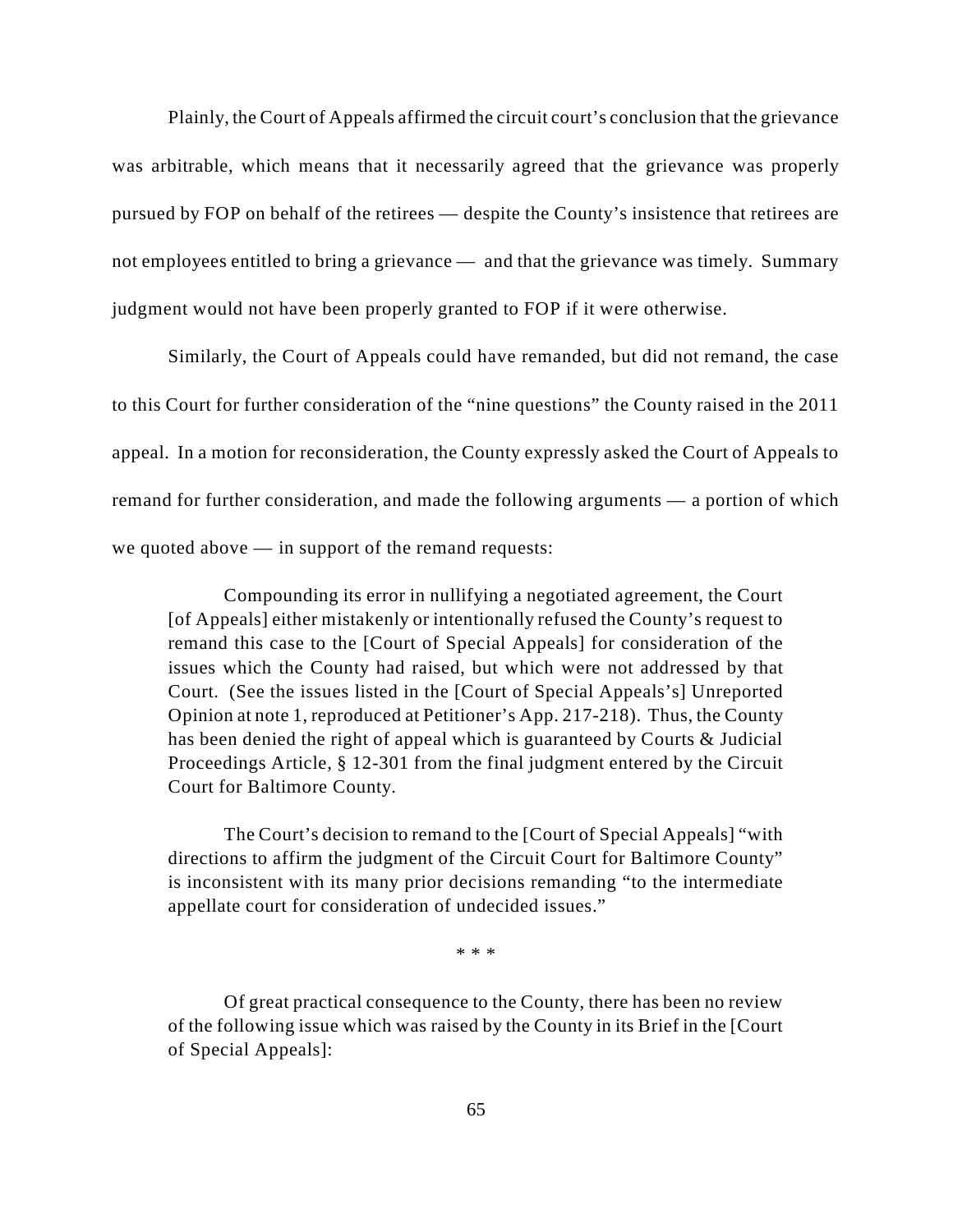Contrary to law and public policy, the arbitrator's award usurps the power of the Baltimore County Executive and the Baltimore County Council to enact a budget which provides for health insurance and health insurance subsidies pursuant to the terms negotiated by the HCRC, FOP Lodge 4's bargaining agent.

**The Arbitrator in this case had no power or authority to order the County Executive and County Council to fund a split different from the negotiated split enacted into law as part of the FY 2008, 2009, 2010, 2011 and 2012 budgets, to order the County Executive and County Council to reset the split at 85/15 in any future budgets, or to "make whole" affected retirees for increased premium amounts not budgeted by the County Executive and County Council.**

If this Court's decision is allowed to stand, and this matter is remanded to the [Court of Special Appeals] with directions to affirm the judgment of the Circuit Court for Baltimore County, the Arbitrator's affirmed award will be unenforceable, since there have been no funds appropriated through the executive budget process to afford the relief capriciously dictated by the Arbitrator.

(Emphasis added.)

Notwithstanding these arguments, the Court of Appeals denied the County's motion for reconsideration, and left in place its order to affirm the judgment of the circuit court. "[O]nce an appellate court rules upon a question presented on appeal, litigants and lower courts become bound by the ruling, which is considered to be the law of the case." *Scott v. State*, 379 Md. 170, 183-84 (2004). As the Court of Appeals made plain in *Fid. Balt. Nat'l. Bank, supra*, 217 Md. at 372, "neither the questions decided [by the appellate courts] **nor the ones that could have been raised and decided** are available to be raised in a subsequent appeal." (Emphasis added.)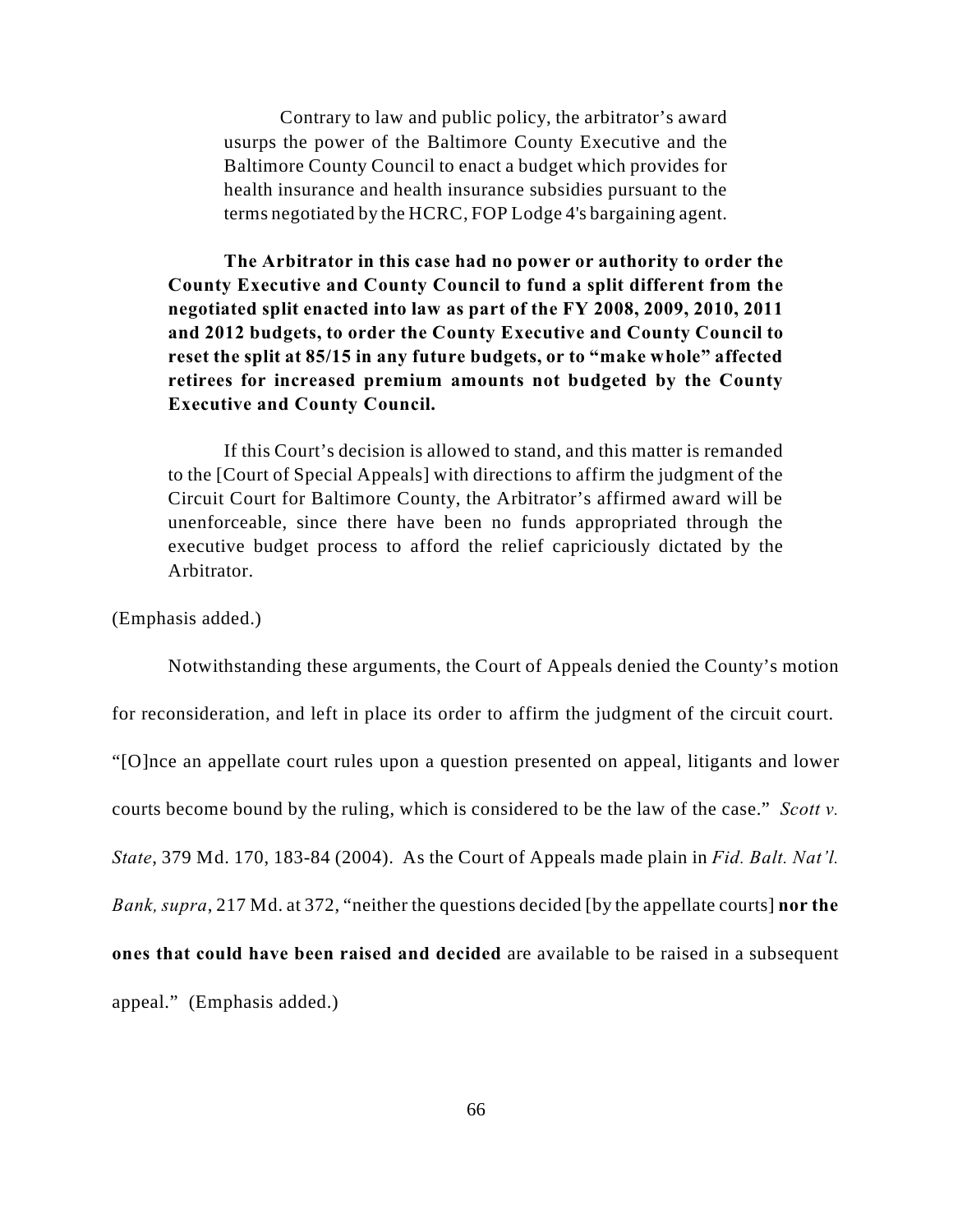In the Court of Appeals's opinion in *Garner v. Archers Glen Partners*, *Inc., supra*, 405 Md. at 56, it quoted the following from *Turner v*. *Housing Auth. of Balt.*, 364 Md. 24, 34 (2001):

It is well settled that the law of the case doctrine does not apply when one of three exceptional circumstances exists: the evidence on a subsequent trial was substantially different, controlling authority has since made a contrary decision on the law applicable to such issues, or the decision was clearly erroneous and would work a manifest injustice.

But none of those "exceptional circumstances" is present here.

Moreover, the public policy arguments about enforceability that the County complains have never been addressed were, in fact, presented to and ruled on by the circuit court before the first round of appeals. In the circuit court's memorandum opinion and order granting summary judgment in favor of FOP, the court noted that one of the County's arguments was that "the Arbitrator had no authority to rewrite the FY 2008 MOU and order the County to reset the previous 85/15 split for the retirees in question." As noted above, the circuit court addressed the County's public policy arguments as follows:

Lastly, the County contends that [the Arbitrator] exceeded his authority by effectively rewriting the health care subsidy provisions negotiated by the HCRC on behalf of the FOP for the FY 2008 MOU and by ordering the County to maintain the 85/15 subsidy split for officers that retired after February 1, 1992 and before July 1, 2007.

Specifically, the County argues that [the Arbitrator] exceeded his authority as set forth [in] Section 8.3, Step 4 of the FY 2007 MOU. That section provides:

The arbitrator shall have no authority to add to, detract from, alter, amend or modify any provision of this Memorandum of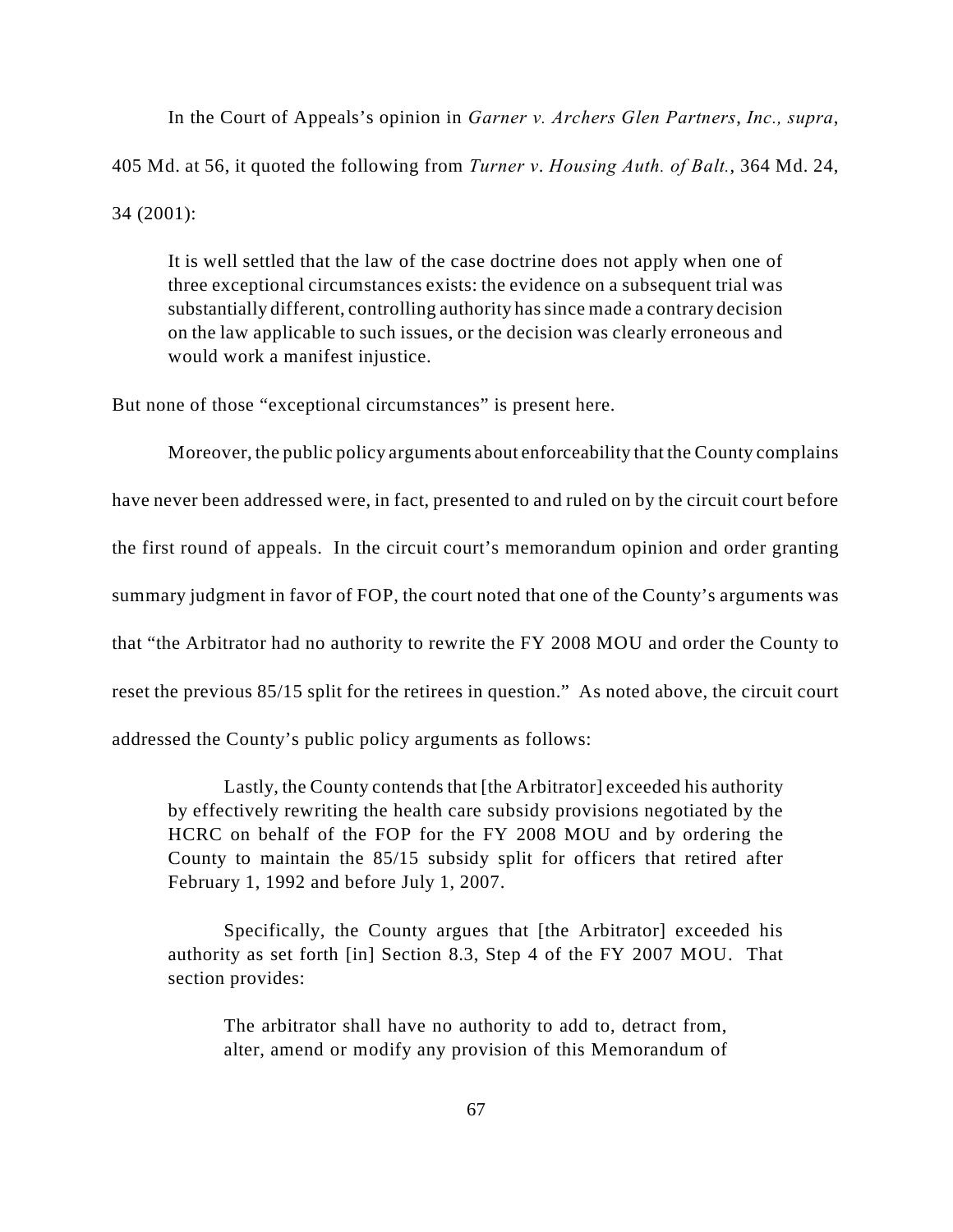Understanding or any rules or regulations of any agency of the County, or establish or alter any wage rate or wage structure.

The County further asserts that the Award was contrary to the Budgetary and Fiscal Procedures set forth in the Baltimore County Charter and the Baltimore County Code, which state the County Executive and County Council are responsible for enacting a budget and appropriating funds needed to run the County, including health care subsidies. [The Arbitrator's] Award, the County argues, usurped these powers by ordering the County to maintain and fund the 85/15 subsidy split.

The FOP counters that [the Arbitrator's] Award concerned only the interpretation and enforcement of compensation terms that were previously set, and as such, does not usurp either the legislative or executive power of the County. The FOP points to the distinction between grievance arbitration, which uses a neutral third party to resolve a dispute over the interpretation of an existing contract, and interest arbitration, which uses a neutral third party to set the terms of a new contract. Under the prevailing case law, argues the FOP, grievance arbitration does not involve the delegation of legislative authority because the arbitrator is acting in [a] judicial capacity rather than a legislative one. "The authority to interpret an existing contract, therefore, does not constitute legislative authority, and the nondelegation principle is not implicated in grievance arbitration." [*City & County of Denver v. Denver Firefighters Local No. 858*, 664 P.2d 1032, 1038 (Colo. 1983).]

The Court agrees with the FOP's position. The County and the FOP agreed to submit "any dispute concerning the application or interpretation of the terms of [the FY 2007] Memorandum of Understanding" to binding arbitration. The grievance submitted to [the Arbitrator] concerned the interpretation of Section 7.3(c), a contract term that had already existed and had been bargained for by the parties. In resolving the grievance, [the Arbitrator] did no more than what was required of him – to interpret the disputed contract language in accordance with the facts presented and applicable law. Therefore, the Court finds that [the Arbitrator] did not exceed his authority i[n] reaching his Award.

(Footnotes omitted.)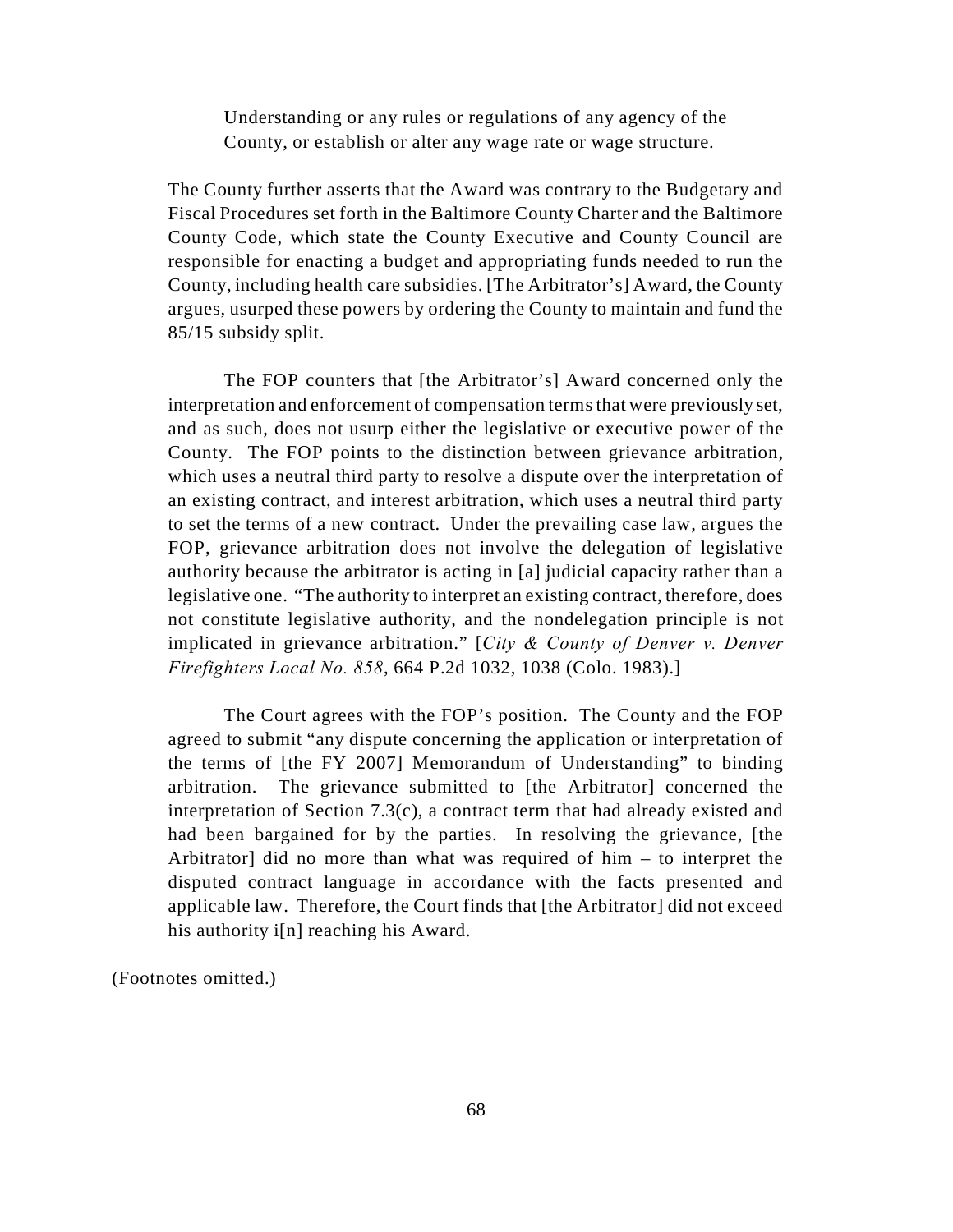We are not persuaded by the County's argument that the law of the case doctrine should not apply because the public policy arguments it made previously went to the merits of the award, whereas the present arguments attack the enforceability of the award. The arbitrator's award expressly directed the County to take the actions the FOP asked the circuit court to compel in the motion to enforce. The award stated:

The County is directed to rescind its modification, to reset the contribution split applicable to these officers to 85/15, to continue that split so long as, by the terms of the language, these officers remain eligible and to make whole affected retirees for increased premium amounts improperly charged to them since September 1, 2007.

The County was obligated to assert all of its arguments that might support vacating the award, including all of its arguments against enforcement of the award, during the first round of circuit court proceedings. When the Court of Appeals confirmed in 2012 that FOP was entitled to the grant of summary judgment in its favor, all of the public policy arguments the County had made, or could have made, about enforceability of the arbitration award were resolved against the County. Consequently, the arguments that the County makes on this appeal related to enforceability  $-$  including its questions presented 1, 2, and  $3 -$  have already been conclusively resolved by the Court of Appeals's prior ruling in favor of FOP. We will not consider these questions further.

Similarly, the County's arguments about the timeliness of the initial grievance and the right of the retirees to file a grievance — appellant's questions presented 5 and 6 — have also already been conclusively resolved. The circuit court determined, as a predicate to its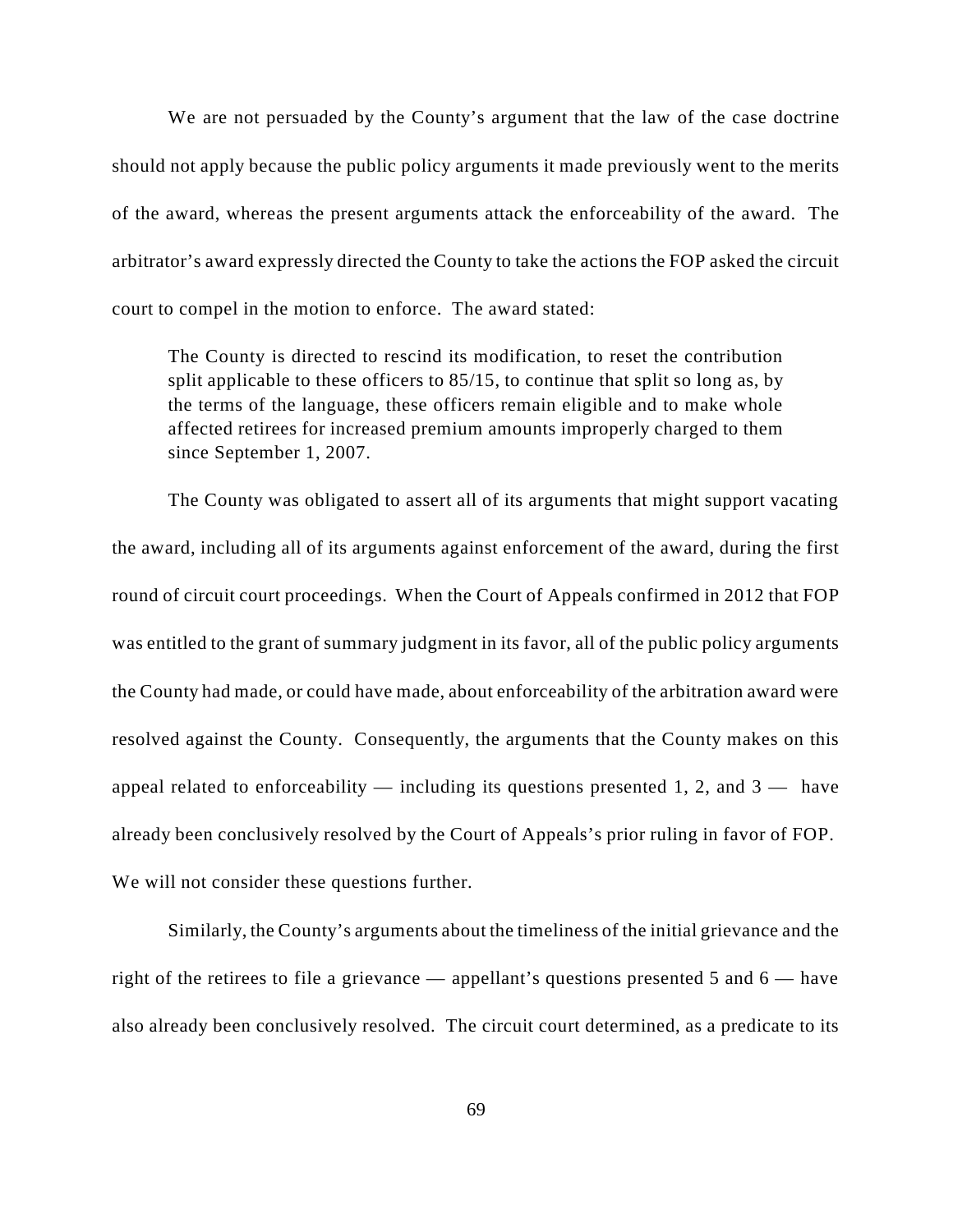August 17, 2010, grant of summary judgment in favor of FOP, that the grievance was timely filed and that the retirees had standing to pursue it. This finding was necessarily affirmed by the Court of Appeals's 2012 ruling affirming the grant of summary judgment in FOP's favor.

# **II. The balance of the County's contentions on this appeal**

Having held that the County's questions presented 1, 2, 3, 5, and 6 are not before us for review due to the law of the case doctrine, we turn now to the County's remaining contentions, which raise issues that arose for the first time after the remand.

First, in question 4, the County asks whether the show cause order's threat of incarceration was "an unconstitutional exercise of judicial power calculated to coerce an appropriation or illegal payments in violation of the separation of powers doctrine." Because the circuit court never ordered the incarceration of any County official, this issue is moot. *Suter v. Stuckey*, 402 Md. 211, 219 (2007) ("A case is moot when there is . . . no longer an effective remedy the Court could grant."). We decline to render an advisory opinion on the constitutional question.

Next, in question 7, the County asks whether the circuit court's "award of injunctive relief and damages to FOP was clearly erroneous, because FOP did not sustain any harm or damages as a result of the reduced subsidy rates." In support of its claim that the court erred, the County cites one case: *L.W. Wolfe Enterprises*, *Inc. v. Maryland National Golf, L.P.*, 165 Md. App. 339, 343 (2005). But *L.W. Wolfe* is a case about a mechanic's lien that a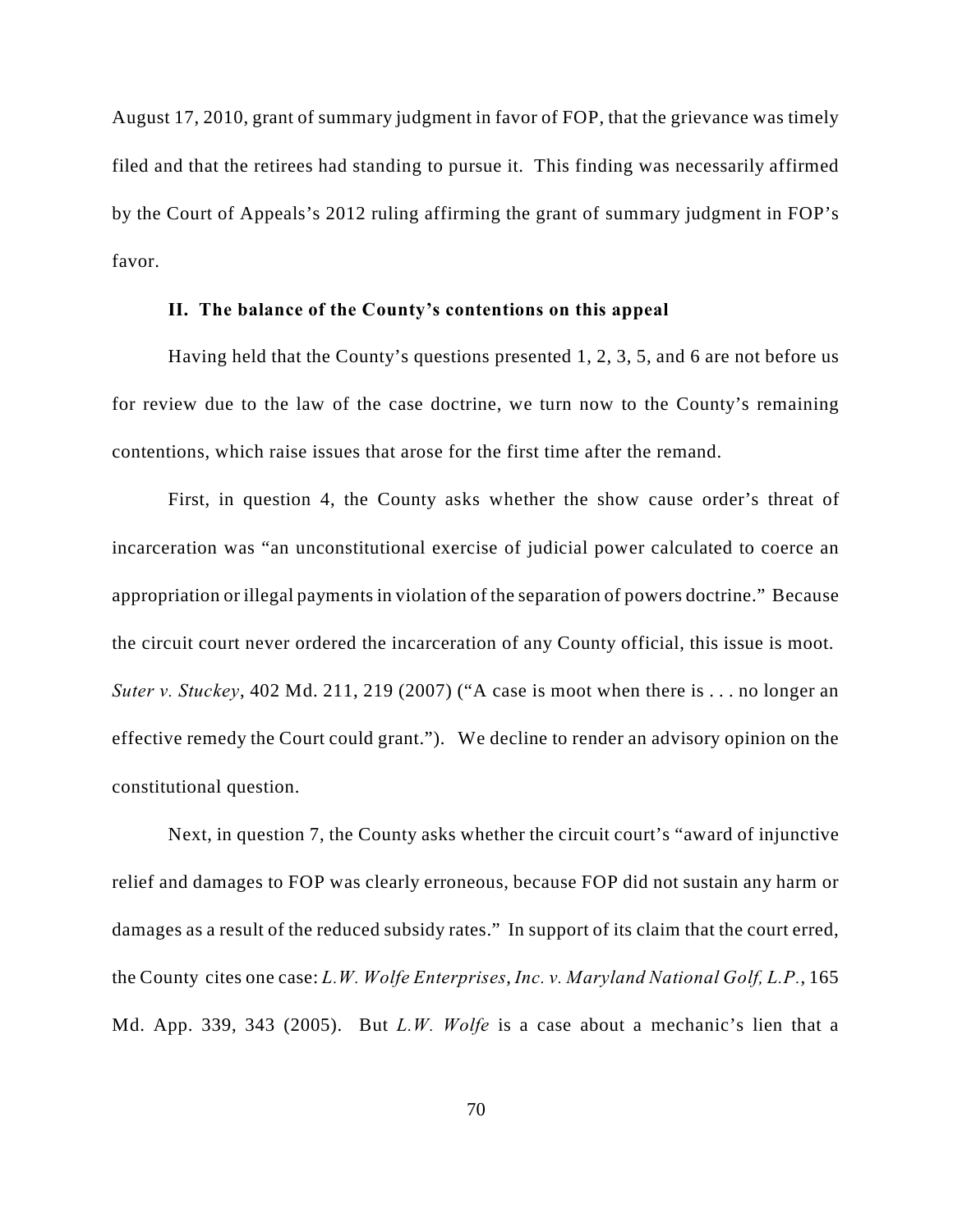subcontractor wanted to obtain against an entire golf course as a remedy for unpaid work the subcontractor did on certain cart paths at the golf course. The trial court found that the subcontractor was not entitled to the mechanic's lien on the entire property because the work it did on the cart paths was repair, not new construction. *L.W. Wolfe'*s applicability to the issues presented in the instant case is not readily apparent.

The circuit court action in this case began when the County filed a motion to vacate the arbitrator's award. That motion recited the basic facts, including that FOP filed a class grievance on September 14, 2007, complaining, on behalf of its affected members, about the altered subsidy split. The motion to vacate made numerous arguments, but never asserted that FOP lacked standing to pursue a grievance on behalf of its members. Moreover, the FOP's motion to enforce the arbitration award provided an adequate basis for the court to enter the order for payment of compensation contemplated by the arbitrator's ruling.

The County asks in question 8 whether the circuit court erred in refusing to allow its witnesses to testify, at the damages hearing, about their thoughts regarding whether there was any merit to the underlying grievance in the first instance, or whether certain appropriations had been made. The court sustained FOP's objections to these questions, and the County was allowed to proffer what its witnesses' answers would be, which were generally that the grievance was improper and the retirees FOP represents were not entitled to any relief. But a damages hearing was not an appropriate forum to relitigate the validity of the underlying award. Consequently, we perceive no error in the refusal of the court to permit the County's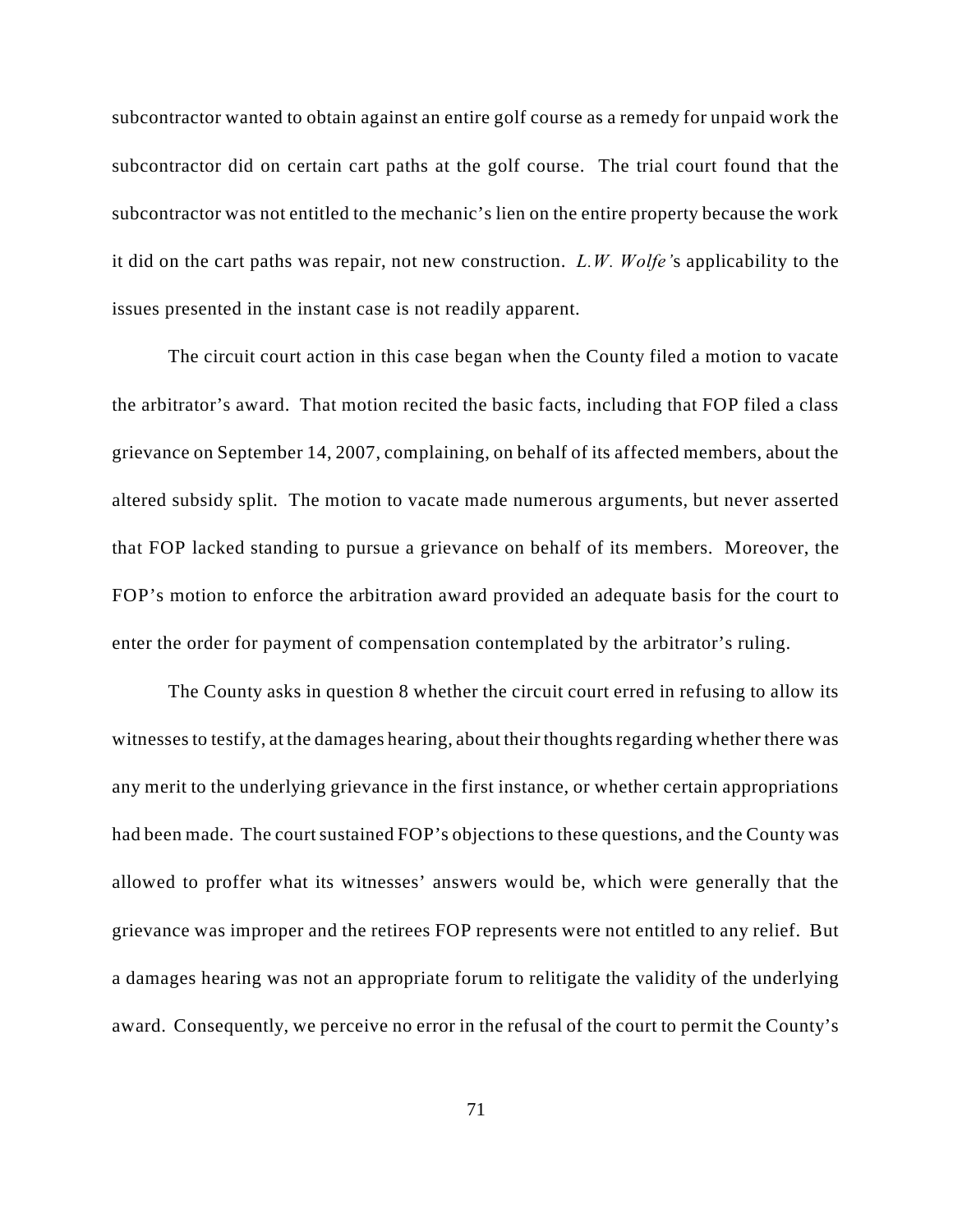witnesses to give irrelevant testimony. *See* Maryland Rule 5-402 ("Evidence that is not relevant is not admissible.")

Finally, in question 9, the County asks whether FOP was entitled to pre-judgment interest. The County argues that the circuit court erred in relying on the affidavit of Dr. Amy McCarthy, FOP's economist expert, and in entering an amended judgment that awarded prejudgment interest. The County complains that Dr. McCarthy's affidavit was hearsay not within any exception, and that the court's post-hearing reliance on it prevented the County from cross-examining Dr. McCarthy. The County complains further that, in any event, FOP was not entitled to pre-judgment interest because "there is no entitlement to prejudgment interest on unliquidated claims." The County's arguments fail.

An unliquidated claim is "one, the amount of which has not been fixed by agreement or cannot be exactly determined by the application of rules of arithmetic or of law." 3 SAMUEL WILLISTON & RICHARD A. LORD, A TREATISE ON THE LAW OF CONTRACTS § 7:34 (4th ed. 2008). The County complains that the amount it owed the retirees in damages was unliquidated. But the County's own evidence proved otherwise. At issue was the County's liability, *vel non*, for its decision to discontinue the 85/15 subsidy split it had paid for retirees between 1992 and 2007. The higher amounts charged the retirees were specifically ascertainable amounts. Although the total amounts were not known by FOP, these amounts were readily quantifiable, and were not unliquidated. The arbitrator, the circuit court, and the Court of Appeals all found that the County had made a vested benefit agreement to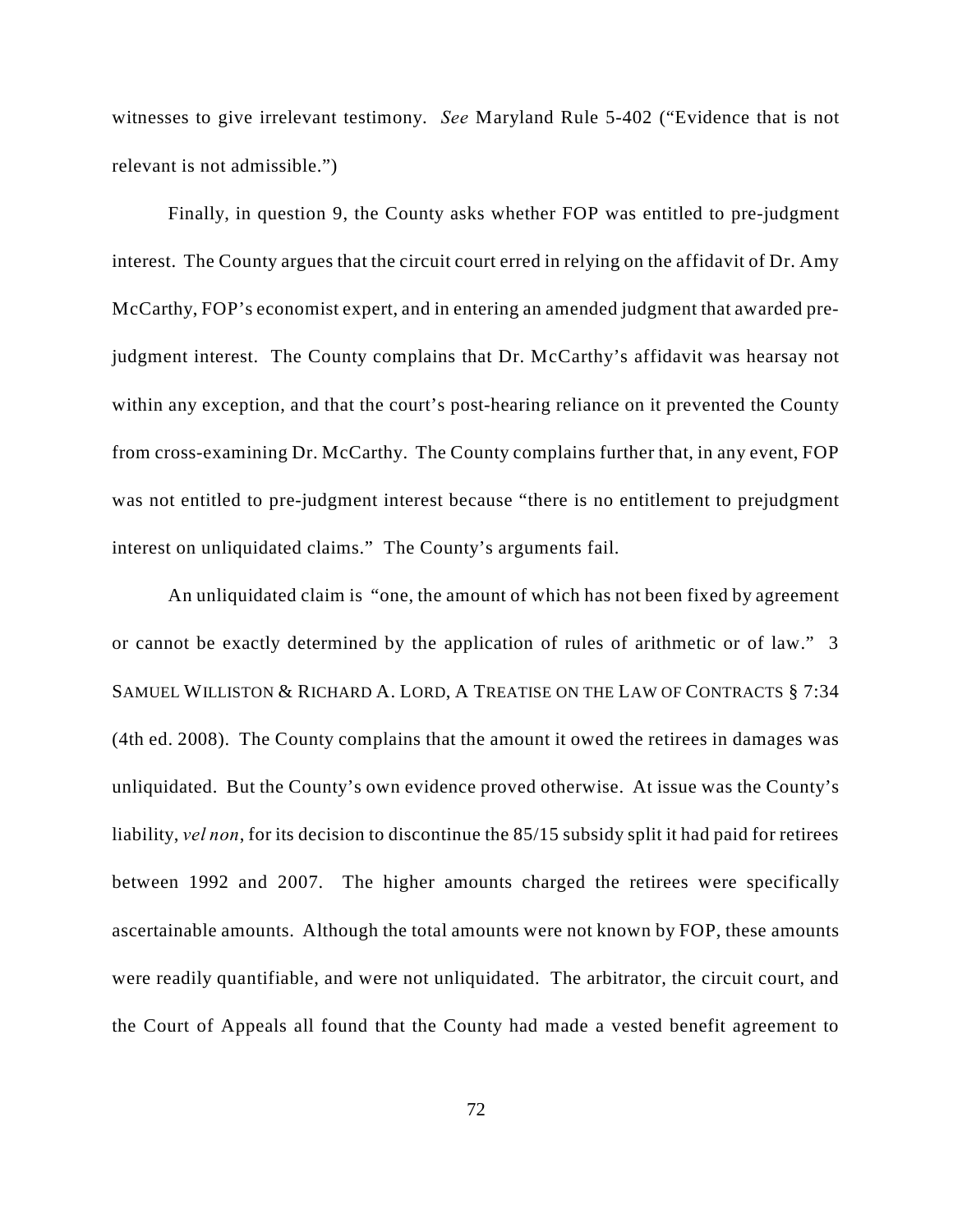maintain an 85/15 subsidy split for a specifically identifiable group of retirees until each became eligible for Medicare. Once liability was determined, the amount of damages was readily ascertainable from the County's own records. It depended on four fixed, known numbers: the total premium cost of the insurance, the amount the County should have been charging the retirees (15%), the amount the County had charged the retirees post-September 1, 2007, and the difference between what the County should have been charging and what it had actually collected from those retirees. The County provided the spreadsheet showing all these numbers, and FOP's expert witness, Dr. McCarthy, explained the numbers to the court at the damages hearing. The court had previously determined that FOP was entitled to prejudgment interest; the principal amount on which that interest was to be calculated was ascertainable (but growing each month); and therefore the court was permitted to perform the ministerial task of determining the amount of prejudgment interest due without convening another hearing. In the absence of any suggestion — either in the circuit court or on appeal — that Dr. McCarthy's arithmetic was incorrect, we perceive no error in the circuit court's reliance upon her computations.

In *Blue Cross & Blue Shield of Maryland, Inc. v. Chestnut Lodge, Inc*., 81 Md. App. 149 (1989), this Court quoted with approval from *Affiliated Distillers Brands Corp. v. R.W.L. Wine & Liquor Co., Inc*., 213 Md. 509, 516 (1957) (citations omitted):

The law in Maryland with reference to interest is well settled. The general rule is that interest should be left to the discretion of the jury, or the Court when sitting as a jury. However, this general rule is subject to certain exceptions that are as well established as the rule itself. Among the exceptions are cases on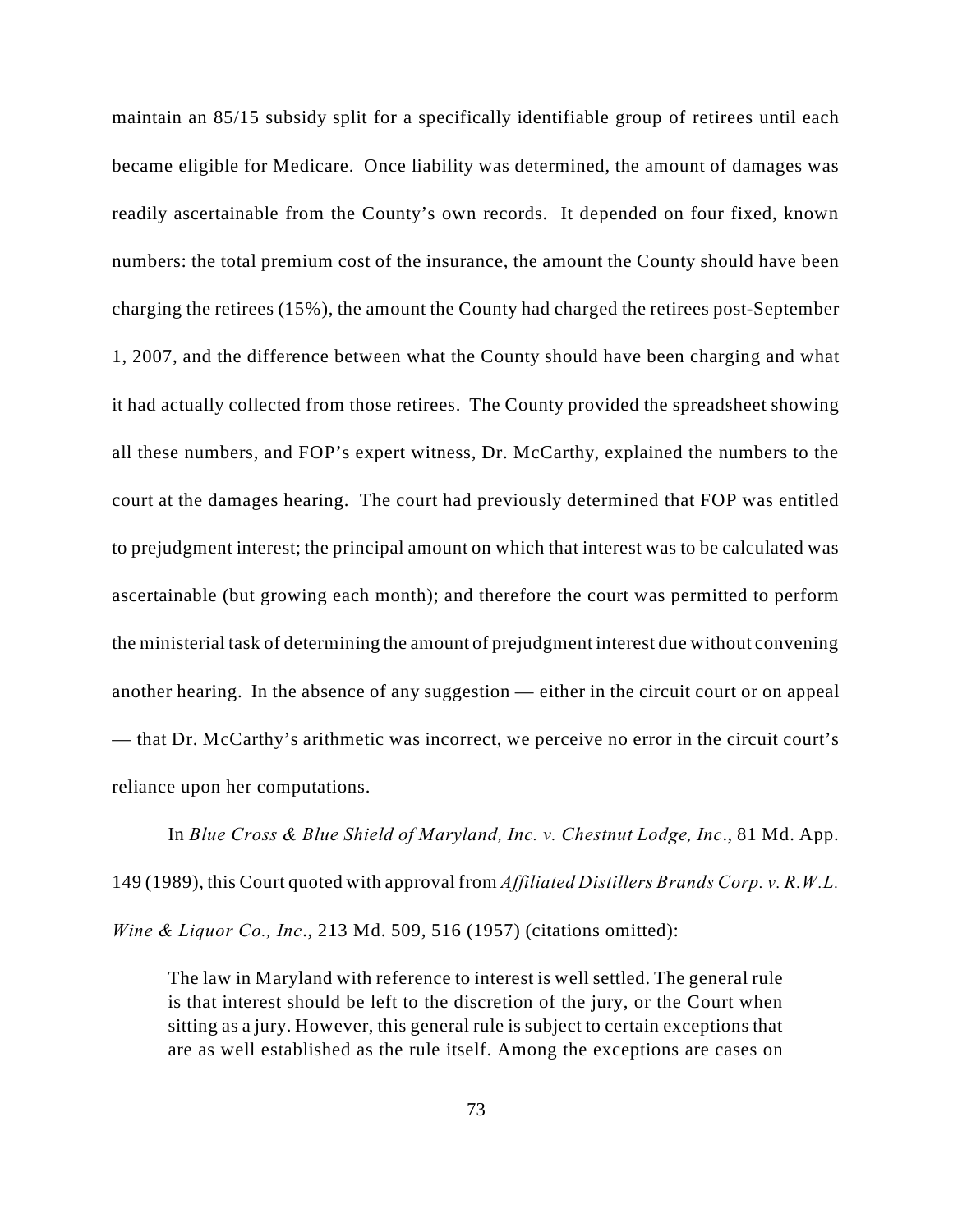bonds, or on contracts, to pay money on a day certain, and cases where the money has been used. If the contractual obligation be unilateral and is to pay a liquidated sum of money at a certain time, interest is almost universally allowed from the time when its payment was due.

Here, FOP's entitlement to prejudgment interest was clear. All that remained to be done was the math. In *Ali v. CIT Technology Financing Services, Inc.*, 188 Md. App. 269 (2009), we remanded a case because we could not discern, from the record, how the trial court arrived at its prejudgment interest award. We noted, however, that "we are unaware of any case requiring the trial judge to disclose its method of calculating prejudgment interest." *Id*. at 298. That is not an issue here. In this case, the County provided spreadsheets showing the subsidy amount being paid, the subsidy amount that should have been paid, what the retirees were actually charged, and the difference. Dr. McCarthy performed the arithmetic and testified at the damages hearing. The County cross-examined her at the hearing and questioned her at her deposition.

FOP points to a case from the United States Court of Appeals for the Fourth Circuit, *Kosnoski v. Howley*, 33 F.3d 376 ( $4<sup>th</sup>$  Cir. 1994), in support of its contention that the circuit court in this instance was permitted, without holding another hearing, to perform the task of computing the amount of already-awarded prejudgment interest, as such a computation would involve only plugging numbers into a formula, not revisiting the merits of the award itself. In its reply brief, the County cited no cases in opposition to this notion. We find the reasoning of the 4<sup>th</sup> Circuit in *Kosnoski* persuasive. There, Kosnoski, the owner of two companies, agreed with Howley that, if Howley found a buyer for his companies, Kosnoski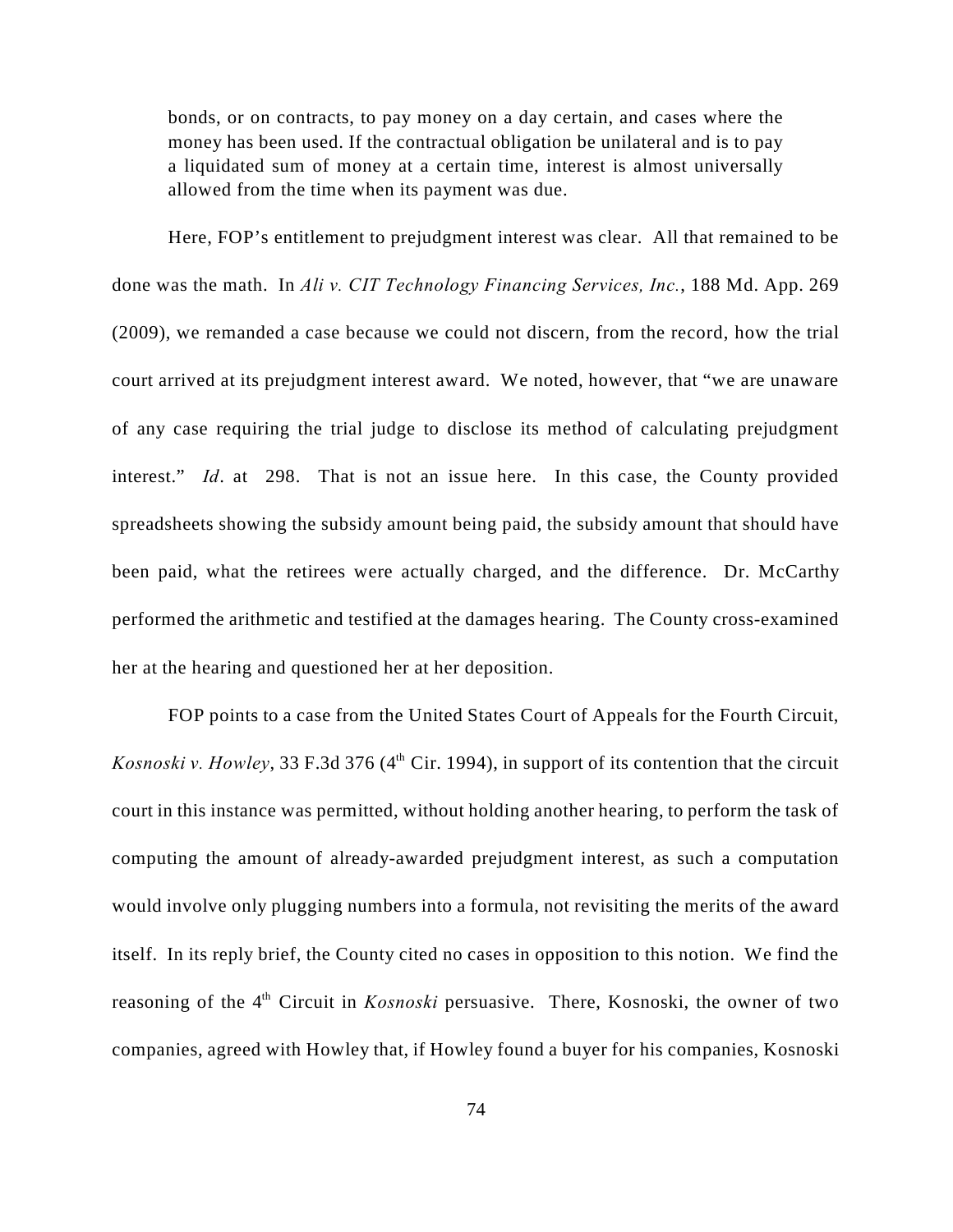would pay Howley a finder's fee of 5%. Howley found a buyer, and Kosnoski paid the 5% finder's fee as to one of the companies he sold, but refused to pay Howley his finder's fee relative to the other company. Kosnoski sued Howley and sought to have their arrangement declared unenforceable under West Virginia law. Howley counterclaimed, seeking his 5% finder's fee on the second company. The United States District Court for the Southern District of West Virginia sided with Howley, and ordered Kosnoski to pay Howley the 5% finder's fee he was due, "plus any appropriate pre-judgment and post-judgment interest at the legal rate." *Id*. at 377.

Kosnoski appealed to the  $4<sup>th</sup>$  Circuit, and lost. He then filed a motion for rehearing or rehearing *en banc*, which was denied. Kosnoski still refused to pay, and asserted that the District Court had not set the start date from which the interest would accrue. Howley filed a motion to fix interest, which Kosnoski argued was really a motion to alter or amend under Federal Rule of Civil Procedure 59(e). Because the motion had been filed more than ten days after the entry of judgment, Kosnoski argued it was untimely and had to be denied. Howley argued that it was not a motion to alter or amend because the District Court had already determined that he was entitled to prejudgment interest, and his motion merely asked the judge to do the math and set the amount. The District Court agreed with Howley.

Kosnoski again appealed, and the  $4<sup>th</sup>$  Circuit again ordered him to pay Howley the prejudgment interest that was due. Pointing out that it had already been determined that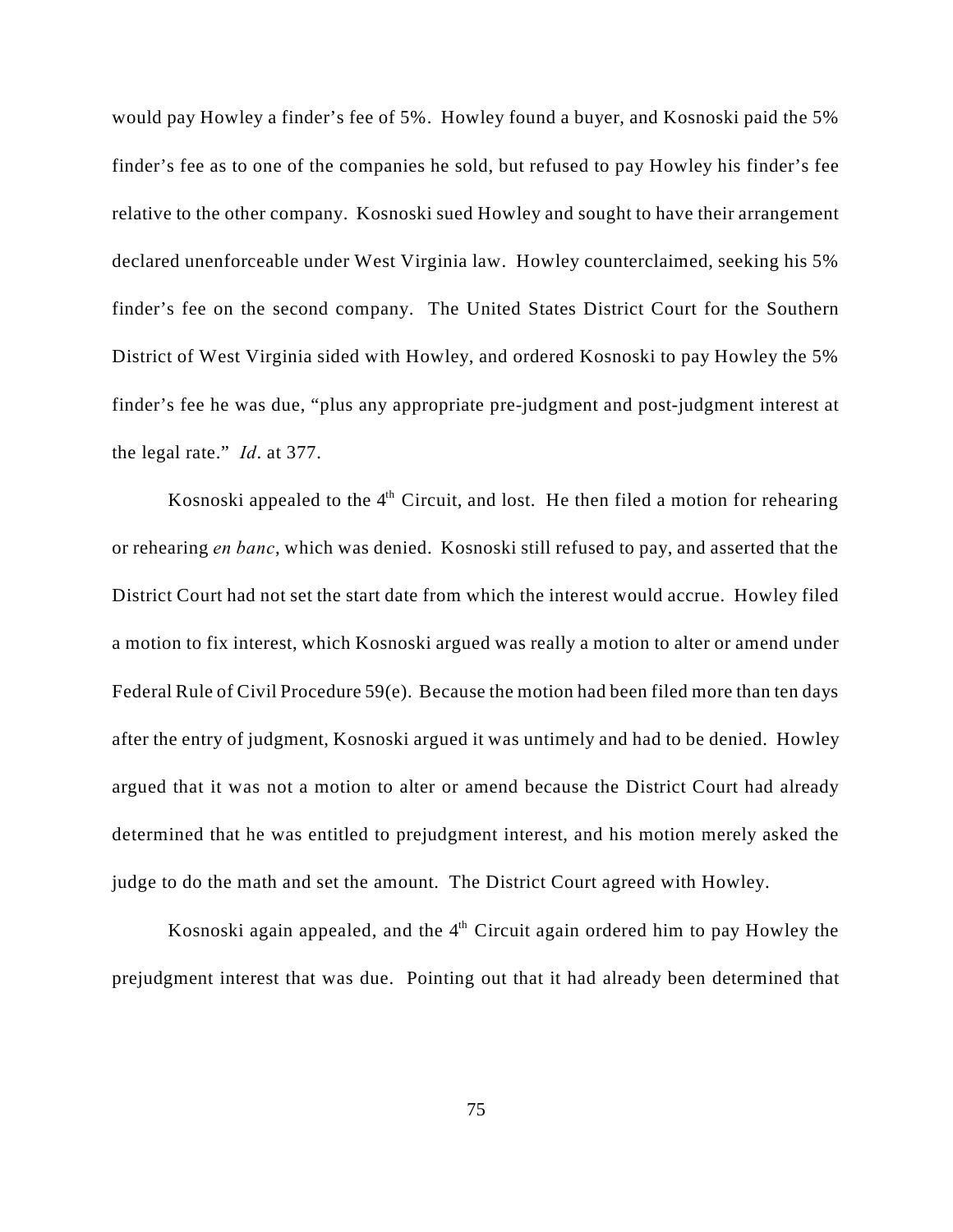Howley was entitled to prejudgment interest, the  $4<sup>th</sup>$  Circuit held that the District Court was

permitted to fill in the blanks as to the precise amount due:

[S]uch a court does not revisit the merits of the question [regarding entitlement *vel non* to prejudgment interest] and certainly does nothing that can be called "reconsidering" the matter. Instead, the court is asked to perform a completely ministerial task by plugging the time period, the interest rate and the judgment amount into a preset formula and announcing the result.

The facts of this case demonstrate the ministerial nature of the court's responsibility: both parties understood that interest had been awarded; both parties understood that West Virginia law set the rate of prejudgment interest at ten percent; and both parties understood the time frame for computation. The court's only task was to do the calculation and make the amount official. We simply do not believe that by performing this function the court altered or amended the judgment. Rather, we are persuaded that the court, in undertaking such a task, merely supplies a figure to the judgment, the amount of which had already been fixed at the time of the entry of judgment. This omission is the type of error that is properly within the scope of [Fed.] Rule [Civ. Pro.]  $60(a)$ .<sup>[11]</sup>

\* \* \*

The task required of the court was completely ministerial, and involved the mere application of a series of facts previously determined to a set formula in order to elucidate a part of the judgment order that, while providing notice to all as to their positions, was sufficiently inexact to allow Kosnoski to attempt not to comply.

*Id.* at 379.

<sup>&</sup>lt;sup>11</sup> Federal Rule of Civil Procedure  $60(a)$  states:

<sup>(</sup>a) **Corrections Based on Clerical Mistakes; Oversights and Omissions.** The court may correct a clerical mistake or a mistake arising from oversight or omission whenever one is found in a judgment, order, or other part of the record. The court may do so on motion or on its own, with or without notice. . . .